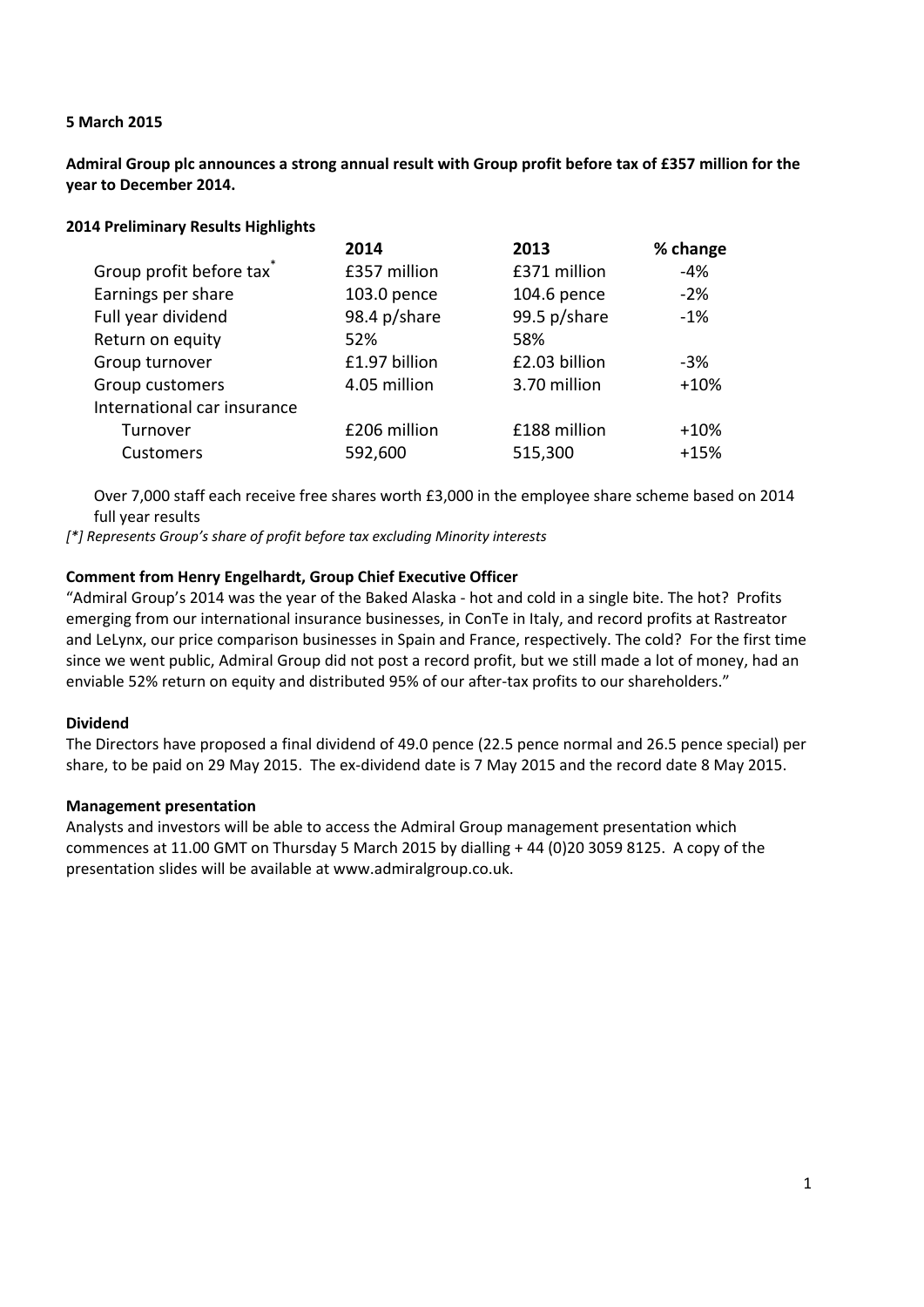## **Chairman's Statement**

#### **Our Strategy**

In my statement last year I listed what I regarded to be the top ten attributes that had contributed in great measure to Admiral's success over the last ten years that it has been a listed company. I spoke of management; our culture; our employees; focus; pricing; claims management; controlled test and learn; low cost; low capital employed; and low risk.

Admiral has applied these consistently to deliver against a straight‐forward highly focused strategy – to make the most of the market-leading positions we have developed in the UK in direct motor insurance and price comparison and apply our learning in these sectors in overseas markets of appropriate scale, structure and stage of development. Applying the tenets of controlled test and learn, low capital employed and low risk the Admiral team has set about building private motor businesses in five countries, price comparison businesses in four, and a household insurance business in the UK. We have then sought to embed in these new businesses our management capability, our culture and the quality of our employees.

Organic growth, whilst slower, requires much less capital than growth by acquisition and avoids the significant risk associated with buying where one has little or no knowledge. By taking incremental steps one is able to construct, in all important respects, the platform one wants for the future, taking advantage to the degree relevant to each specific market of our differentiation in areas such as pricing and claims management.

Notwithstanding this step by step approach of test and learn, whilst each of our overseas businesses began life as a business plan Admiral now has nearly 600,000 customers outside the UK. It will, however, still be some years before these businesses, all at varying stages in their growth and required investment, make the material contribution to group profits of which we believe they are capable. As now the second largest insurer of private cars in the UK Admiral's fortunes will, therefore, be driven for the foreseeable future by the UK motor insurance cycle.

#### **2014 in overview**

We recognise that in a cyclical business there are periods for growth, and periods for consolidation, seeking purely to maintain one's existing market position and focus on building capability to support growth when conditions render that both profitable and sustainable. 2014 was such a period of consolidation for three out of our five motor insurance businesses.

As a consequence our pre-tax profits, before reflecting our first material investment in our new US comparison business, were broadly flat on the previous year, and our overall Group profits were £14 million lower at £357 million.

The UK motor insurance market was again characterised by falling prices, albeit that the sustained reduction since the market turned in 2010 now appears to be running out of steam. Our aim through this period has been to maximise value rather than volume, maintaining our book at around three million customers and focusing on a major systems upgrade that is scheduled to complete in 2015. When delivered, this will enable us to retain our flexibility and responsiveness when it is right to resume the growth of our UK business. As we test, we learn how to improve our effectiveness across all aspects of our operations whether it be marketing; pricing; sales; customer service; or claims handling. Then we institutionalise what we have learned by building this learning into the systems that support the processes we operate. Through processes, systems and detailed timely management information we can be confident that all our people undertake their activities in a controlled efficient way. We can also assess what it is relevant to seek to export alongside our culture to other markets.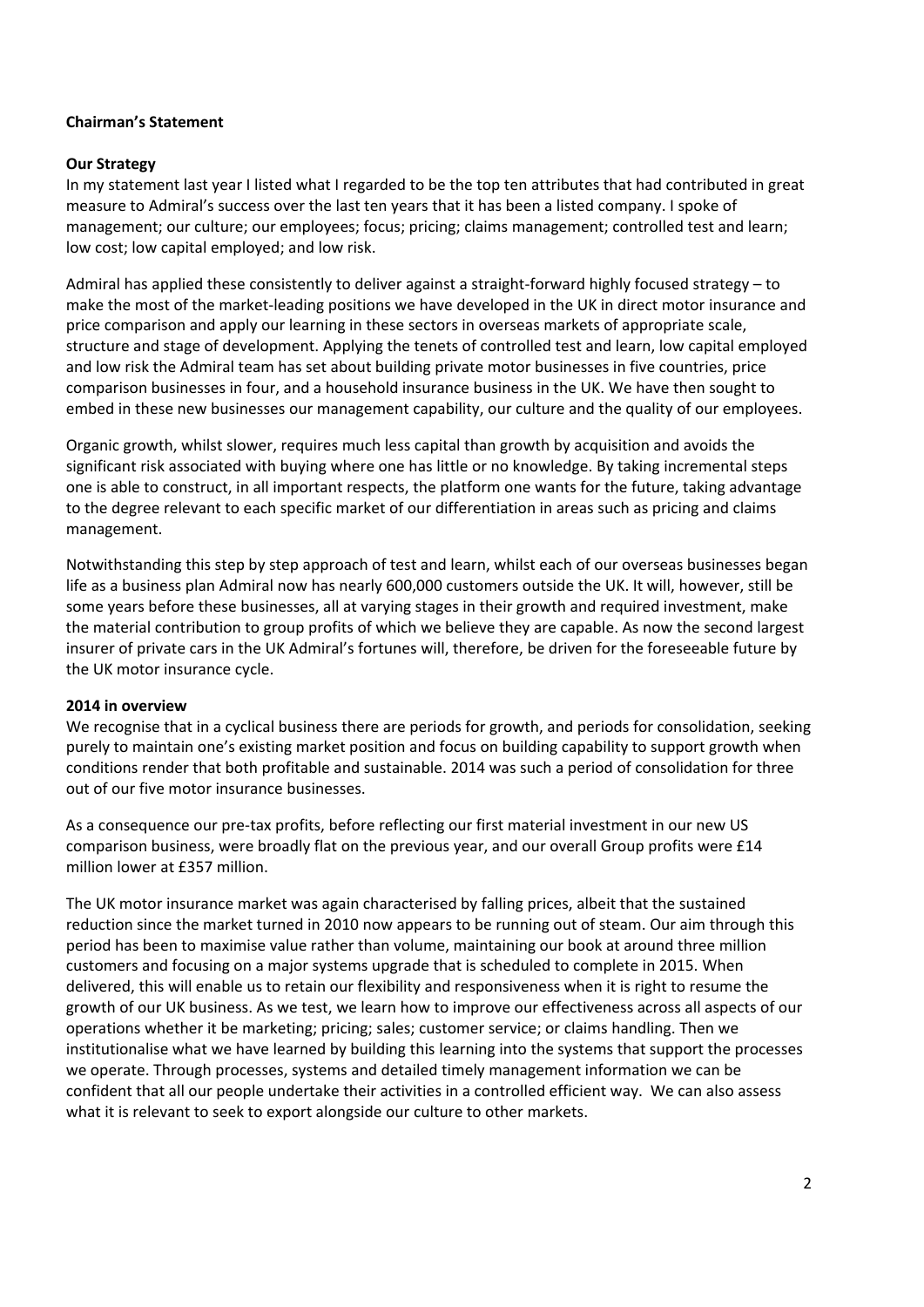We have also had major systems development taking place in our operations in Italy and France as these businesses prepare for the next stage in their growth.

Italy is our largest business outside the UK with almost half our overseas customers. As in the UK, with growth of the book unattractive in an environment of falling prices, the Italian business has focused on building its learning into a new operating platform that we believe will provide competitive advantage when the market turns. In France, the youngest of our overseas insurance operations, we had adopted a different outsourced start-up model to get into the market quickly, cost-effectively and at low risk. Four years on from launch our initial assessment of the French market suggests the potential for accelerated growth of direct motor insurance supported both by the growth of price comparison, in part reflecting the success of our own market-leading business LeLynx, and the recently implemented change in the law making it easier for customers to switch insurance providers. Hence our move to bring all our functions in‐ house onto our own platform now that we understand what the French market needs.

In the US and Spain growth came from expanding the accessible market – in the case of Elephant Auto in the US by building on the entry into Texas in 2013, and for Admiral Seguros in Spain through the addition of a second brand, Qualitas Auto.

In price comparison we have continued to achieve strong growth outside the UK, both Rastreator and LeLynx holding leading positions in their respective markets in Spain and France. By contrast, price comparison in the UK has continued to be challenging, with Confused.com facing very strong competition that has impacted conversion and hence profitability. In the US, compare.com launched in 2013 as the first truly European‐style aggregator as distinct from lead generators. Whilst early days, it is making encouraging progress both with consumers and insurer partners and we are planning a material increase next year in the commitment of promotional support, following our same philosophy of test and learn.

#### **Our capital structure**

Our low risk approach to our business with significant use of reinsurance has made it possible to maintain low levels of capital employed. However in 2014 we recognised that favourable capital markets and very reasonable rates of interest created the opportunity to strengthen and diversify our capital resources as we make a prudent transition into Solvency II in 2016, with the attendant regulatory capital requirement and buffers. Raising £200 million of additional capital in the form of 10‐year tier two subordinated notes also sets us up well for the growth we expect from all our businesses in the coming years whilst being consistent with our existing dividend policy.

#### **Dividends**

Our dividend policy has been clear since flotation – we believe it is for our investors rather than Admiral to determine how they wish to invest funds surplus to the requirements of our business. We, therefore, distribute each year the available surplus over and above what we retain to meet regulatory requirements, the future development of our business and appropriate buffers, in particular, the buffer required during a period of transition between two different capital regimes. We also believe that the year on year progression of our dividend should largely mirror the movement in after tax profits, subject to any abnormal demands on our capital resources.

Our final dividend for 2014 is, therefore, proposed at 49.0 pence per share, resulting in a full year dividend of 98.4 pence per share, within 1% of the 2013 full year dividend, against a backdrop of after‐tax profits themselves 2% lower than last year. This comprises a normal dividend of 22.5 pence per share and a special dividend of 26.5 pence per share, bringing to £915 million the total of special dividends paid to shareholders since flotation, in addition to our £839 million normal dividends paid over this period.

#### **Board changes**

With its distinctive culture and focus on making Admiral a great place to work the company enjoys strong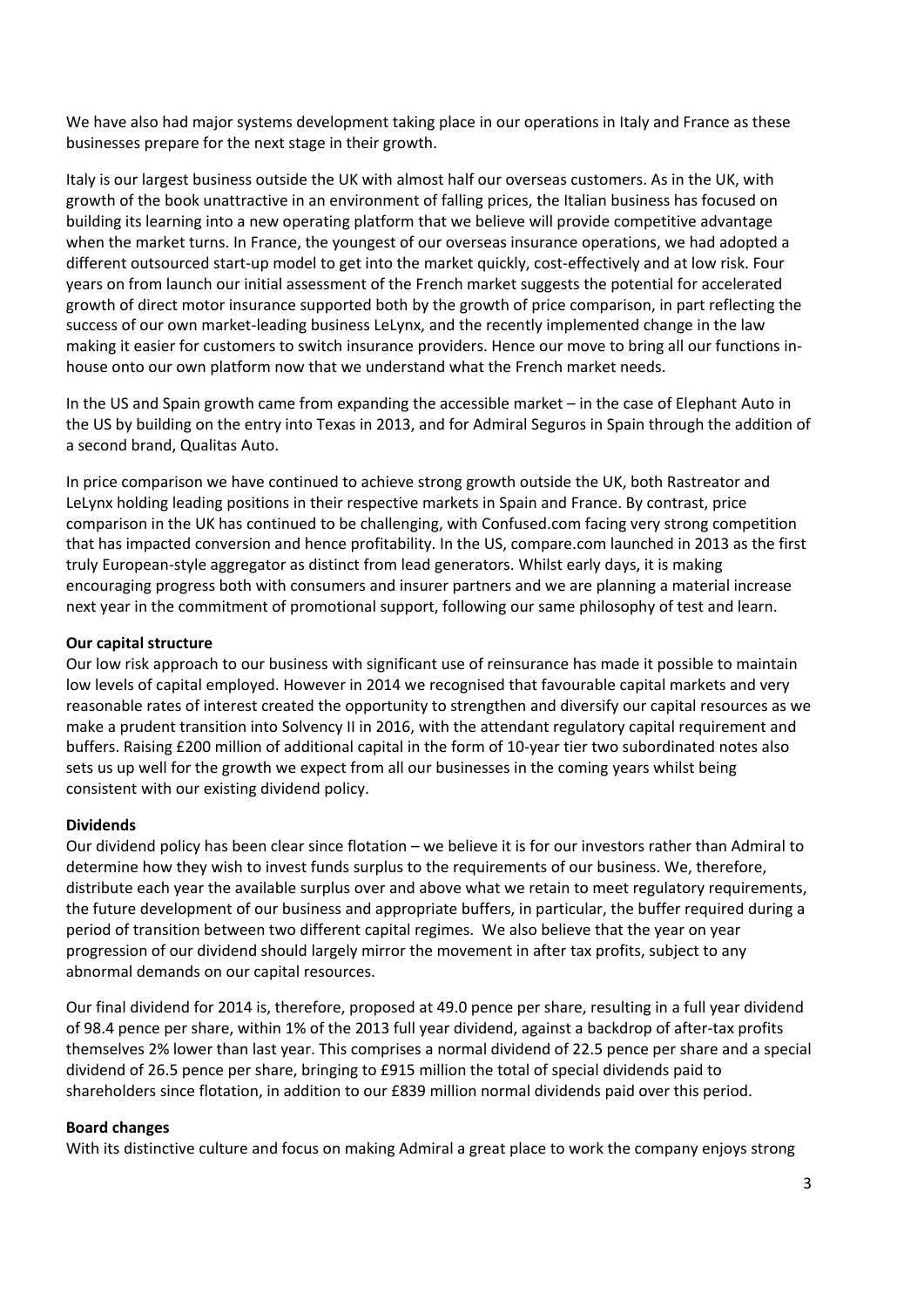levels of retention amongst employees, management and directors alike.

Senior executives in the Group have either been with Admiral since the company listed ten years ago or since their respective overseas business was formed.

To encourage retention of our people, and therefore of their skills and experience, we seek to provide management with development opportunities that allow us to promote from within. I was, therefore, delighted to welcome Geraint Jones to the board at the time of our interim results, succeeding Kevin Chidwick as CFO, who will now focus solely on his role as CEO of Elephant Auto in the US. Geraint has been with Admiral's finance team since 2002, having been our Deputy CFO since 2012.

Roger Abravanel will not be seeking re‐election at the forthcoming Annual General Meeting and I would like to thank him for his contribution to the Board, in particular the insight he has provided us into the Italian market. Balancing the loss of Roger we are delighted to welcome Penny James to the Board as a Non‐Executive Director and member of the Audit Committee. Penny has been Director of Group Finance at Prudential plc since March 2011 and brings a wealth of commercial and financial experience to her role with Admiral.

## **Thank you**

To our employees for their commitment and enthusiasm; to our management for their leadership and inspiration; to our shareholders for their support and confidence; but most of all to our customers for their business and choice of Admiral in preference to others in the highly competitive markets in which we operate.

**Alastair Lyons Chairman 4 March 2015**

#### **Chief Executive's Statement**

Admiral Group's 2014 was the year of the Baked Alaska – hot and cold in a single bite.

The cold? For the first time since we went public and the first time this century, Admiral Group did not post a record profit. We still made a lot of money and had an enviable, 52% return on equity, but, alas, the 2014 result is being dragged down by cyclicality and everything else, in sum, still required investment.

The hot? Profits emerging from some of those businesses outside the UK, including profit from ConTe, our Italian insurance business (in its  $6<sup>th</sup>$  full year of operation) and record profits at Rastreator and LeLynx, our price comparison businesses in Spain and France, respectively.

My impression is that CEO statements are supposed to present a veneer of progress against a backdrop of challenging conditions: 'the mountain was a tricky climb, the climate inhospitable, but we a) did it, b) are doing it or c) will soon do it'.

This statement is not going to follow that common pattern.

What I will do is try to put you in my chair. What do I worry about? What do I look forward to? I will not be going over each business one at a time as Alastair has already provided a quick review of the businesses and, further on in this report is a commentary from each of the business CEOs and plenty of numbers that will give you a lot of detail about those operations.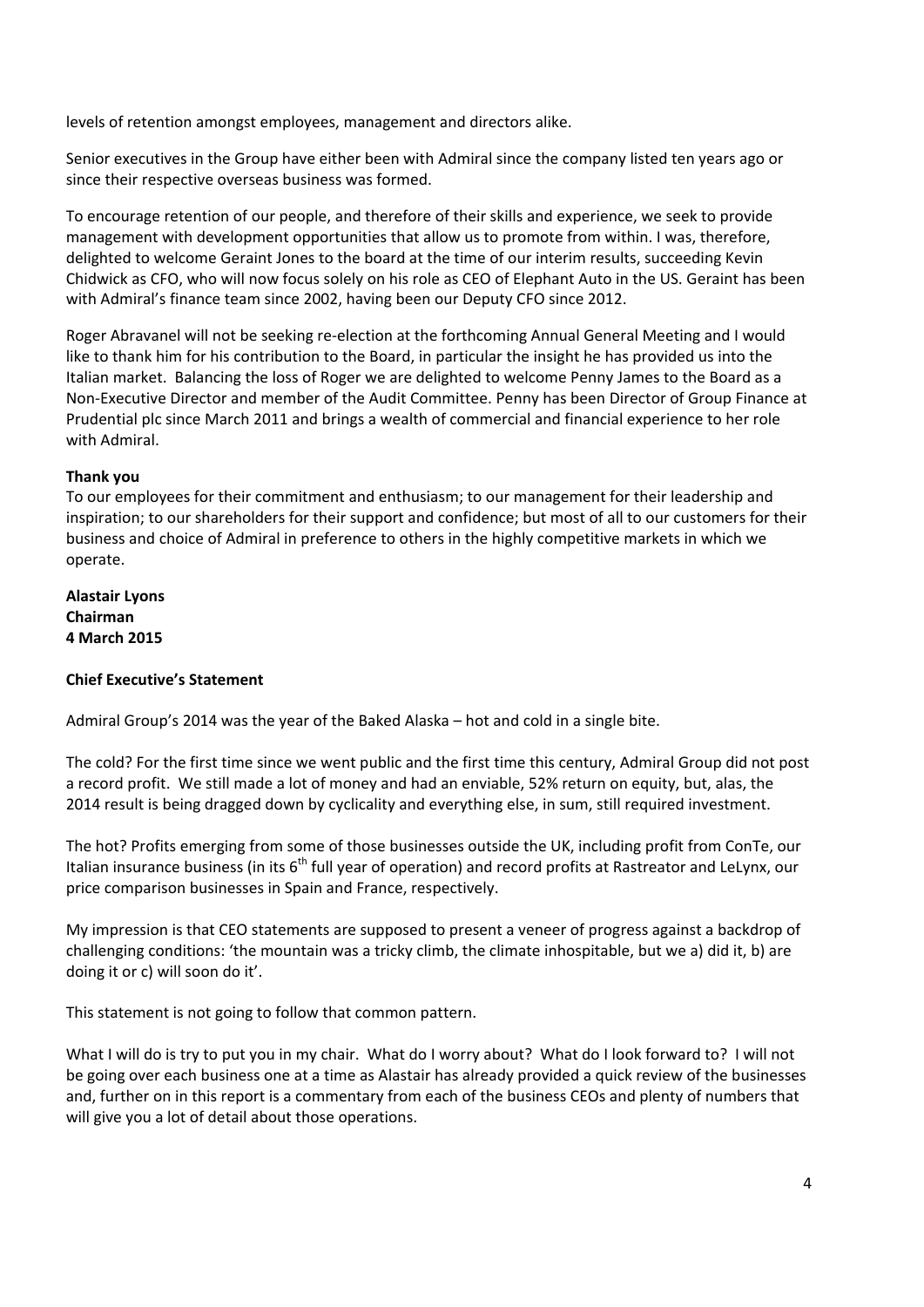Let me start by reiterating our strategy: continue prosperous growth in the UK car insurance market while developing growing, profitable, sustainable businesses outside the UK and in the UK beyond car insurance.

So with that strategy in mind, what do I worry about? Here we go then, in David Letterman style, my Top Ten Worries for 2015 (as written in January) from least worrying worry to most worrying worry:

10. We don't get our mobile phone access strategy right in ConTe (Italy).

9. That we won't be able to stretch far enough to take advantage of new opportunities put in front of us. 8. An upward move in Baremo, which governs the costs of bodily injury claims in Spain, fails to materialise so price hikes in the market also fail to materialise and therefore there is a lot less shopping for car insurance.

7. French consumers refuse to believe they can now easily leave their insurer, which, due to the new law, Loi Hamon, is now the case. Allez les Français réveillez‐vous!

6. Confused's Get a Free Brian Toy campaign does not resonate with consumers and my house ends up decorated in Brian Toys.

5. My wife telling me she's pregnant.

4. Solvency II brings higher capital requirements than we're currently expecting and reduces the efficiency of our business model.

3. Compare.com can't reduce its cost per quote or cost per sale to a profitable level.

2. Guidewire, our new computer system currently being built and tested, doesn't work efficiently in the UK or in France (it is currently running successfully in the US).

All of the above worries, cumulatively, just about total my number one worry. The number one worry in this hit parade of worries is always number one on my worry list: irrational competitors.

These are competitors who either don't mind if they lose lots of money (perhaps it's even in their plans) or fool themselves in believing they won't lose lots of money (but eventually they do) or don't realise they are actually losing lots of money (and, again, eventually they do). So they act irrationally and buy business and in the world of car insurance irrational they may be, but they're unlikely to pay the price for that irrationality for several years.

So things can look jolly nice for them for quite a period of time (growth is good, right?). And the rest of the world is left with a choice: be rational in response, which means you lose a lot of business, or join the ranks of the irrational and sacrifice profits. That's the position we found ourselves in, in the UK during 2014 as we tried to slalom our way through the poorest part of the UK cycle. Our growth in vehicles insured, achieved in the first half of the year, was a modest 4%. Our rates went up during the year across all customer segments. As our rates went up, our competitiveness declined. However, due to these rate increases, we feel we are in a better place starting 2015, and there are signs that the market is now raising rates which, given our superior expense ratio in particular, would give us the choice of continuing to raise rates or growing our customer count.

But I must admit, I don't lose a lot of sleep over the UK in particular because the CEO of our UK business is David Stevens, one of the founders of Admiral. As one of our Non‐Executive Directors recently put it: there is no one more qualified to run the UK business. The 'no one' did not mean 'no one in Admiral', or 'no one in the UK' or even 'no one in Europe', it was a very clear: no one. And I couldn't agree more. To find out if David's sleeping well or not you'll have to turn a few pages to read his report.

As David takes responsibility for the UK, I spend a lot of time with our businesses outside the UK. In particular, I spent a couple of weeks towards the end of 2014 with our insurance business in Seville,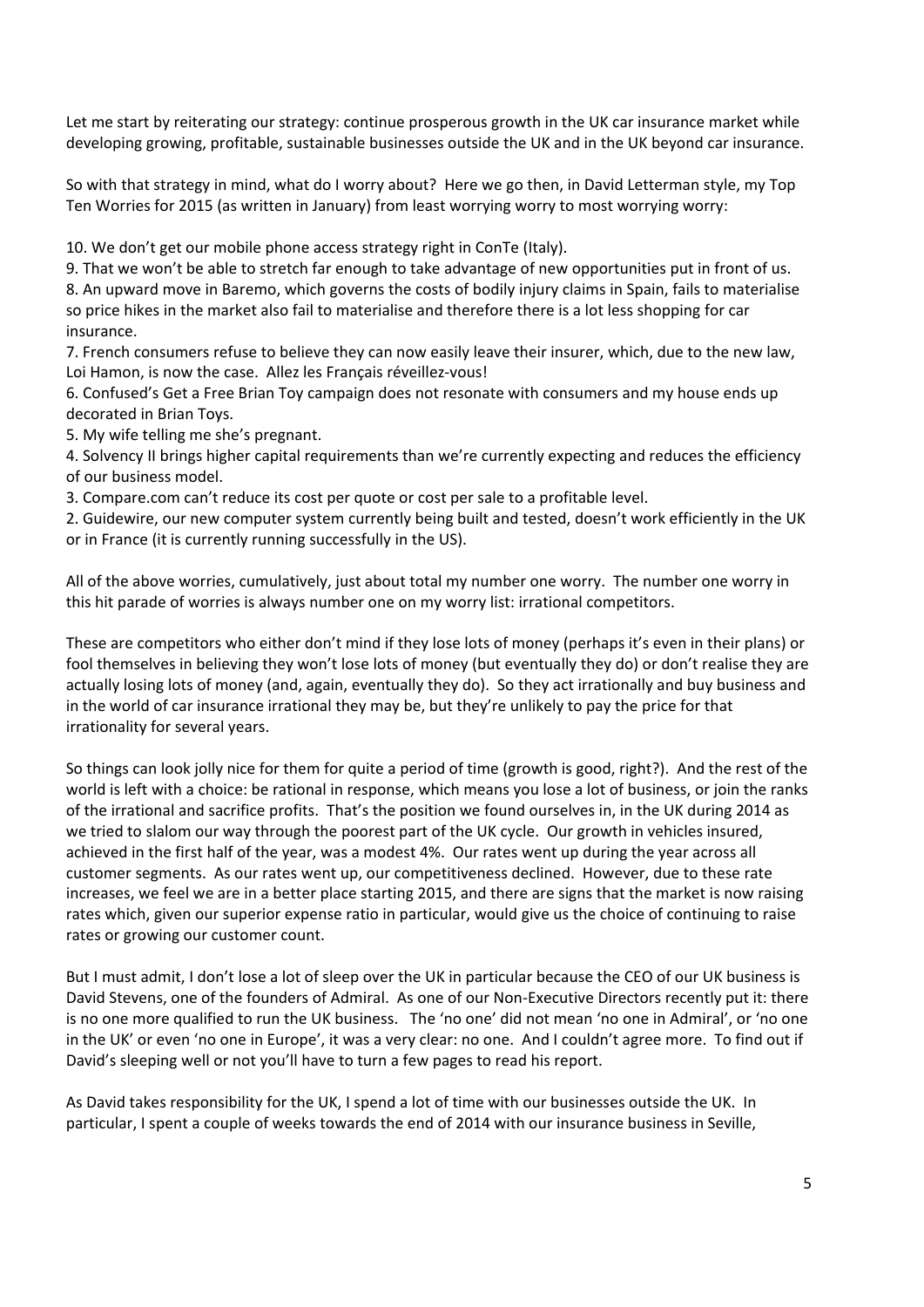Admiral Seguros (brands: Qualitas Auto and Balumba) and the desire for success from every person I met, in every part of the business, was contagious. I always leave Seville more energised than when I arrive. I don't usually talk about specific goals for the year ahead in this report, but I'll share this one with you: the goal for Admiral Seguros in 2015 is breakeven on a written premium basis. I'm going to go out on a limb now and say that I am very confident the team will succeed in reaching this goal.

So here's my Top Ten Things I'm Looking Forward To in 2015:

- 10. Successful use of mobile phone for consumers, particularly in ConTe (Italy).
- 9. Continued, efficient growth in Elephant Auto (US), particularly in Texas.
- 8. Continued sector dominance for Rastreator and growth, particularly in telephony comparison.
- 7. Big quote volumes for LeLynx (France) due to the introduction of the Loi Hamon.
- 6. Watching the Cubs win the World Series.
- 5. Seeing Group revenue climb back above £2 billion.
- 4. We can't get Brian toys made fast enough to meet demand.
- 3. Success of the new compare.com TV campaign coupled with lots of word of mouth.
- 2. Breakeven in Admiral Seguros (Spain).

And Number 1 thing I'm looking forward to: David taking the odd afternoon off because he has nothing to worry about because results from the UK are so good.

Let me conclude by saying that we're investing in many different markets, all with great potential, all with different competitive landscapes and timetables to success. I could spin a bit of veneer about the value we're creating even without profits, but the truth of the matter is that in the past these investments were overshadowed by ever‐growing profitability in the UK; in the past the UK business seemed immune to market cyclicality. But now we are just too big to be immune. And I think it's very fair to say too that the competition is improving, which, besides being very annoying, demands that we improve too and I can assure you that we are working flat out to do so. The upshot is that UK profits in the future are likely to be far more cyclically influenced than before and so for the next few years the Group result is likely to follow this cyclical pattern. Longer term, in our view, there will be less UK cyclicality in the result as our reliance on the UK car insurance portfolio reduces.

I'm sad to see the consecutive profit record go, it was a source of great pride. But, like the hot versus cold of Baked Alaska, I'm also glad to see it go, because it means we're investing in our future and not afraid to sacrifice some of the present to do so.

**Henry Engelhardt Chief Executive Officer 4 March 2015**

## **Group Financial Review Chief Financial Officer's Review**

2014 was another strong year for Admiral, with good financial results and lots of encouraging progress in businesses across the Group. Earnings per share at 103.0 pence were slightly lower than 2013 (104.6 pence), though the 2014 result included a further, small increase in profit from the UK Car insurance business and, encouragingly, a small profit from ConTe, Admiral's Italian insurance business. Taken together with Rastreator and LeLynx, this brings to three (out of seven) the number of businesses outside the UK that contribute positively to the Group's result.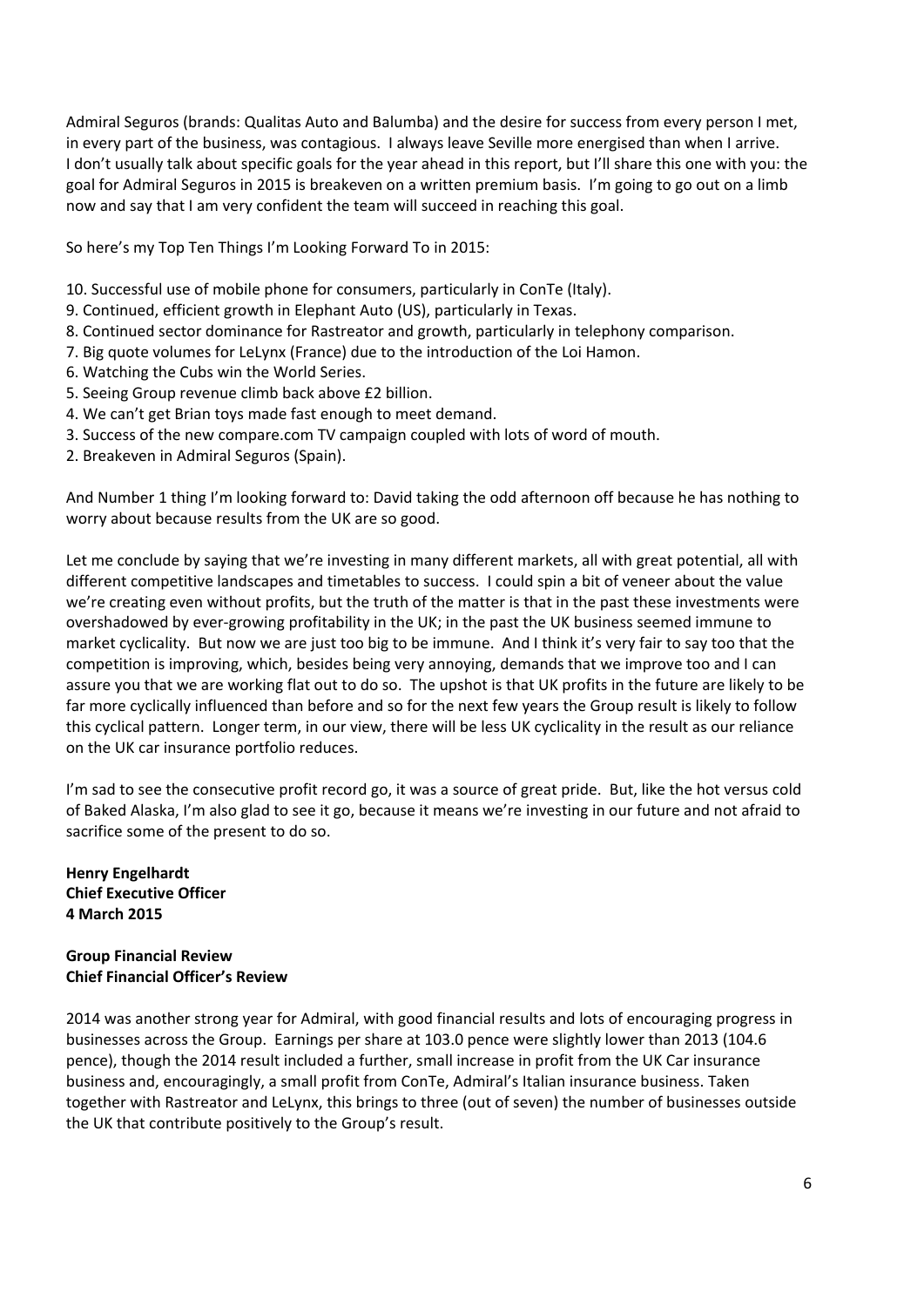As noted earlier in this report, the main reason for the fall in 2014's result was the investment made in the US comparison business compare.com. (Admiral's share of the loss was £15 million pre‐tax.) We believe this new business has developed well and has great potential.

We will continue to invest in attracting customers to the website and growing the business, to the extent that compare.com is expected to post a loss in the region of £20 million to £30 million in 2015 (based on Admiral's 68% ownership).

Our insurance operations in France, Spain and the US are still loss-making, although the combined loss for all international operations has reduced to £19.9 million from £22.1 million. We continue to be encouraged by progress made and have confidence in the operations and their future profitability. Admiral's UK household insurance business enjoyed another year of very strong growth in policy numbers and another broadly break‐even financial result. Much more detail on the performance of each of the businesses is set out on the following pages.

Alastair has articulated Admiral's dividend policy in his statement and I won't repeat it here. The final dividend proposed for 2014 is 49.0 pence per share – a 3% reduction compared to the final 2013 payment. The full year dividend for 2014 is £271 million (2013: £271 million) equating to a payout ratio of 95% of earnings.

Consistent with our approach to the calculation of the interim 2014 dividend, we have, at year‐end, retained a significant margin over current economic capital requirements to ensure a smooth transition to the new Solvency II regulatory regime coming into effect in January 2016. We are making very good progress towards full compliance with the various requirements of the regulation and expect clarity in the coming months on the level of capital requirement that will apply next year. Acknowledging that some uncertainty remains, based on what we know today, we expect the level of capital requirement in 2016 to be not too dissimilar to the current ICAS requirements.

And finally, we were pleased to complete successfully the issue of Admiral's first public bond in July 2014, which both strengthened and diversified the capital available to the Group. The net annual cost of the £200 million, ten year subordinated notes (lower tier two capital under the current regime and expected to qualify as tier two under Solvency II) is approximately £4.5 million per year: we welcome this new set of investors in the Admiral Group.

**Geraint Jones Chief Financial Officer 4 March 2015**

# **Group Results and Dividend**

- Admiral Group's share of pre-tax profits decreased in 2014 by 4% to £356.5 million (2013: £370.7 million).
- UK Car Insurance profit increased by 1% to £398.0 million (2013: £393.9 million).
- International Car Insurance losses totalled £19.9 million (2013: £22.1 million).
- Admiral Group's share of Price Comparison profit totalled £3.6 million (2013: profit £21.1 million) reflecting the investment in compare.com.
- Other Group Items, including employee share schemes and net debt financing charges, amounted to a cost of £24.6 million (2013: £22.0 million).

Note: Profit figures quoted exclude Minority Interests. Segment and business results also exclude share scheme charges which are accounted for in Other Group Items.

Further details by segment are set out below.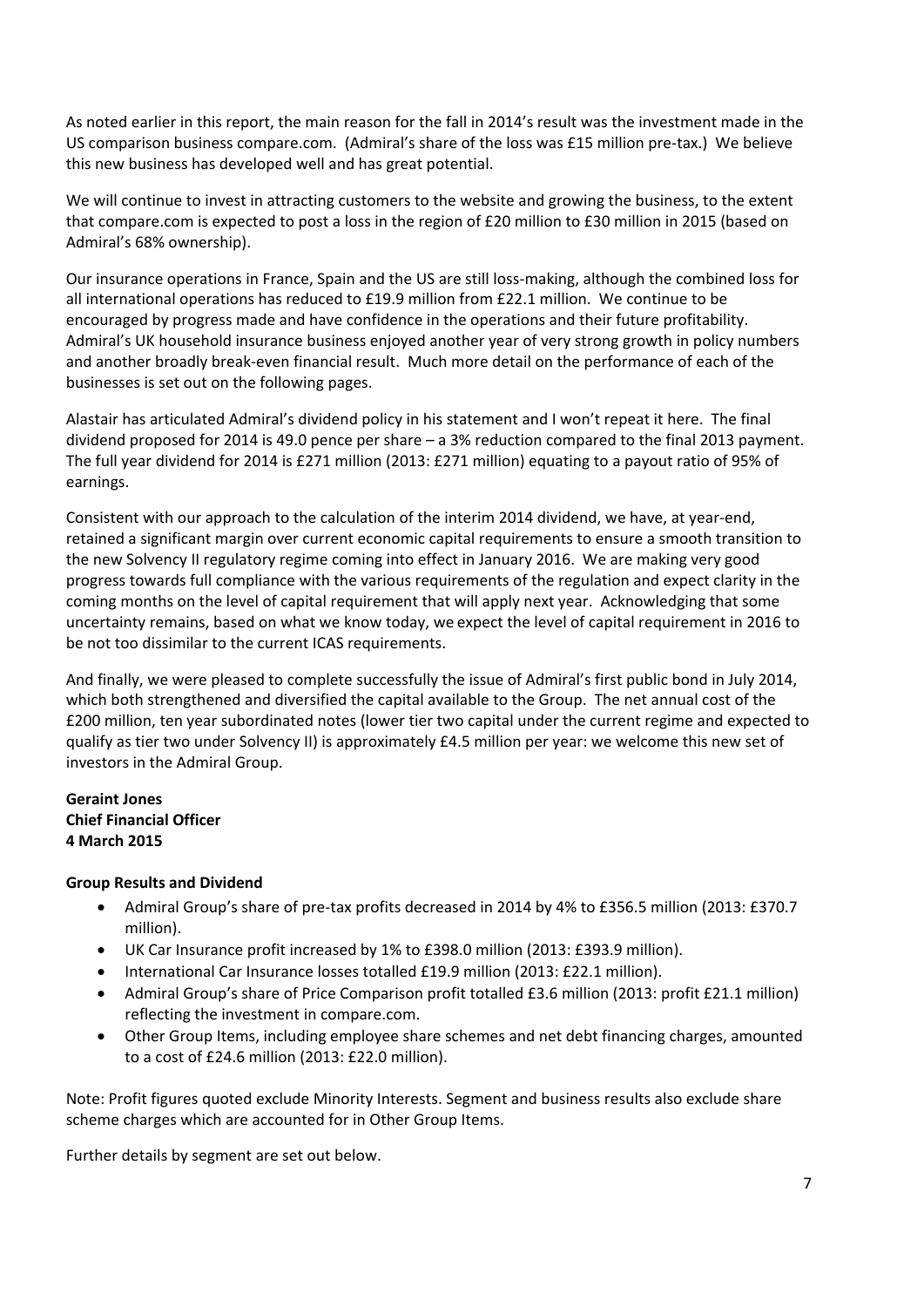The decrease in Group profit was predominantly due to the increased investment made in compare.com – the Group's US comparison business (Admiral's share of the loss was £15.0 million in 2014).

Group turnover of £1,971.0 million decreased by 3% compared to 2013 (£2,030.2 million). This was mainly due to reductions in average premiums in the UK Car Insurance business. During 2014, the Group increased its customer base to 4.05 million from 3.70 million at 31 December 2013, year-on-year growth of just under 355,000 (10%).

Earnings per share decreased by 2% to 103.0 pence (2013: 104.6 pence). The decrease is lower than the 5% decrease in pre‐tax profit due to the lower effective rate of corporation tax in 2014.

Total dividends paid and proposed for the financial year amount to 98.4 pence per share (£271 million), a decrease of 1% on the previous year (2013: 99.5 pence; £271 million). This is equal to 95% of post-tax profits. The final dividend proposed is 49.0 pence per share (3% lower than the final 2013 dividend of 50.6 pence).

The final dividend is made up of a 22.5 pence normal element, based on the stated dividend policy of distributing 45% of post‐tax profits, and a further special element of 26.5 pence. The special dividend is calculated by reference to distributable reserves after taking into account solvency requirements and a margin for contingencies.

The payment date is 29 May 2015, the ex-dividend date is 7 May and the record date is 8 May.

#### **Divisional Performance Highlights**

The Group's UK Car Insurance business accounts for 81% of Group turnover (2013: 84%) and 78% of customers (2013: 82%). The relative decreases are due to the continued growth and development of the Group's other businesses, leading to lower concentration of the core business.

In 2014, the UK business continued to focus on margin rather than volume, in the face of very strong competition in the UK market and continued pressure on rates, but increased marginally the number of vehicles insured to 3.2 million (2013: 3.0 million). Supported by strong releases from prior year claims reserves on the back of continued positive development in projected claims costs, and an improved expense ratio, the combined ratio improved to 79.5% (2013: 81.0%) and profit before tax was £398.0 million – up 1% on 2013's result of £393.9 million.

Lower average premiums in the competitive UK market in part offset by success in increasing the number of renewal customers, contributed to a reduction in UK turnover of 6% to £1,602.7 million (2013: £1,698.9 million).

Outside of the UK, Admiral's International Car Insurance businesses continue to develop, with combined turnover rising 10% to £206.2 million (2013: £187.8 million) and customer numbers almost reaching 600,000 – an increase of 15% on a year earlier. The 2014 Group results include a small profit generated by ConTe. The combined loss from the international insurance operations was lower in 2014 at £19.9 million (2013: £22.1 million), primarily due to improved claims experience and the impact of the ConTe profit.

In a very competitive UK comparison market, Confused.com, the Group's UK Price Comparison business, reported a pre‐tax profit of £15.8 million – £5.9 million lower than 2013's result. Outside the UK, the European Price Comparison businesses (Rastreator in Spain and LeLynx in France) contributed a combined profit of £2.8 million (2013: £1.9 million) to the Group's profits. During the year, the Group invested in growing compare.com, its US comparison business and the Group's share of the pre‐tax loss was £15.0 million.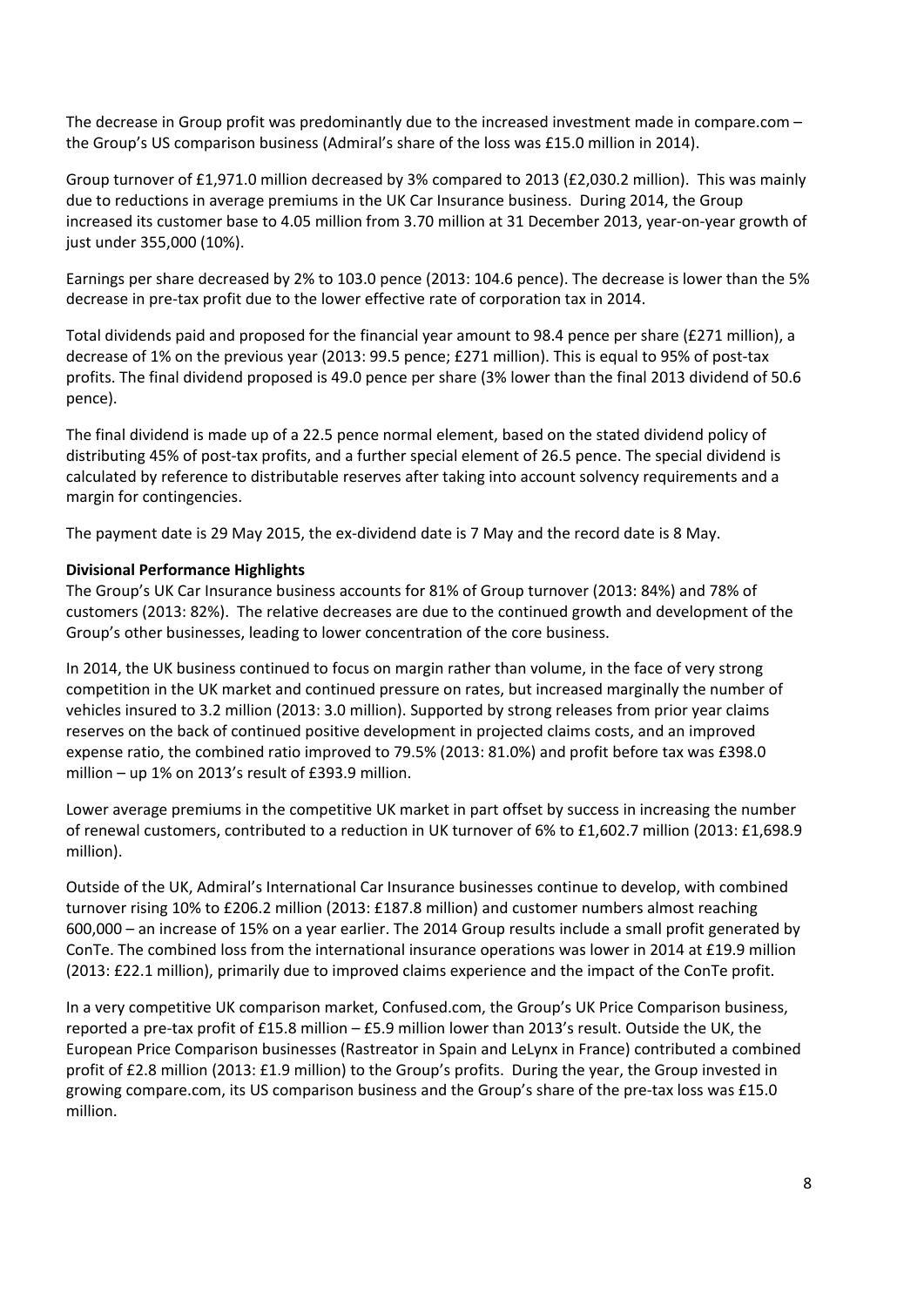Other Group key performance indicators include:

- Group loss ratio 69.0% (2013: 69.2%) ‐ a marginal reduction in the UK loss ratio resulting from higher reserve releases together with a significant improvement in the international loss ratio;
- Group expense ratio 19.7% (2013: 19.9%) ‐ a slight decrease in the UK ratio offset by an increased international ratio; and
- Group combined ratio 88.7% (2013: 89.1%).

## **Investments and cash**

#### **Investment strategy**

Admiral maintained a low‐risk investment strategy throughout the year, and continued to invest in the same broad asset classes as previous years.

The main focus of the Group's investment strategy is capital preservation, with additional priorities including low volatility of returns and high levels of liquidity. All objectives continue to be met.

The Group's Investment Committee performs regular reviews of the strategy to ensure it remains appropriate.

#### **Cash and Investments Analysis**

|                                  | 31 December 2014 |                      |              |                          |         |
|----------------------------------|------------------|----------------------|--------------|--------------------------|---------|
|                                  |                  | <b>International</b> |              |                          |         |
|                                  | UK Car           | Car                  | <b>Price</b> |                          |         |
|                                  | <b>Insurance</b> | <b>Insurance</b>     | Comparison   | Other                    | Total   |
|                                  | £m               | £m                   | £m           | £m                       | £m      |
| Fixed income and debt securities | 822.7            |                      |              | 199.1                    | 1,021.8 |
| Money market funds               | 808.6            | 96.5                 |              | 4.1                      | 909.2   |
| Cash deposits                    | 261.0            | 2.1                  |              | $\overline{\phantom{m}}$ | 263.1   |
| Cash                             | 101.8            | 38.6                 | 49.0         | 66.5                     | 255.9   |
| <b>Total</b>                     | 1,994.1          | 137.2                | 49.0         | 269.7                    | 2,450.0 |

|                                  | <b>31 December 2013</b> |                      |              |              |              |
|----------------------------------|-------------------------|----------------------|--------------|--------------|--------------|
|                                  |                         | <b>International</b> |              |              |              |
|                                  | UK Car                  | Car                  | <b>Price</b> |              |              |
|                                  | <b>Insurance</b>        | <b>Insurance</b>     | Comparison   | <b>Other</b> | <b>Total</b> |
|                                  | £m                      | £m                   | £m           | £m           | £m           |
| Fixed income and debt securities | 202.4                   |                      |              | —            | 202.4        |
| Money market funds               | 1,278.2                 | 98.4                 |              | 29.5         | 1,406.1      |
| Cash deposits                    | 286.0                   | 2.4                  |              | -            | 288.4        |
| Cash                             | 101.6                   | 35.7                 | 38.7         | 11.9         | 187.9        |
| <b>Total</b>                     | 1,868.2                 | 136.5                | 38.7         | 41.4         | 2,084.8      |

There has been a change in the allocation of funds during 2014, with a greater proportion invested in fixed income and other short-dated securities (and less in money market funds and deposits). This change has been made in order to increase yield without materially increasing risk. This change has not resulted in a material change in credit quality and only a moderate increase in average duration, due to the features of the underlying investments.

Money market funds, fixed income and debt securities comprise the majority of the total; 79% at 31 December 2014, up from 77% at 31 December 2013.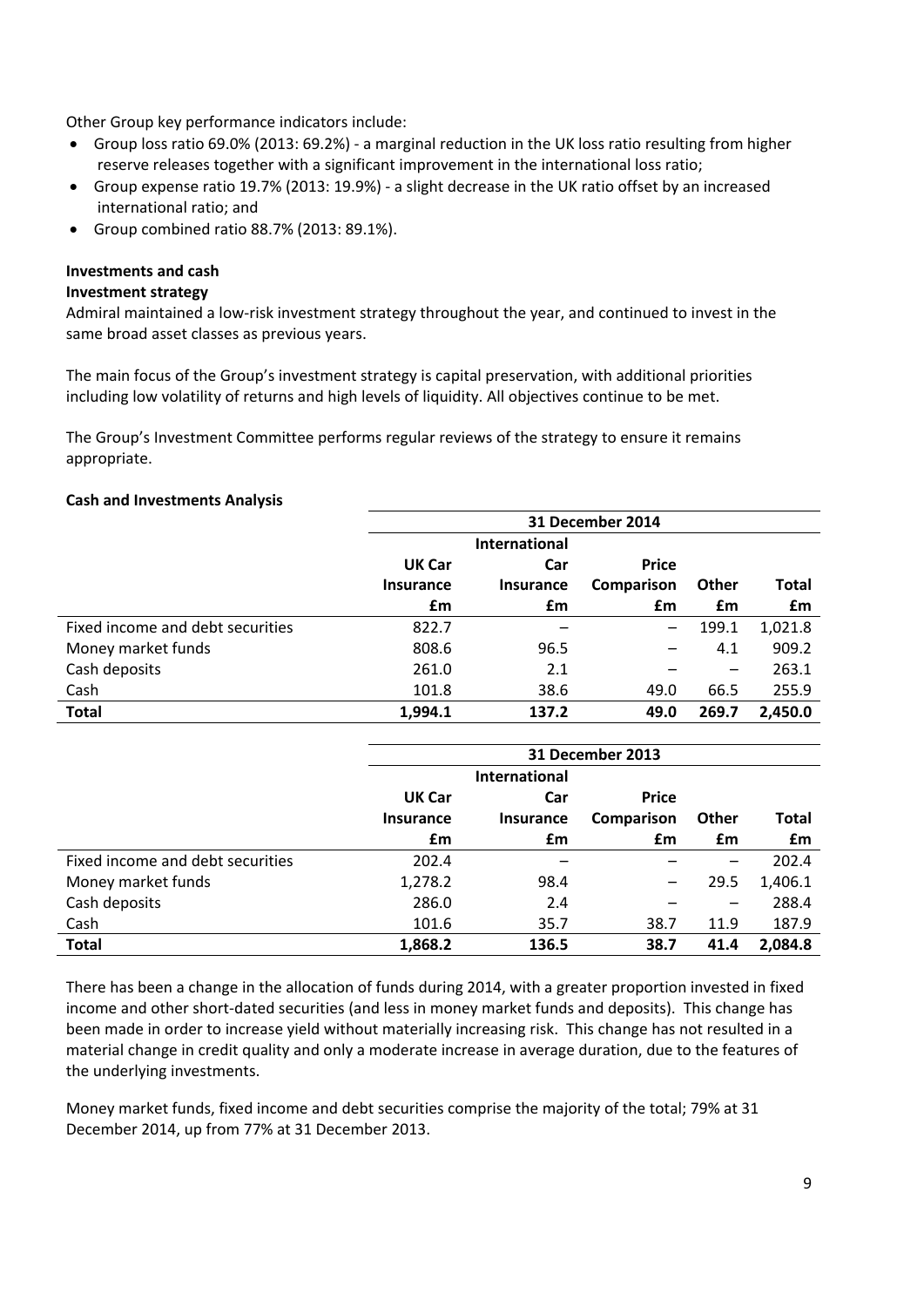Investment and interest income in 2014 was £15.4 million, up 8% on 2013 (£14.3 million). The increase was due to higher average balances along with the increased allocation of funds to fixed income and other short dated securities that took place across 2014. The increase would have been greater, but was partially offset by an adjustment (of approximately £8 million) relating to notional investment income on quota share reinsurance funds withheld arrangements. If the combined ratio on the 2014 underwriting year (for the UK Car Insurance business) reduces to profitable levels, this adjustment will reverse.

The Group continues to generate significant amounts of cash, and its capital‐efficient business model enables the distribution of the majority of post-tax profits as dividends.

| £m                                                                | 2012    | 2013    | 2014    |
|-------------------------------------------------------------------|---------|---------|---------|
| Operating cash flow, before transfers to investments              | 742.0   | 616.8   | 540.2   |
| Transfers to financial investments                                | (441.9) | (295.3) | (286.3) |
|                                                                   |         |         |         |
| Operating cash flow                                               | 300.1   | 321.5   | 253.9   |
| Tax and interest payments                                         | (79.7)  | (88.5)  | (77.0)  |
| Investing cash flows (capital expenditure)                        | (10.9)  | (10.1)  | (47.5)  |
| Financing cash flows (dividends offset by proceeds of debt issue) | (214.8) | (250.3) | (64.4)  |
| Foreign currency translation impact                               | (2.7)   | (1.3)   | 3.0     |
| Net cash movement                                                 | (8.0)   | (28.7)  | 68.0    |
| Movement in investment valuation reserve                          |         |         | 10.9    |
| Net increase in cash and financial investments                    | 434.5   | 266.6   | 365.2   |

The main items contributing to the significant operating cash inflow are as follows:

| £m                                                   | 2012  | 2013  | 2014   |
|------------------------------------------------------|-------|-------|--------|
| <b>Profit after tax</b>                              | 258.4 | 286.9 | 281.6  |
|                                                      |       |       |        |
| Change in net insurance liabilities                  | 200.0 | 186.2 | 187.5  |
| Net change in trade receivables and liabilities      | 163.0 | 22.3  | (34.7) |
| Non-cash income statement items                      | 34.4  | 38.1  | 36.7   |
| Tax and net interest expense                         | 86.2  | 83.3  | 69.1   |
|                                                      |       |       |        |
| Operating cash flow, before transfers to investments | 742.0 | 616.8 | 540.2  |

Total cash plus investments increased by £365 million or 18% (2013: £267 million, 15%). The net change in actual cash balances was less significant as funds were transferred into investments.

# **Capital Structure and Financial Position**

Admiral's capital‐efficient and profitable business model led to a return on equity of 52% (2013: 58%). A key feature of the business model is the extensive use of co- and reinsurance across the Group. During 2013 and in early 2014 Admiral announced extensions to its UK co- and reinsurance arrangements with capacity fully allocated until at least the end of 2016 and Munich Re committed to underwriting 40% of our UK motor business until at least the end of 2018. Similar long‐term arrangements are in place in the Group's international insurance operations and UK Household insurance business.

The Group continues to manage its capital to ensure that all entities within the Group are able to continue as going concerns and that regulated entities comfortably meet regulatory capital requirements. Surplus capital within subsidiaries is paid up to the Group holding company in the form of dividends.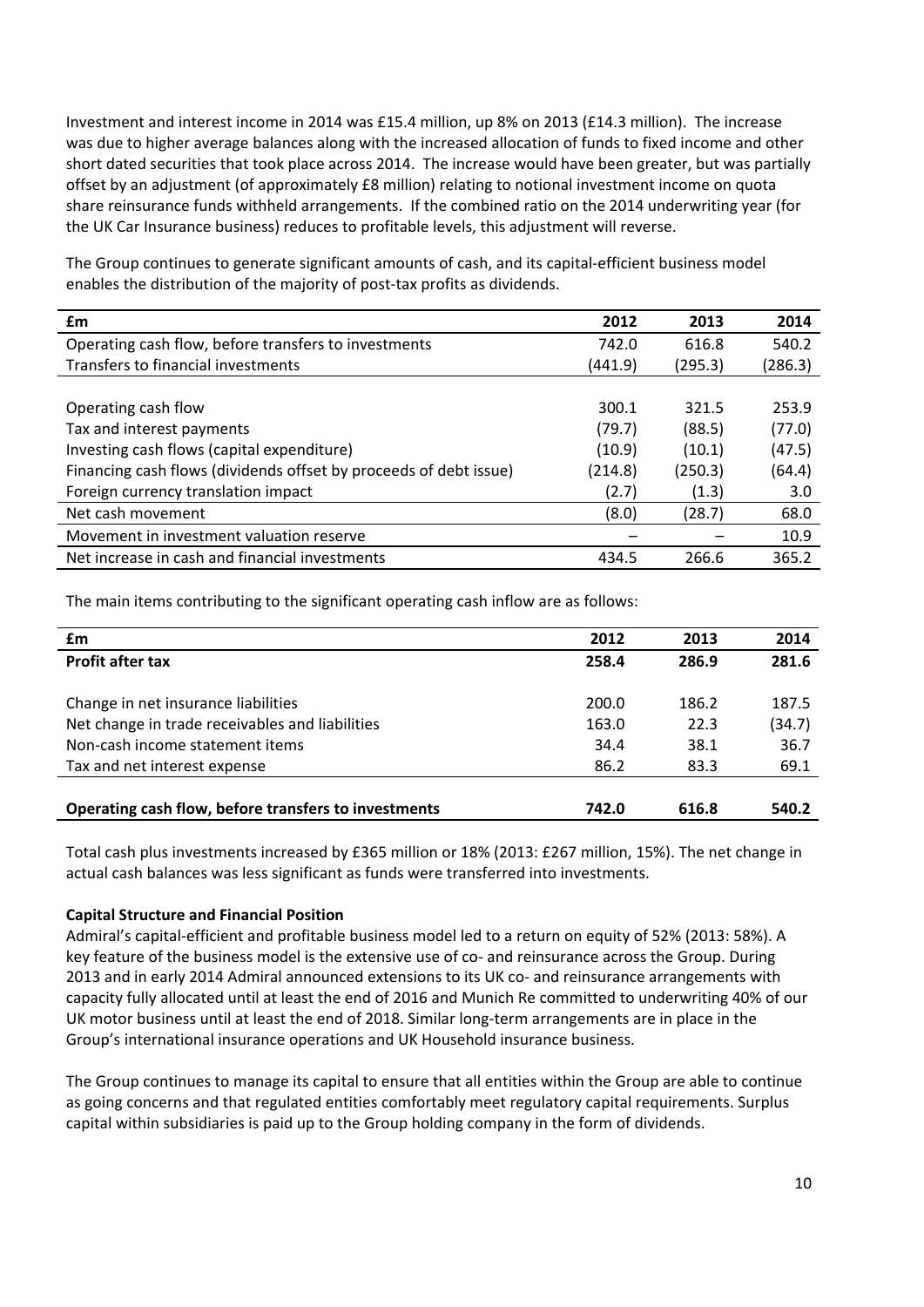In July 2014, the Group completed the issue of £200 million of 10 year dated subordinated bonds. The rate of interest is fixed at 5.5% and the bonds mature in July 2024.

The bonds qualify as lower tier two capital under the current regulatory capital regime and are expected to qualify as tier two capital under Solvency II.

The majority of the Group's capital requirement is derived from its European insurance operations, Admiral Insurance (Gibraltar) Limited (AIGL) and Admiral Insurance Company Limited (AICL) under their respective local regulations. The minimum capital requirements and surplus position at the end of 2014 for those companies, along with the overall Group position, was as follows:

| £m                                          | <b>AIGL</b> | <b>AICL</b> | Group |
|---------------------------------------------|-------------|-------------|-------|
| Capital $1^*$                               | £187m       | E77m        | £705m |
|                                             |             |             |       |
| Minimum regulatory capital requirement      | E77m        | f27m        | £120m |
| Surplus over minimum requirement            | £110m       | £50m        | £585m |
|                                             |             |             |       |
| Actual capital requirement <sup>*2</sup>    |             |             | £289m |
| Surplus over regulatory capital requirement |             |             | £416m |

[\*1] Before accounting for the 2014 Final Dividend of £136 million. Comprises tangible equity plus debt

[\*2] Based on the sum of the individual capital requirements of Group subsidiaries at 31 December 2014

During 2015, the Group's capital requirement will be assessed under the ICAS regime in the UK with Individual Capital Guidance (ICG) applied by the Prudential Regulatory Authority (PRA) as appropriate. The Group expects to hold a significant buffer above ICG throughout 2015.

# **Solvency II**

During 2014 further requirements and guidance continued to be issued on implementing the Solvency II regulatory regime in the EU ahead of the effective date of 1 January 2016. Solvency II aims to provide an EU‐wide set of capital requirement and risk management standards. Principal themes include risk based capital, market consistent balance sheets and Own Risk and Solvency Assessments (ORSA). The Directors do not believe, based on guidance issued to date, that there will be a material change in the level of the Group's capital surplus as a result of the new regime compared to the surplus expected during 2015. The Group is making good progress towards full compliance with the various requirements of the regulation and expects clarity in the coming months on the level of capital requirement that will apply from 2016.

#### **Taxation**

The tax charge reported in the income statement is £69.1 million (2013: £83.3 million), which equates to 19.7% (2013: 22.5%) of profit before tax. The lower effective rate of taxation compared to 2013 predominantly results from reductions in the rate of UK Corporation Tax in 2013 and 2014, but is also impacted by deferred tax movements relating to losses in the Group's US businesses. The average rate of UK Corporation Tax in 2013 was 21.50% (2013: 23.25%). The average rate will fall to 20.25% in 2015 and 20.0% in 2016.

#### **UK Insurance Review – David Stevens, Chief Operating Officer**

The avid readers (or possibly reader) of my UK review will have noted its subtle re‐branding from UK Car Insurance Review to UK Insurance Review – a nod to Admiral's entry into the second biggest non‐life market in the UK – household insurance.

Maybe the re-branding's premature. Car insurance still accounts for the vast majority of our turnover and almost all our profits. So I'll write about that first.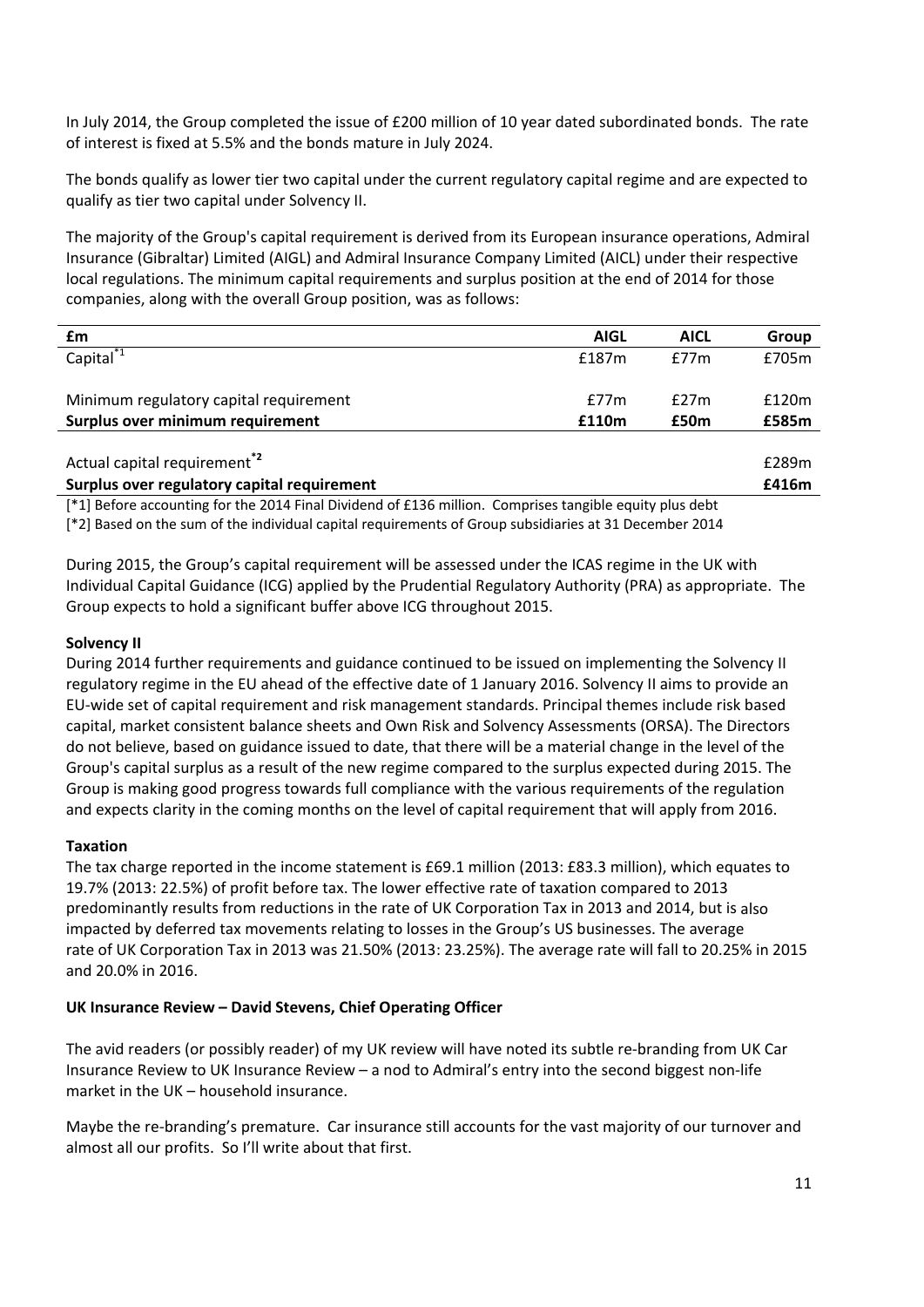After over two years of almost unprecedented premium deflation, premiums across the car insurance market stabilised in the second half of 2014, and even began to drift up.

This is partly simply a normal, cyclical point of inflection, and partly a response to the return to "business as usual" in terms of claim inflation, following the largely one‐off benefits in 2013 of changes in the rules around small bodily injury claims. This probably means that the point of lowest profitability was around the end of 2014 (in terms of ultimate profitability of newly-written business, though not necessarily in terms of currently reported profitability).

Within an overall cycle there are often mini-cycles that make sub-sets of the market relatively more or less attractive. A combination of factors has made the younger driver segment more challenging than the market as a whole at this particular juncture. This has partly been an equal and opposite reaction to the panic premium hikes and withdrawals of 2010/11, with a number of important competitors re‐embracing the segment in 2013/14. It's also partly a dislocation caused by the impact of telematics. Telematics, though largely irrelevant for the market as a whole, is important in the younger driver segment. Whatever the potential in the long‐run, in the short‐term, because of the extra expenses involved and the size of the discounts required to overcome customer resistance, it has reduced the profitability of the young driver segment. This segment is, and is likely to remain, a significant minority of our business, but its importance to us shrunk somewhat during 2014 through relatively higher price increases, as we responded to these pressures.

Across all segments, we started increasing our new business prices in May and renewal prices in July, and by year end had implemented a series of price increases cumulatively, in percentage terms, in the high single digits. We anticipate further price increases during 2015, reversing some of the margin reduction of the last two to three years. However, longer‐term followers of our company will appreciate that price increases today are a case of "jam tomorrow" in profit terms ‐ any year's actual profitability is essentially reflected in reported profitability over the following two to three years, due to our cautious approach to recognising underwriting profit. Still, it's good to be heading in the right direction.

# And what about our household business?

Two years on and we insure more households than we did cars two years from our launch as a motor insurer, and we're growing fast as more and more people embrace price comparison shopping for household cover. Results are encouraging. Our strategic bet is that we can materially under-cut the 40% + expense ratios of many of the established players, while also delivering a decent loss ratio outcome. Our expense ratio, on a written basis, is already actually below market average and our loss ratio is also encouraging. We have, of course, (and here's a hostage to fortune, given the time lag from written to read) benefited, along with other players, from unusually benign weather, notwithstanding increasing tabloid "weather bomb" hysteria. So, it's "so far, so good", but it is early days.

**David Stevens Chief Operating Officer 4 March 2015**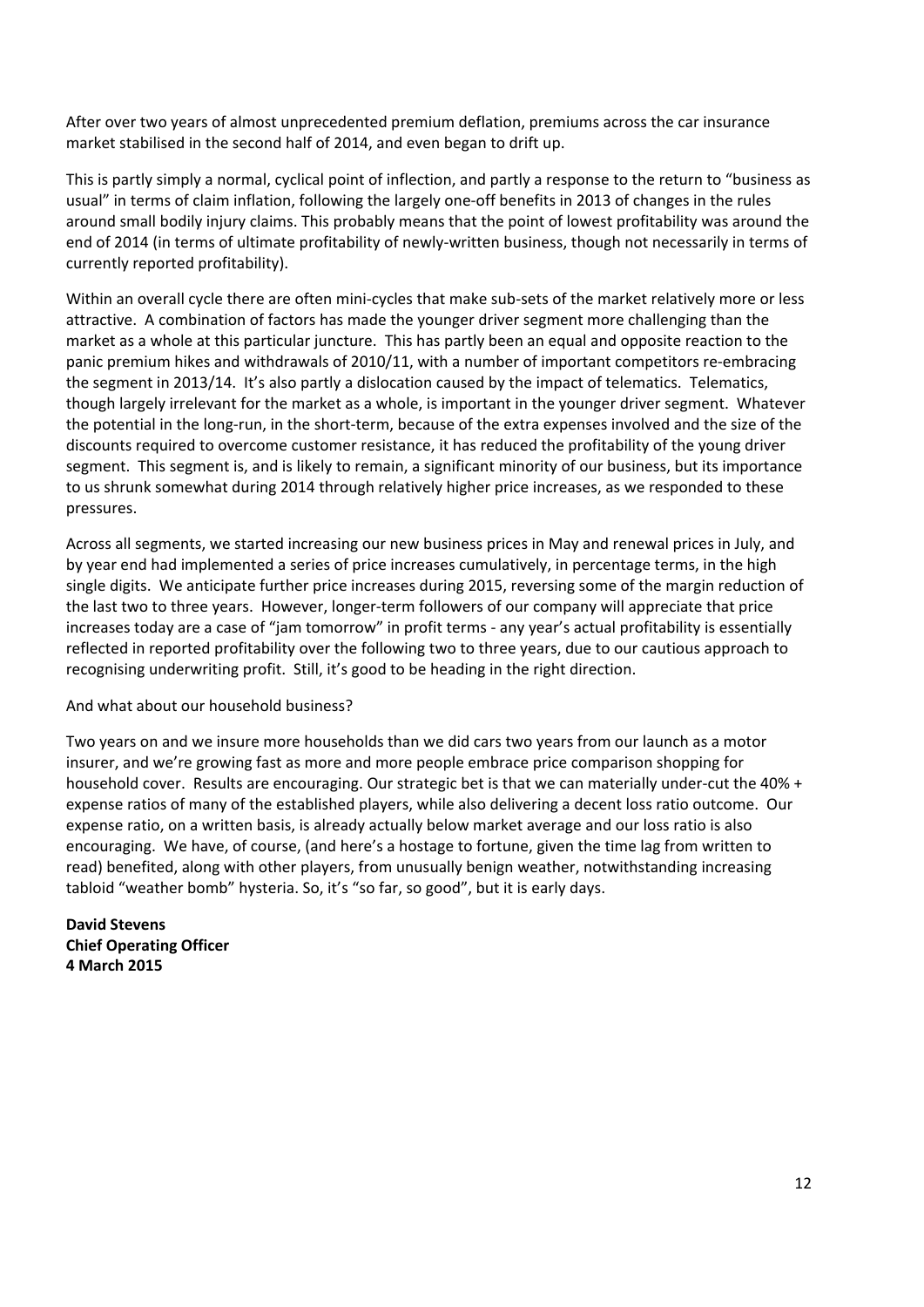## **UK Car Insurance Financial Review Non‐GAAP\*1 format income statement**

| £m                                         | 2012    | 2013    | 2014    |
|--------------------------------------------|---------|---------|---------|
| 2*.<br>Turnover                            | 1,936.2 | 1,698.9 | 1,602.7 |
| Total premiums written <sup>*3</sup>       | 1,748.7 | 1,553.0 | 1,453.1 |
|                                            |         |         |         |
| Net insurance premium revenue              | 455.6   | 425.1   | 394.3   |
| Investment income                          | 13.9    | 12.4    | 11.5    |
| Net insurance claims                       | (355.1) | (251.3) | (198.3) |
| Net insurance expenses                     | (50.0)  | (52.1)  | (44.6)  |
|                                            |         |         |         |
| <b>Underwriting profit</b>                 | 64.4    | 134.1   | 162.9   |
| Profit commission                          | 108.4   | 99.3    | 71.8    |
| Underwriting profit plus profit commission | 172.8   | 233.4   | 234.7   |
| Net other income                           | 170.9   | 136.8   | 140.7   |
| Instalment income                          | 29.1    | 23.7    | 22.6    |
| UK Car Insurance profit before tax         | 372.8   | 393.9   | 398.0   |

[\*1] GAAP = Generally Accepted Accounting Practice.

[\*2] Turnover (a non‐GAAP measure) comprises total premiums written and Other Revenue. Refer to note 12 for a reconciliation to financial statement line items.

[\*3] Total premiums written (non-GAAP) includes premium underwritten by co-insurers.

[\*4] UK Car Insurance profit before tax includes Minority interests. The minority interests' share of profit before tax is insignificant.

## **Split of underwriting profit**

| £m                         | 2012 | 2013  | 2014  |
|----------------------------|------|-------|-------|
| Motor                      | 59.6 | 121.8 | 144.2 |
| <b>Additional products</b> | 4.8  | 12.3  | 18.7  |
| <b>Underwriting profit</b> | 64.4 | 134.1 | 162.9 |

#### **Key performance indicators**

|                                                                           | 2012              | 2013              | 2014    |
|---------------------------------------------------------------------------|-------------------|-------------------|---------|
| Reported motor loss ratio <sup>*1</sup>                                   | 76.4%             | 68.0%             | 68.6%   |
| Reported motor expense ratio <sup>*2</sup>                                | 13.6%             | 15.0%             | 14.4%   |
| Reported motor combined ratio                                             | 90.0%             | 83.0%             | 83.0%   |
| Written basis motor expense ratio                                         | 13.0%             | 14.5%             | 16.0%   |
| Reported total combined ratio <sup>*3</sup>                               | 89.1%             | 81.0%             | 79.5%   |
| Claims reserve releases - original net share <sup><math>*4</math></sup>   | £16.3m            | £53.3m            | £66.8m  |
| Claims reserve releases – commuted reinsurance <sup><math>*5</math></sup> | £1.3m             | £40.9m            | £70.6m  |
| Total claims reserve releases                                             | £17.6m            | £94.2m            | £137.4m |
| Vehicles insured at year end                                              | 3.02 <sub>m</sub> | 3.02 <sub>m</sub> | 3.15m   |
| Other Revenue per vehicle                                                 | £79               | £67               | £67     |

[\*1] Motor loss ratio adjusted to exclude impact of reserve releases on commuted reinsurance contracts. Reconciliation in note 12b.

[\*2] Motor expense ratio is calculated by including claims handling expenses that are reported within claims costs in the income statement. Reconciliation in note 12c.

[\*3] Reported total combined ratio includes additional products underwritten by Admiral.

[\*4] Original net share shows reserve releases on the proportion of the portfolio that Admiral wrote on a net basis at the start of the underwriting year in question.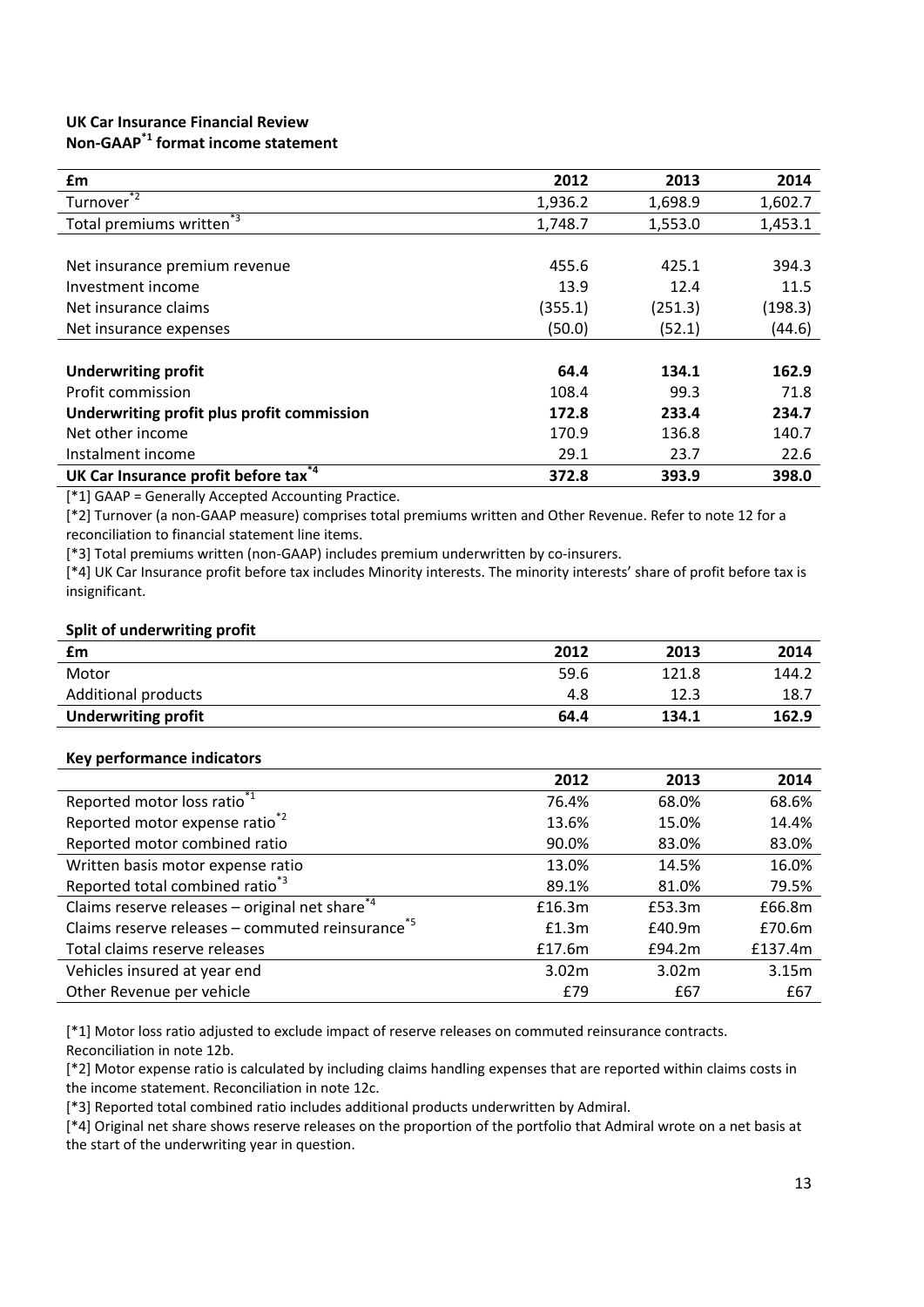[\*5] Commuted reinsurance shows releases on the proportion of the account that was originally ceded under quota share reinsurance contracts but has since been commuted and hence reported through underwriting and not profit commission.

## **UK Car Insurance – co‐insurance and reinsurance**

Admiral (in the UK and internationally) makes significant use of proportional risk sharing agreements, where insurers outside the Group underwrite a majority of the risk generated, either through co-insurance or quota share reinsurance contracts. These arrangements include profit commission terms which allow Admiral to retain a significant portion of the profit generated.

The two principal advantages of the arrangements are:

- Capital efficiency: a significant proportion of the capital supporting the underwriting is held outside the Group. As Admiral is typically able to retain much of the profit generated via profit commission (refer below for further details), the return on Group capital is higher than in an insurance company with a standard business model.
- Risk mitigation: co-and reinsurers bear their proportional shares of claims expenses and hence provide protection should results worsen substantially.

#### **Arrangements for 2014 to 2016**

In early 2014 the Group was pleased to announce extensions to its arrangements such that capacity is fully placed until the end of 2016. The underwriting splits can be summarised as follows:

|                         | 2014    | 2015    | 2016    |
|-------------------------|---------|---------|---------|
| Admiral                 | 25.00%  | 25.00%  | 25.00%  |
| Great Lakes (Munich Re) | 40.00%  | 40.00%  | 40.00%  |
| New Re                  | 13.25%  | 12.25%  | 12.25%  |
| Swiss Re                | 9.00%   | 9.00%   | 9.00%   |
| Hannover Re             | 8.75%   | 8.75%   | 8.75%   |
| Mapfre Re               | 4.00%   | 5.00%   | 5.00%   |
| <b>Total</b>            | 100.00% | 100.00% | 100.00% |

The proportion underwritten by Great Lakes (a UK subsidiary of Munich Re) is on a co-insurance basis, such that 40% of all motor premium and claims for the 2014 year accrues directly to Great Lakes and does not appear in the Group's income statement. Similarly, Great Lakes reimburses the Group for its proportional share of expenses incurred in acquiring and administering the motor business.

Great Lakes will underwrite 40% of the UK business until at least the end of 2018.

All other agreements are quota share reinsurance.

Admiral has options to commute quota share reinsurance contracts and typically does so after two or three years of an underwriting year's development when there is a reasonably certain view on the year's outcome. There is little or no impact of commutation on profit or the timing of profit recognition.

After commutation, movements in booked loss ratios result in reduced or increased net claims costs (and not profit commission).

At 31 December 2014, all material UK quota share reinsurance contracts for underwriting years up to and including 2012 have been commuted. All reinsurance for the 2013 and 2014 years remained in effect.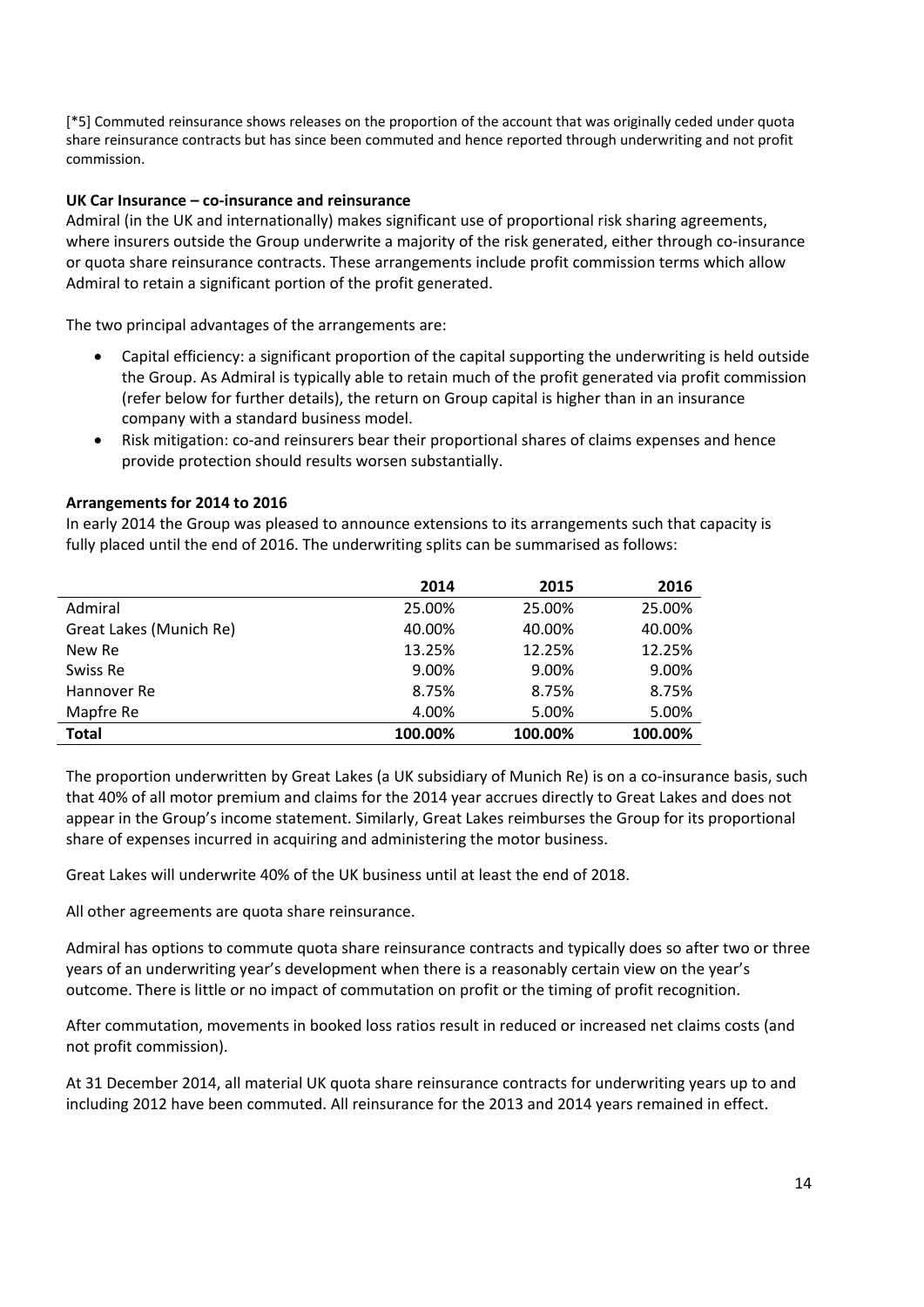Co‐insurance and reinsurance arrangements expose Admiral to two principal risks:

- the risk of reduced availability of co-insurance and reinsurance arrangements; and
- credit risk of significant counterparties through default of a reinsurer.

Details of the potential impact and mitigating factors the Group has in place will be included in the Group's 2014 Annual Report.

The European and US arrangements are explained below in the International Car Insurance section and the UK Household arrangements are explained below in the Other Group Items section.

# **UK Car Insurance Financial Performance**

2014 was the third successive year of premium reductions in the UK car insurance market. Admiral's response has been to prioritise margin protection rather than attempting to grow market share materially. As a consequence, although strong renewal retention figures led to a 4% increase in vehicles insured, turnover fell to £1.6 billion from £1.7 billion. In the latter part of 2014, some evidence emerged of prices in the market increasing, though not yet in a material way.

# **Profit**

Profit from UK Car Insurance increased 1% to £398.0 million (2013: £393.9 million). Profit from underwriting and profit commission increased marginally to £234.7 million (2013: £233.4 million), resulting from an improved combined ratio offsetting a reduction in net insurance premium revenue. The combined ratio improvement was largely due to higher reserve releases that resulted from positive claims development, in particular from the 2011, 2012 and 2013 years. Net other income and instalment income increased by 2% to £163.3 million (2013: £160.5 million).

# **Turnover and premiums**

UK turnover of £1,602.7 million decreased by 6% (2013: £1,698.9 million) primarily due to reductions in average premiums which also led to a 6% reduction in total premiums written to £1,453.1 million (2013: £1,553.0 million). The closing vehicle count increased to 3.15 million (2013: 3.02 million). Average written premium for the year was around £453 down 10% on 2013 (2013: £505), largely a result of rate cuts made in 2013 along with portfolio mix changes (notably a shift in the balance of the portfolio towards renewal business).

# **Underwriting result and profit commission**

The UK Car Insurance motor combined ratio remained stable in 2014 as follows:

| UK Car Insurance Motor combined ratio                                     | 2013  | 2014  |
|---------------------------------------------------------------------------|-------|-------|
| Loss ratio excluding reserve releases from original net share and         |       |       |
| commuted reinsurance                                                      | 81.2% | 86.9% |
| Reserve releases - original net share                                     | 13.2% | 18.3% |
| Loss ratio net of releases – original net share <sup><math>1</math></sup> | 68.0% | 68.6% |
| Expense ratio                                                             | 15.0% | 14.4% |
| Combined ratio – original net share $i1$                                  | 83.0% | 83.0% |
|                                                                           |       |       |

[\*1] Ratios calculated on original net share uses the proportion of the portfolio that Admiral wrote on a net basis at the start of the underwriting year in question.

The reported motor combined ratio, remained stable at 83.0% (2013: 83.0%) (both figures exclude the impact of reserve releases from commuted reinsurance contracts). This reflects a marginally increased reported loss ratio of 68.6% (2013: 68.0%), which was due to the impact of falling premiums offset by higher reserve releases (£66.8 million v £53.3 million).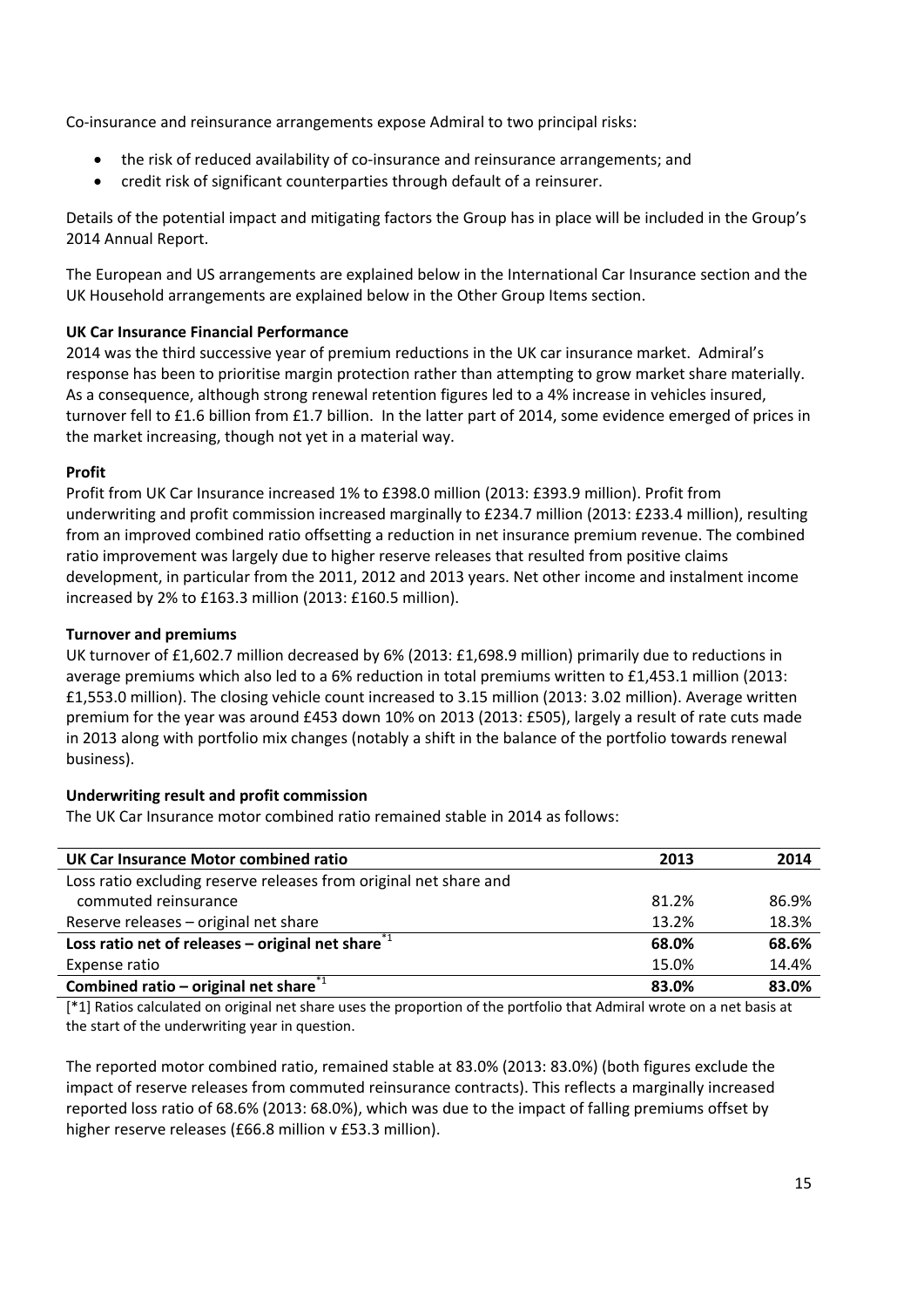These higher releases were possible due to positive claims development during 2014 that resulted in improvements in the projected ultimate loss ratios, especially for the 2011 to 2013 underwriting years.

Excluding reserve releases, the loss ratio increased to 86.9% (2013: 81.2%), largely due to the impact of falling premiums.

#### **Claims reserving**

Admiral's reserving policy (both within the claims function and in the financial statements) is initially to reserve conservatively, above internal and independent projections of ultimate loss ratios. This is designed to create a margin held in reserves to allow for unforeseen adverse development in open claims and typically results in Admiral making above industry average reserve releases. Admiral's booked claims reserves continue to include a significant margin above projected best estimates of ultimate claims costs.

As profit commission income is recognised in the income statement in line with loss ratios accounted for on Admiral's own claims reserves, the reserving policy also results in profit commission income being deferred and released over time.

The earned motor expense ratio decreased to 14.4% from 15.0% due to the current year benefiting from a one‐off adjustment to levy costs as a result of a change in accounting standards. Excluding the adjustment the earned motor expense ratio would have increased to 16.3%, the increase being due to lower average premiums (which also led to an increase in the written basis expense ratio to around 16% from 15%). The projected ultimate loss ratio for Admiral for the 2014 accident year is 82% (2013 accident year: 68%). The increase between years is due to a combination of lower average premiums and increases in average claims costs.

The projected ultimate combined ratio (ultimate loss ratio plus written expense ratio) for Admiral for the 2014 accident year is 97%, compared to 85% for 2013, resulting from the increased loss ratio. The reported combined ratio for the whole UK market (excluding Admiral) for 2013, excluding reserve releases, was 108%.

#### **Profit commission**

Admiral is potentially able to earn material amounts of profit commission revenue from co‐ and reinsurance partners, depending on the profitability of the business. Revenue is recognised in the income statement in line with the booked loss ratios on Admiral's retained underwriting.

In 2014 Admiral recognised profit commission revenue of £71.8 million (2013: £99.3 million) and reserve releases from business that was originally ceded under quota share reinsurance contracts that have since been commuted of £70.6 million (2013: £40.9 million). Total income from both of the above therefore increased marginally to £142.4 million (2013: £140.2 million) due to improvements in prior year claims costs. Note 5c to the financial statements analyses profit commission income by underwriting year.

When a quota share reinsurance contract is commuted (typically after two or three years from the start of an underwriting year), further improvement or deterioration in claims costs are reported within net claims. If the contracts were not commuted, the movement would be reported in profit commission.

Total profit (excluding investment income) from car insurance underwriting of £144.2 million and profit commission of £71.8 million decreased by 2% to £216.0 million, from £221.1 million in 2013.

#### **Other Revenue**

Admiral generates Other Revenue from a portfolio of insurance products that complement the core car insurance product, and also fees generated over the life of the policy.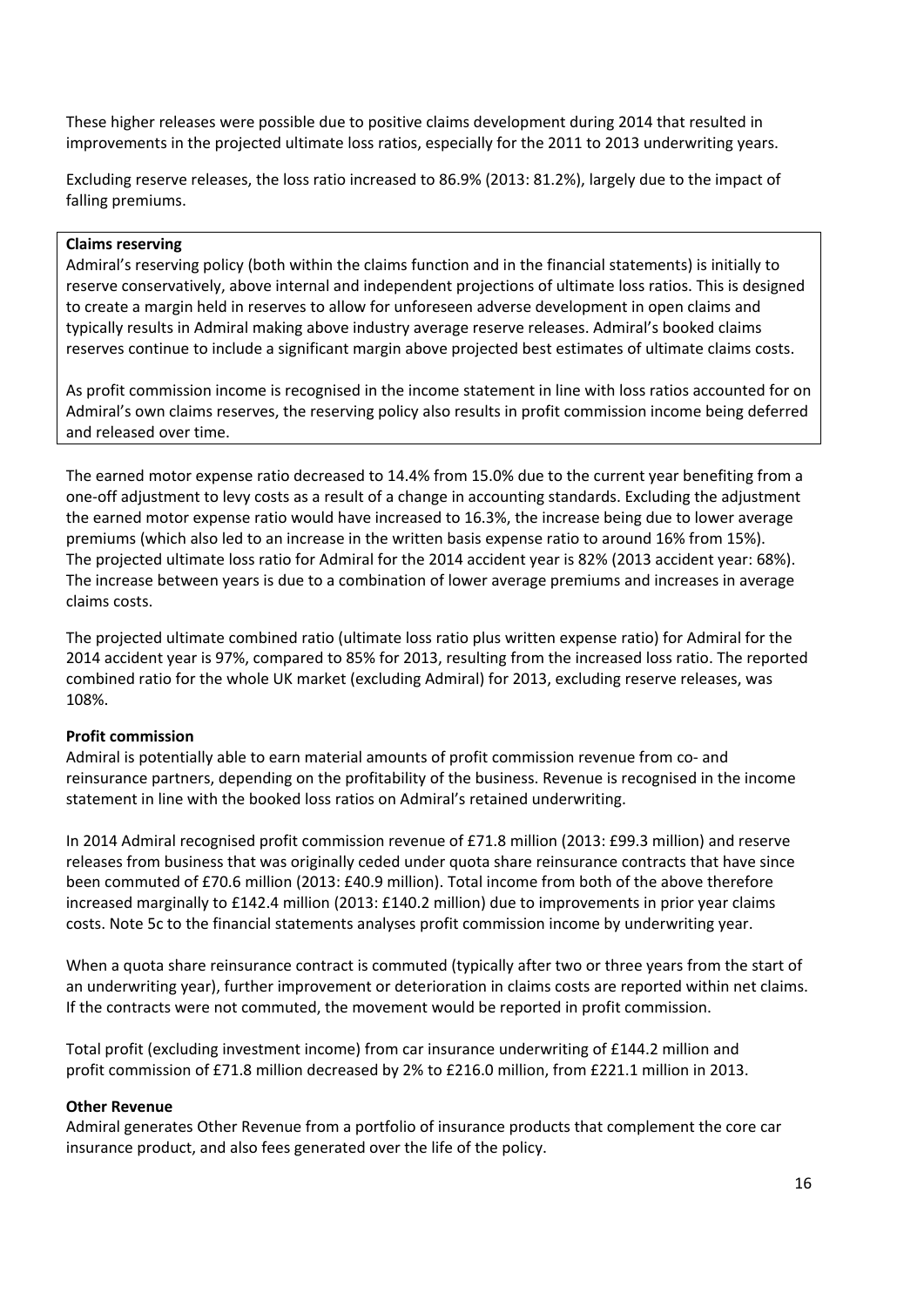The most material contributors to net Other Revenue are:

- Profit earned from motor policy upgrade products underwritten by Admiral, including breakdown, car hire and personal injury covers;
- Profit from other insurance products, not underwritten by Admiral;
- Vehicle Commission;
- Fees administration fees and referral income; and
- Instalment income interest charged to customers paying for cover in instalments.

Other revenue (net of costs and including contribution from additional products underwritten by Admiral) increased by 5% to £182.0 million (2013: £172.8 million). This was equivalent to £67 per vehicle (gross of costs) – consistent with 2013. Net Other Revenue (after deducting costs) per vehicle was £58 (2013: £57).

## **UK Car Insurance Other revenue – analysis of contribution:**

| £m                                                    | 2012   | 2013   | 2014   |
|-------------------------------------------------------|--------|--------|--------|
| Contribution from additional products and fees        | 205.2  | 170.4  | 177.8  |
| Contribution from additional products underwritten by |        |        |        |
| Admiral <sup>*1</sup>                                 | 4.8    | 12.3   | 18.7   |
| Instalment income                                     | 29.1   | 23.7   | 22.6   |
| Other revenue                                         | 239.1  | 206.4  | 219.1  |
| Internal costs                                        | (34.3) | (33.6) | (37.1) |
| Net other revenue                                     | 204.8  | 172.8  | 182.0  |
| Other revenue per vehicle <sup>*2</sup>               | £79    | £67    | £67    |
| Other revenue per vehicle net of internal costs       | £68    | £57    | £58    |

[\*1] Included in underwriting profit in income statement but re-allocated to Other Revenue for purpose of KPIs.

[\*2] Other revenue (before internal costs) divided by average active vehicles, rolling 12 month basis.

#### **Instalment income**

Instalment income is interest charged to customers paying for their insurance in instalments. During 2014 Admiral earned £22.6 million from instalment income, down 5% on the prior period (2013: £23.7 million). Instalment charges are calculated as a percentage of premium and therefore a reduction in average premium leads to a reduction in instalment income.

#### **Additional products underwritten by Admiral**

There are a number of products that are core to providing car insurance to customers (including personal injury insurance, breakdown cover and car hire cover). Contribution from these products underwritten by Admiral during 2014 was £18.7 million and this is included in underwriting profit in the income statement, but reallocated to Other Revenue for the purpose of management key performance indicators.

#### **Regulatory environment**

The UK Car Insurance business operates predominantly under the regulation of the UK Financial Conduct Authority (FCA) and Prudential Regulatory Authority (PRA), and through a Gibraltar‐based insurance company, under the Financial Services Commission (FSC) in that territory.

The FCA and PRA regulate the Group's UK registered subsidiaries including EUI Limited (an insurance intermediary) and Admiral Insurance Company Limited (AICL; an insurer), whilst the FSC regulates Admiral Insurance (Gibraltar) Limited (AIGL; also an insurer).

All three companies are required to maintain capital at levels prescribed by their regulator, and all three maintain surpluses above those required levels at all times.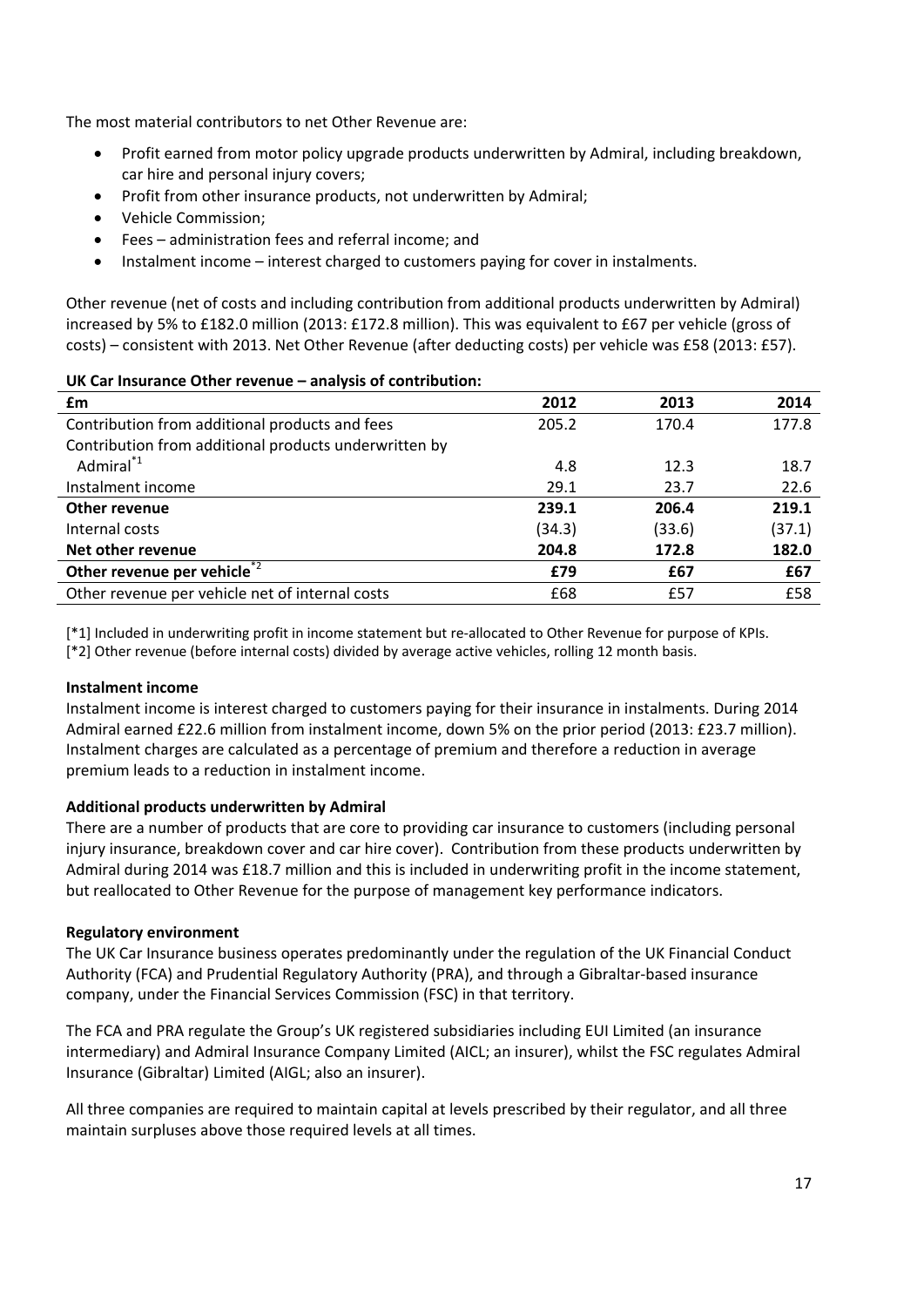## **FCA Review into Insurance Add‐on Products**

In September 2014, the FCA released the outcomes of its investigations into insurance 'add‐ons', i.e. those insurance products that are sold alongside the core car insurance product, resulting in the introduction of a small number of reforms, including greater disclosures on these products. The impact of these reforms on Admiral's longer term profitability is not currently considered to be material.

# **International Car Insurance Review Spain – Cristina Nestares – CEO, Admiral Seguros**

The Spanish market has continued with the same trends of the past few years: profitable but shrinking. In 2014, gross written premium decreased by a further 1.5%; a modest decrease compared to the previous years. The market combined ratio looks set to remain below 100% – it finished 2013 at 99% and we expect a similar result for 2014 with H1 finishing at 98%. This makes it below 100% for more than 10 years in succession.

During 2014 there were some modest positive signs in the economy including a 20% increase in car sales, a shift in the declining trend of fuel consumption and signs of an increase in claims frequency. This trend coupled with an expected change in Baremo (BI costs) may result in price increases in the market. The aggregator market grew by only 4%, despite the launch of a new aggregator, with Rastreator continuing to lead the market growth.

Despite the difficult economic conditions, Admiral Seguros enjoyed another year of growth. Turnover grew by 8% and policy count by 20%, finishing the year with 164,000 customers on our books. This growth is mainly due to the continued success of our second brand, Qualitas Auto, launched in 2013. In addition, we have continued working to improve the offering to our customers and at the end of the year we launched our motorbike insurance product and started testing a Telematics product.

As Henry has mentioned, we hope that 2015 will be an important year for Admiral Seguros as our challenge is to break‐even on an underwriting year basis. Given the small size of our book this is a challenging task!

# **Italy – Milena Mondini – CEO, ConTe**

The 2013 Italian insurance market reported a combined ratio of 88%! As a result, and not unsurprisingly, 2014 was characterised by strong price reductions and aggressive competition. With an average premium decrease of c.6%, almost stable claims cost and a modest frequency decrease (c.3%), the insurance cycle finally turned. The combined ratio increased and it is expected to increase further in 2015, also reflecting higher fuel consumption driven by fuel price reductions.

During 2014, whilst price comparison continued its unstoppable growth and the number of customers using their mobile phones to access insurance sites doubled, the voice of the major traditional groups was also very prominent, with innovative propositions and aggressive media investments.

Despite this competitive context, ConTe's policy base grew slightly (+2%) and with a lower acquisition cost. Whilst defending the top line has been a major challenge, ConTe has focused primarily on increasing the profitability of the existing book, optimising the cost structure, improving portfolio quality and continued investments in underwriting and antifraud processes and product innovation. We believe that we now have a much stronger foundation to scale up the business when the market conditions become more favourable.

Highlight of the year? An extremely positive development of the back years, leading ConTe to report a profit for the first time in its life!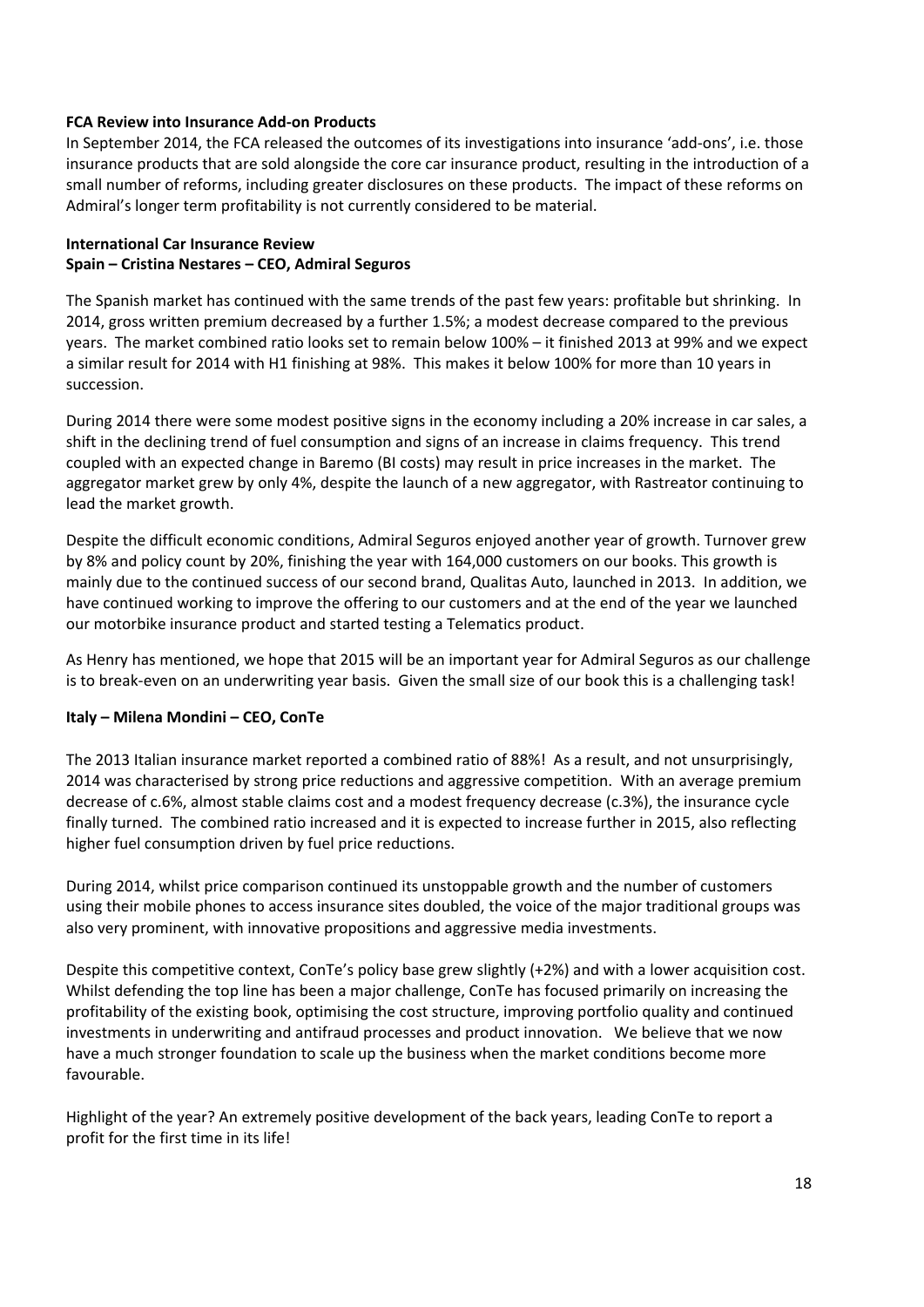#### **USA – Kevin Chidwick – CEO, Elephant Auto**

The US market is represented by 200 million vehicles and \$180 billion of premium. It is the biggest car insurance market in the world and each year it moves a little bit more towards the direct distribution model that is so familiar to UK readers. Direct, which is what Elephant does, is about 25% of the market, but is estimated to be roughly 40% of new business. The US has a nascent online price comparison market, and our compare.com is a significant contributor to that emerging channel.

In terms of pricing, there is no excitement to report from the US. Collective data for 2014 is not available, but industry analysis would suggest that claims inflation continued its long term trend of benign but persistent increases and prices seem to have followed suit. So price inflation of around 3‐5% was once again the direction in which the industry moved in the year.

2014 was a good year for Elephant. Our business grew its customer base by more than 50% in 2014 whilst once again delivering good acquisition economics in its core markets. The business also made a number of significant infrastructure improvements in the year and grew its renewal book substantially, both of which augur well for the future.

We continue to sell insurance in four states – Virginia, Maryland, Texas and Illinois. At some point we will look to expand beyond these states, but it is true to say that there is plenty of opportunity to grow within these existing four markets. Those states have 34 million vehicles in them – making them larger in aggregate than the UK market. With 109,000 customers at year end, Elephant still has plenty of market share left to go for.

## **France – Pascal Gonzalvez – CEO, L'olivier Assurances**

In 2014, the French motor insurance market continued to grow modestly. After many years of improvement, the claims frequency pattern increased, especially for bodily injury. This increasing frequency together with higher claim costs and limited price increases led to a worsening market combined ratio.

For L'olivier Assurances, 2014 was a special year devoted to the full in‐sourcing of its operations with controlled growth. We successfully completed the development of a modern infrastructure, with a new cutting-edge IT system, and in-house operations opening a new office in the north of France. With the right infrastructure and control of our own operations, we're convinced L'olivier Assurances now has all the levers to make the most of its competitive advantage going forward.

The main objective for 2015 is to gain market share. The new regulatory environment (from  $1<sup>st</sup>$  January 2015) which reinforces rights for consumers should support this objective. Motorists can now switch insurance providers anytime after one year without penalty and that should make the motor insurance market more fluid. In this context, L'olivier Assurances is planning to invest more in its brand and grow faster in 2015.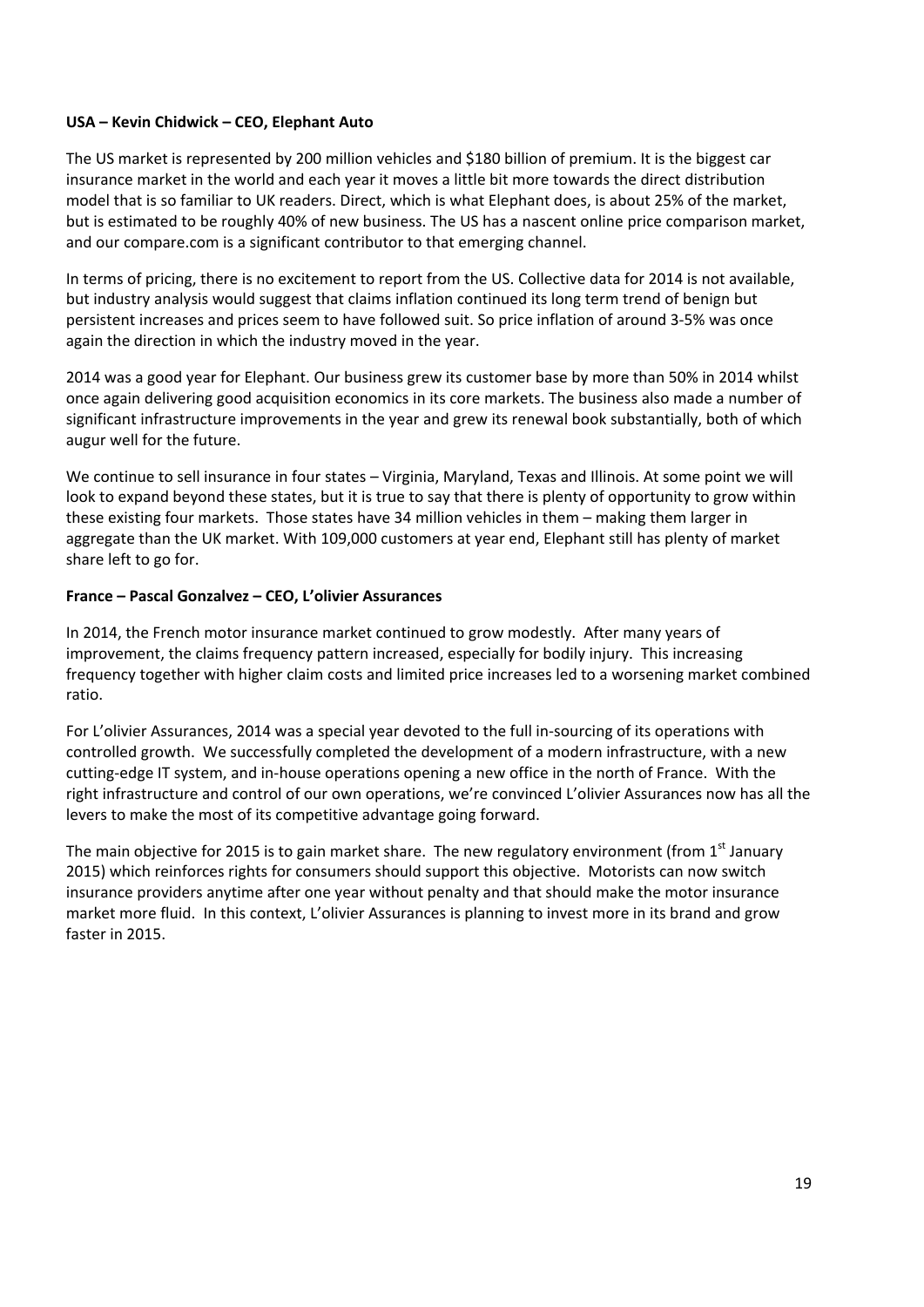## **International Car Insurance Financial Performance**

# **Non‐GAAP format income statement**

| £m                                        | 2012   | 2013   | 2014   |
|-------------------------------------------|--------|--------|--------|
| Turnover                                  | 162.9  | 187.8  | 206.2  |
| Total premiums written                    | 148.5  | 168.3  | 185.4  |
|                                           |        |        |        |
| Net insurance premium revenue             | 43.3   | 54.1   | 58.1   |
| Investment income                         | 0.1    |        | 0.2    |
| Net insurance claims                      | (49.4) | (49.1) | (50.5) |
| Net insurance expenses                    | (27.4) | (32.9) | (34.0) |
|                                           |        |        |        |
| Underwriting result                       | (33.4) | (27.9) | (26.2) |
| Net other income                          | 8.9    | 5.8    | 6.3    |
| Other revenue and charges                 |        |        |        |
|                                           |        |        |        |
| <b>International Car Insurance result</b> | (24.5) | (22.1) | (19.9) |
|                                           |        |        |        |
| Key performance indicators                |        |        |        |
|                                           | ----   | ----   | ----   |

|                                               | 2012    | 2013    | 2014    |
|-----------------------------------------------|---------|---------|---------|
| Adjusted loss ratio <sup>*1</sup>             | 114%    | 91%     | 77%     |
| Adjusted expense ratio <sup>1</sup>           | 54%     | 49%     | 50%     |
| Adjusted combined ratio <sup>2</sup>          | 168%    | 140%    | 127%    |
| Adjusted combined ratio, net of Other revenue | 147%    | 129%    | 116%    |
| Vehicles insured at period-end                | 436,000 | 515,300 | 592,600 |

[\*1] Loss ratios and expense ratios have been adjusted to remove the impact of reinsurer caps so the underlying performance of the business is transparent.

[\*2] Adjusted combined ratio is calculated on Admiral's net share of premiums and excludes Other Revenue. It excludes the impact of reinsurer caps. Including the impact of reinsurer caps the reported combined ratio would be 2014: 145%; 2013: 152%; 2012: 177% .

[\*3] Adjusted combined ratio, net of Other Revenue is calculated on Admiral's net share of premiums and includes Other Revenue. Including the impact of reinsurer caps the reported combined ratio, net of Other Revenue would be 2014: 134%; 2013: 141%; 2012: 157% .

#### **Geographical analysis**

| 2014                           | <b>Spain</b> | Italv   | France | USA     | Total   |
|--------------------------------|--------------|---------|--------|---------|---------|
| Vehicles insured at period end | 164.400      | 285.100 | 34.200 | 108.900 | 592.600 |
| Turnover $(fm)^{1}$            | 43.8         | 81.9    | 14.2   | 66.3    | 206.2   |
|                                |              |         |        |         |         |

| 2013                           | <b>Spain</b> | <b>Italy</b> | <b>France</b> | USA    | Total   |
|--------------------------------|--------------|--------------|---------------|--------|---------|
| Vehicles insured at period end | 136,500      | 279.900      | 28.600        | 70.300 | 515.300 |
| Turnover (£m) <sup>*1</sup>    | 40.6         | 93.4         | 13.0          | 40.8   | 187.8   |
|                                |              |              |               |        |         |

[\*1] Turnover includes total premium written and income generated by the sale of additional products and services and fees.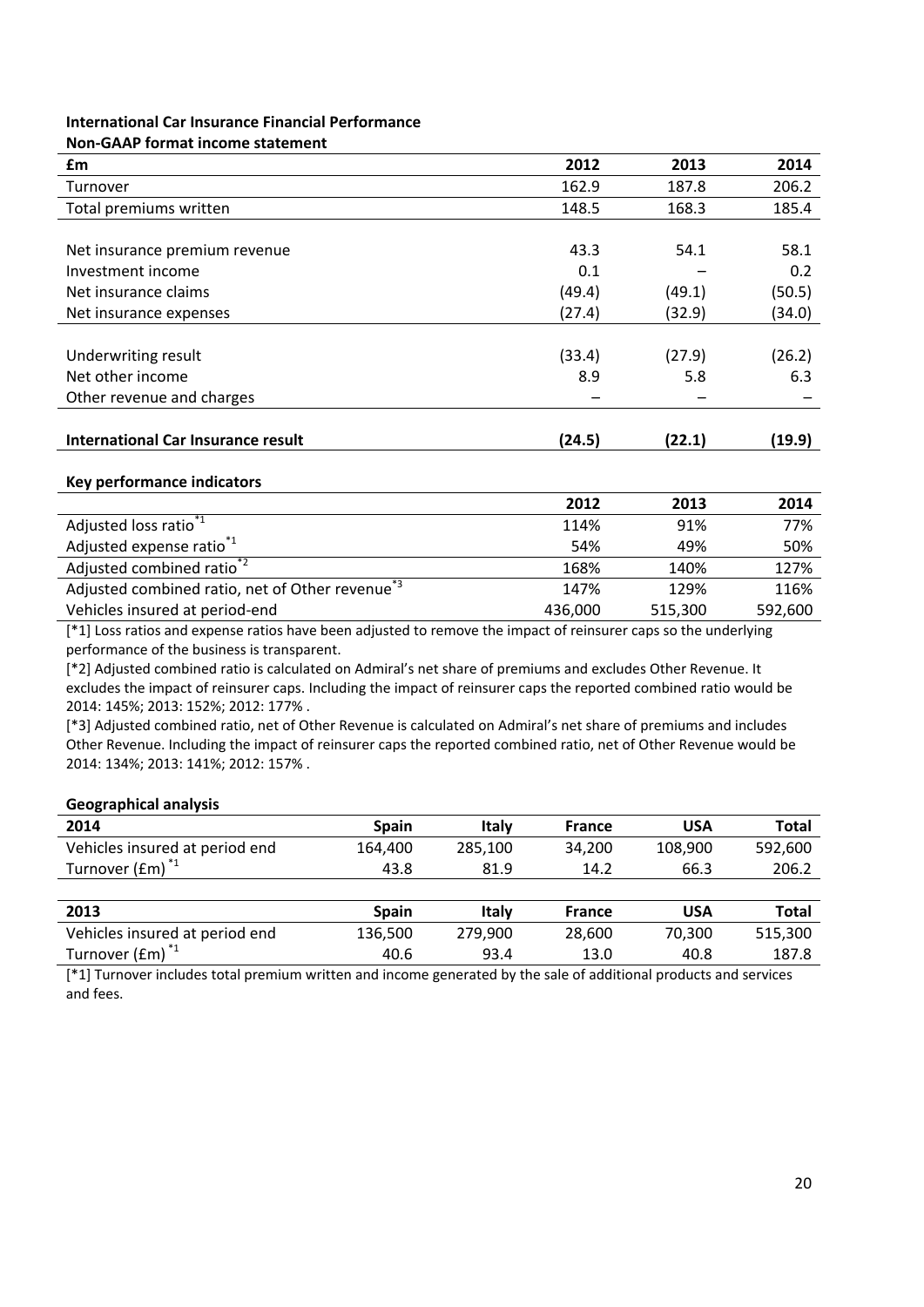#### **International Car Insurance co‐insurance and reinsurance**

As noted earlier, Admiral makes significant use of proportional risk sharing agreements, where insurers outside the Group underwrite a majority of the risk generated, either through co-insurance or quota share reinsurance contracts.

For the 2014 year Admiral retained 35% (Italy), 30% (France and Spain) and 33% (USA) of the underwriting risk respectively. The arrangements for 2015 will remain the same.

All contracts are subject to certain caps on the reinsurers' exposures and all contracts have profit commission terms that allow Admiral to receive a proportion of the profit earned on the underwriting once the business reaches cumulative profitability. The contracts include proportional sharing of Other Revenue.

#### **International Car Insurance Financial Performance**

Admiral's international insurance businesses (in aggregate and individually) continued to grow, adding over 77,000 customers and ending 2014 15% larger than a year earlier. Turnover grew by 10% to £206.2 million (2013: £187.8 million). Vehicles and turnover from these businesses represent 15% and 10% of the Group totals respectively, up from 14% and 9% in 2013.

Improved prior year claims development, especially in ConTe in Italy, led to an improvement in the adjusted combined ratio, which decreased from 140% to 127%. This improvement, in conjunction with higher net insurance premium revenue, led to a lower loss, of £19.9 million in 2014, down from £22.1 million in 2013.

As noted, the lower combined ratio was a result of an improvement in the loss ratio to 77% (2013: 91%), whilst the expense ratio was broadly flat at 50% (2013: 49%). The expense ratio is high in comparison to Admiral's UK business because all of the international operations need to continue to grow to achieve economies of scale. In addition, there are market specific reasons why the expense ratios are higher, for example higher acquisition costs in the US.

As the Group's international insurance operations grow, it is expected that they will make losses until appropriate scale has been achieved. The Group is satisfied with the progress each business continues to make towards the goal of becoming a sustainable, growing, profitable operation.

Admiral Seguros (Spain) was launched in 2006 and is the oldest of Admiral's international operations. In 2013, Admiral Seguros launched a second brand (Qualitas Auto) to complement its original Balumba brand. The business insured 164,400 customers at the end of 2014, 20% more than a year earlier.

The Group's largest international operation is ConTe in Italy, which insured 285,100 vehicles at the end of 2014, up 2% year‐on‐year. ConTe was launched in 2008 and has benefited from a period of generally favourable market conditions, which has recently come to an end. ConTe enjoyed positive development of projected ultimate claims outcomes on its back years during 2014, and was able to record its first profit on the back of strong reserve releases. Despite the releases, the level of conservatism in the booked reserves at year‐end increased compared to the position at the end of 2013.

Admiral's youngest and smallest international insurance business is L'olivier Assurances, launched in 2010 in France. L'olivier Assurances insured 34,200 vehicles at the end of 2014, up almost 20% on the prior year. L'olivier Assurances was initially established with a different start‐up model to Admiral's other operations, with certain functions outsourced to keep expenses low in the initial phases of development. During 2014 L'olivier Assurances has brought a number of these functions in‐house, and vehicle count growth was intentionally lower.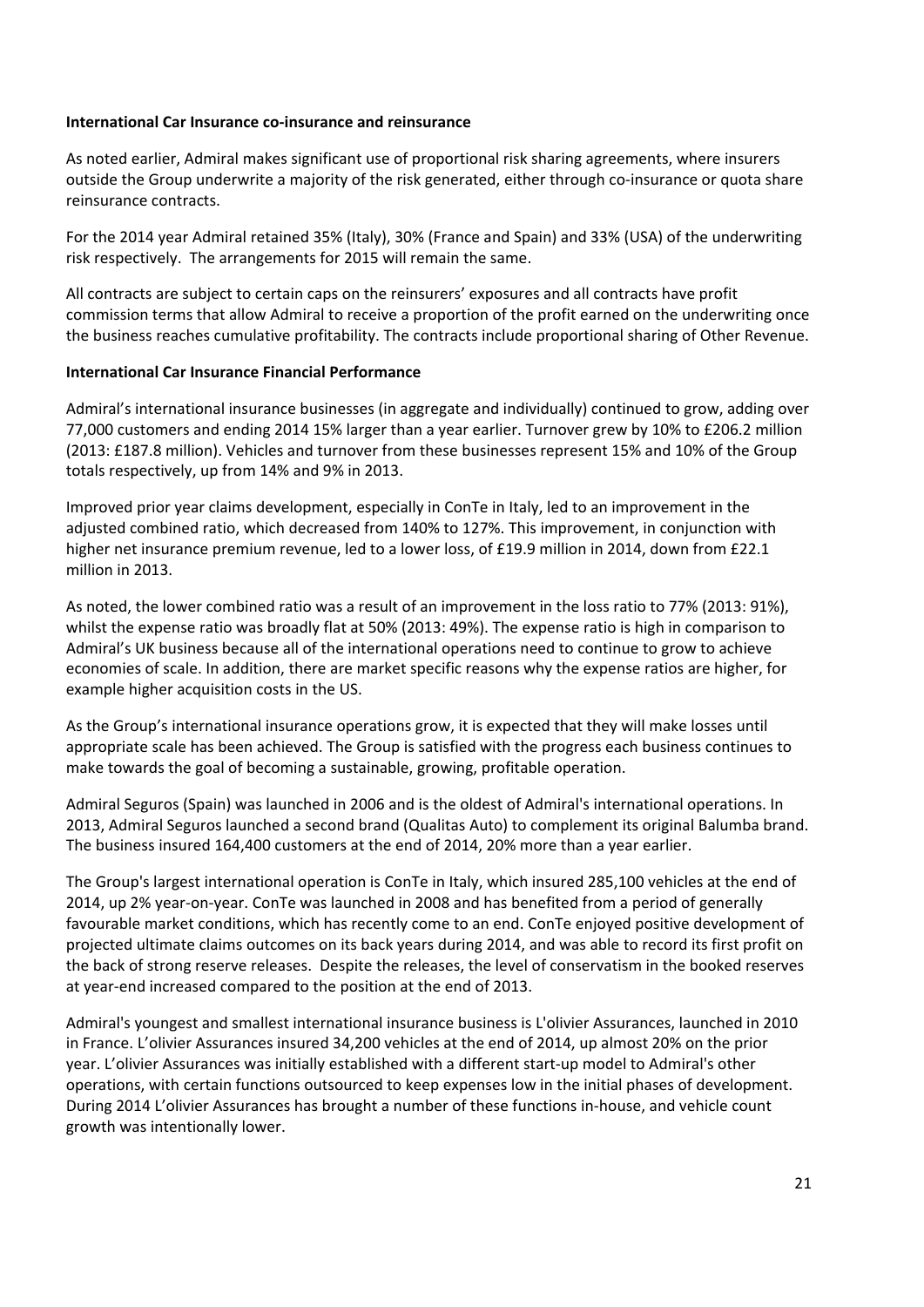The consolidated result of Admiral's insurance operations in Spain, Italy and France was a loss of £10.4 million (2013: £11.7 million). The combined ratio<sup>\*1</sup> improved to 136% from 138% primarily due to improved claims experience.

In the US, Admiral operates in four states (Virginia, Maryland, Illinois and Texas) through its Elephant Auto business, which launched at the end of 2009. At the end of 2014 Elephant Auto insured almost 109,000 vehicles, up by 55% year‐on‐year. Elephant Auto's expense ratio is currently high as the business is spending significant amounts on advertising to develop the Elephant Auto brand and grow the portfolio. Elephant Auto's written combined ratio\*1 improved from 152% in 2013 to 141% in 2014 primarily resulting from an improved expense ratio due to vehicle count growth.

[\*1] European combined ratio is calculated on the earned basis, and Elephant Auto combined ratio is calculated on the written basis due to market claims patterns. Both combined ratios are calculated on 100% of underwritten premium (including co‐ and reinsurer's share) and include the results from the sale of additional products and services and fees.

## **Regulatory environment**

Admiral's European insurance operations are generally subject to the same regulation as the UK Car Insurance business, details of which are summarised above, but also comply with local requirements as appropriate.

The Group's US insurer, Elephant Insurance Company, is regulated by the Virginia State Corporation Commission's Bureau of Insurance. The Company is required to maintain capital at levels prescribed by the regulator, and holds a surplus above these requirements at all times.

# **Price Comparison Review**

# **UK – Martin Coriat – CEO, Confused.com**

The UK car insurance price comparison market is characterised by three aspects:

- It is one of, if not the, most mature in Europe with almost 70% of new business sales in the market originating via price comparison. A consequence of this high level of adoption, together with a reduction of car insurance premiums in 2014 for the third year in a row, is that the price comparison market as a whole did not grow as much as in previous years.
- It remains a highly competitive market of four principal players, with persistently high levels of marketing spend.
- The market is also on the verge of commoditisation with less and less differentiation between the different players in customer minds.

Overall the context in which Confused operates has changed over the last 12 months and this makes the market more challenging for incumbents.

As a result of this highly competitive environment, Confused had a challenging year in 2014 and reported a reduced profit of £16 million. This reduction in profit is driven by the limited growth in the market and the impact of changes made by Google to its natural search algorithms impacting Confused's search engine optimisation ('SEO') position early in the year, but also reflects our relative media spend and advertising effectiveness.

Beyond the comparison of car insurance, Confused.com continues to find success in other products such as the comparison of home and life insurance.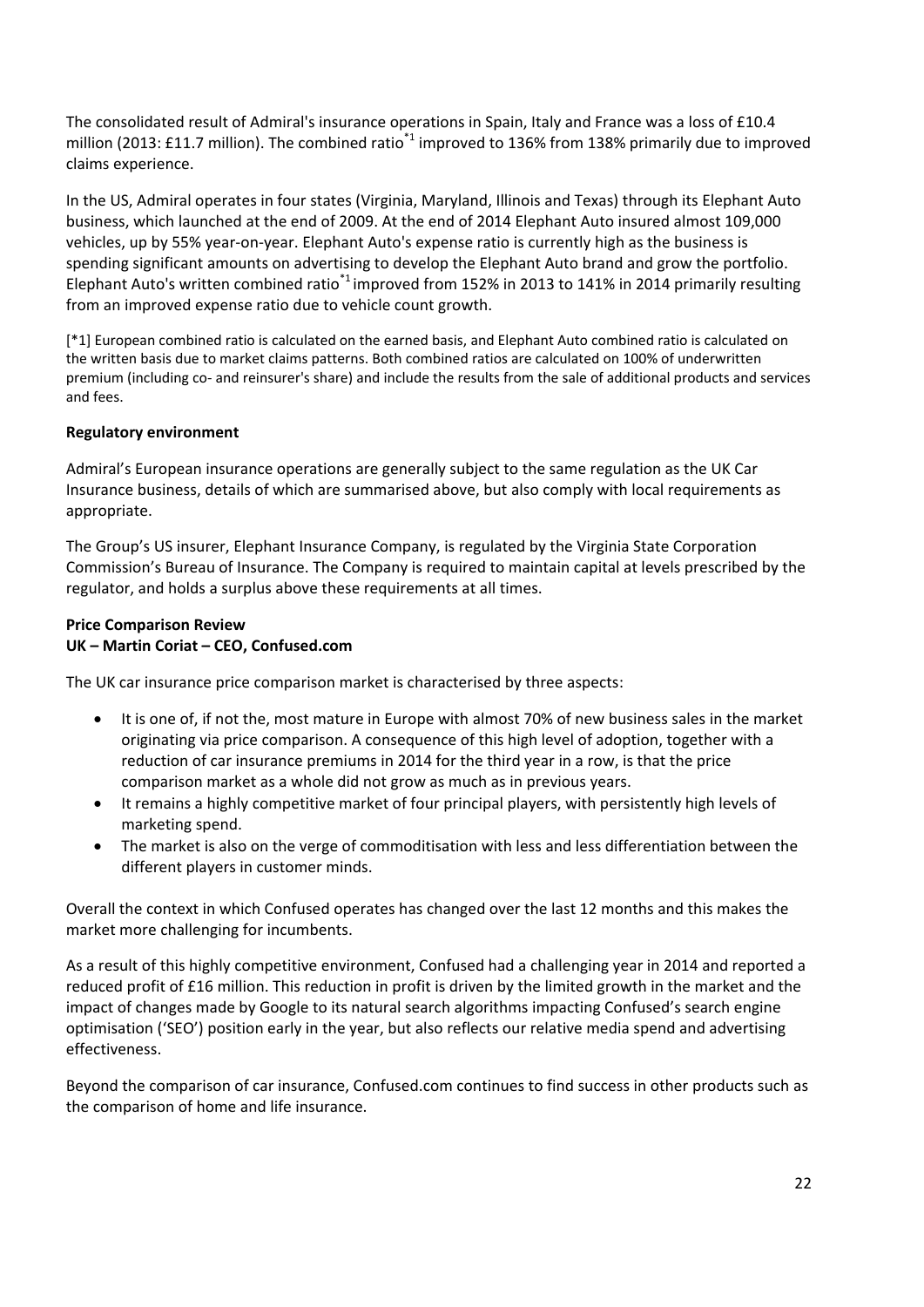During the year the price comparison sector has come under further scrutiny from the Financial Conduct Authority (FCA) and the Competition and Market Authority (CMA).

Both the CMA and the FCA released remedies that Confused welcomed, as their main focus is on the need to provide sufficient, clear and consistent product information to consumers.

#### **Spain – Elena Betes – CEO, Rastreator**

Five and a half years after Rastreator's launch, we maintain our leading position in Spain's rising price comparison world.

During 2014, we implemented our strategic goals, firstly, developing not just the leading brand but also a preferred brand, and secondly becoming a portal that is recognised as a source of transparency on insurance, telephony, finance and energy costs, helping all users to simplify their lives.

Focusing on insurance, Rastreator´s panel now represents 85% of the Spanish market, the strongest panel in Spain. In 2014 we offered the first Spanish car insurance price index, Rastreator‐Deloitte, which indicated that price reductions have slowed and that we may see increases during 2015. Our leadership puts us in the right place to benefit from this, as price increases will always produce an increase in customer shopping for car insurance.

During 2014 Rastreator agreed to acquire seguros.es, a broker competitor. Once the acquisition is completed in 2015, we believe this will allow us to increase market share and broaden our platform.

Our brand recognition of 91% has allowed us to successfully expand our comparison lines and all have grown substantially, as demonstrated by a 24% increase in our quotes.

Finally, Rastreator received awards for the Best Website of the Year and the Most Popular Website during the year.

#### **France – Diane Larramendy – CEO, LeLynx**

In 2014, LeLynx strengthened its leading position in the insurance price comparison market in France. With solid incumbent competitors when we launched back in 2010, LeLynx is proud to have achieved this leadership in such a short time.

All players are now looking forward to the new Hamon law, which should bring flexibility to the insurance sector. This law, which was published at the very end of the year, will enable customers to switch insurers at any time after one year, easily and without financial penalties.

LeLynx is now a well-recognised brand with an experienced team, hence the business is very well positioned to make the most of the legislative changes.

#### **USA – Andrew Rose – CEO, compare.com**

The US market is more and more clearly divided between those insurers that advertise and those that don't. With nearly \$3 billion of the \$6 billion in insurance advertising dollars concentrated in just the top four insurers, the remaining 300 or so players are looking for ways to compete with these giants and attract a greater share of the third of consumers that shop for their insurance each year. Comparison sites, like compare.com, provide them with an easy route to do just that. With more than 40 auto insurance companies, including eight of the top 20, now under contract with compare.com, it makes it an attractive choice for consumers.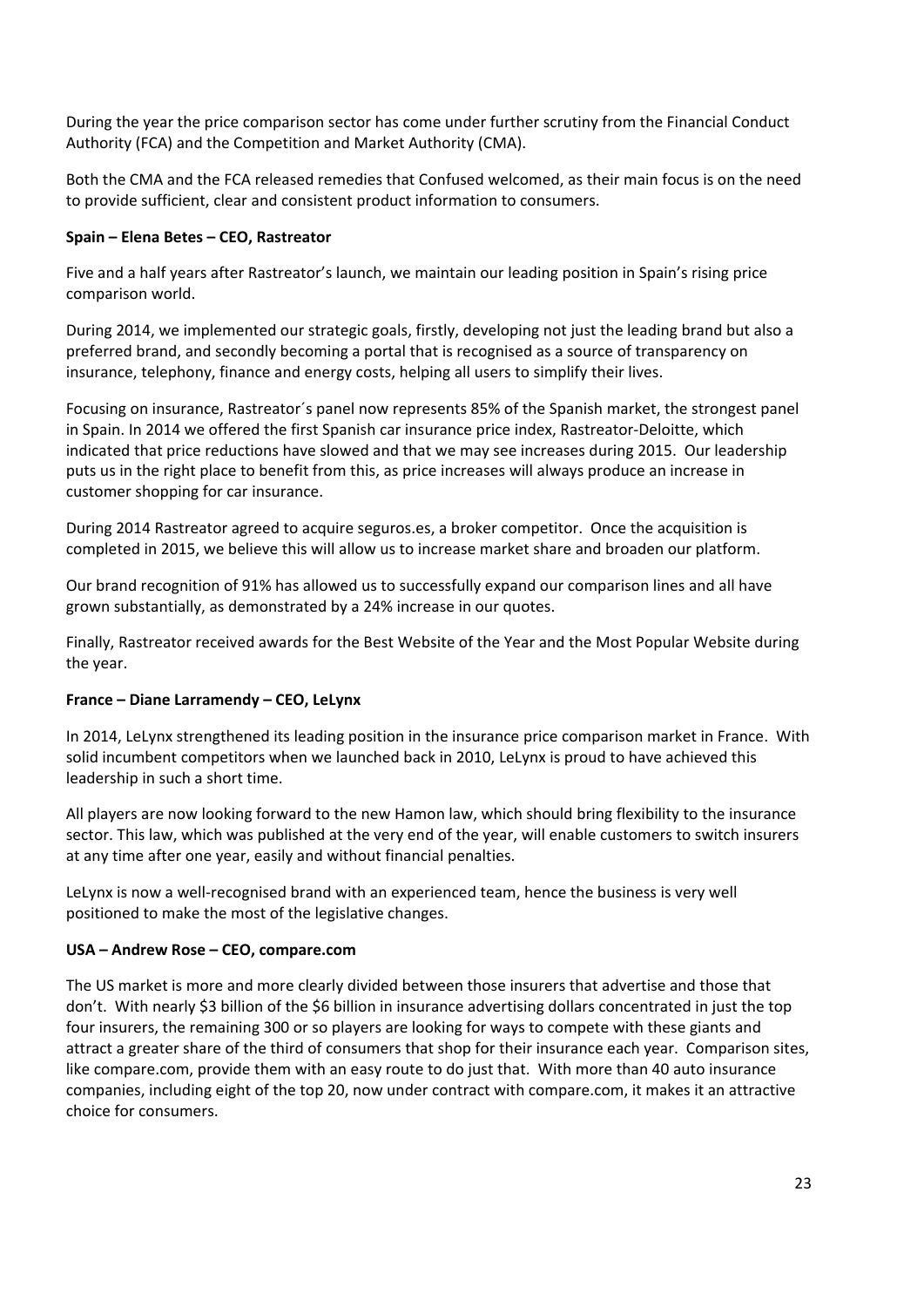In 2014, compare.com returned rates in 49 of the 51 US markets (sorry Alaska and Hawaii!), but we focused our efforts on four primary markets (California, Illinois, Texas and Virginia), where the number of potential rates returned to consumers was maximized. Compare.com accelerated its advertising into the tens of millions of dollars, yielding more than a million rates to interested consumers.

In May of 2014, Insurance Industry guru Brian Sullivan closed out his annual Auto Insurance Reporter conference by claiming that comparison sites were one of the biggest trends of this upcoming year. We think his prognostication has been a good one as compare.com was joined by an array of new entrants and a suite of reenergized existing players in the broader aggregator space. We hope Brian will be proven right as the consumer is ultimately undefeated in their pursuit of simplicity and transparency – something compare.com delivers in spades.

As optimistic as our future may look, we should all be cautioned that we are not guaranteed success in any way. Pitfalls remain on numerous sides. Will the auto insurance advertising wars drive acquisition costs to unsustainable levels with consumers generally desensitized to the category and messages? Will the companies continue to join and then return rates at levels that allow for a satisfying and money saving experience for consumers? Will consumers follow through on this new information and actually switch insurers? Will competitors join too quickly and depress the revenue per sale that can be earned from carriers?

All that said, we remain positive and intend to continue to invest in what we believe will a transformative force in the market.

| £m                                                    | 2012   | 2013   | 2014    |
|-------------------------------------------------------|--------|--------|---------|
| Revenue:                                              |        |        |         |
| Car insurance price comparison                        | 82.5   | 87.2   | 81.0    |
| Other                                                 | 21.0   | 25.5   | 26.5    |
| <b>Total Revenue</b>                                  | 103.5  | 112.7  | 107.5   |
| Operating expenses                                    | (85.5) | (92.3) | (110.3) |
| <b>Operating profit/(loss)</b>                        | 18.0   | 20.4   | (2.8)   |
|                                                       |        |        |         |
| Confused.com profit                                   | 18.2   | 21.7   | 15.8    |
| International Price Comparison result <sup>*1</sup>   | (0.2)  | (1.3)  | (18.6)  |
|                                                       | 18.0   | 20.4   | (2.8)   |
| Group share of operating profit/(loss): $\frac{1}{2}$ |        |        |         |
| Confused.com profit                                   | 18.2   | 21.7   | 15.8    |
| International Price Comparison result <sup>*1</sup>   | (0.6)  | (0.6)  | (12.2)  |
|                                                       | 17.6   | 21.1   | 3.6     |

#### **Price Comparison Financial Performance Non‐GAAP format income statement**

[\*1] Excludes pre‐launch costs. 2012 figures include results of Chiarezza.it, which was sold in April 2012. The disposal did not have material impact on the income statement.

[\*2] Represents the Group's share of Price Comparison profit/(loss) and excludes the impact of Minority Interests.

#### **UK Price Comparison – Confused.com**

Confused.com produced a reduced result, with revenue 8% lower at £80.8 million (2013: £87.7 million) and profit down 27% to £15.8 million (2013: £21.7 million).

Revenue from non-car insurance comparison sources increased in actual terms, and now represents over a quarter of total revenue. Confused.com's operating margin reduced to 20% (2013: 25%).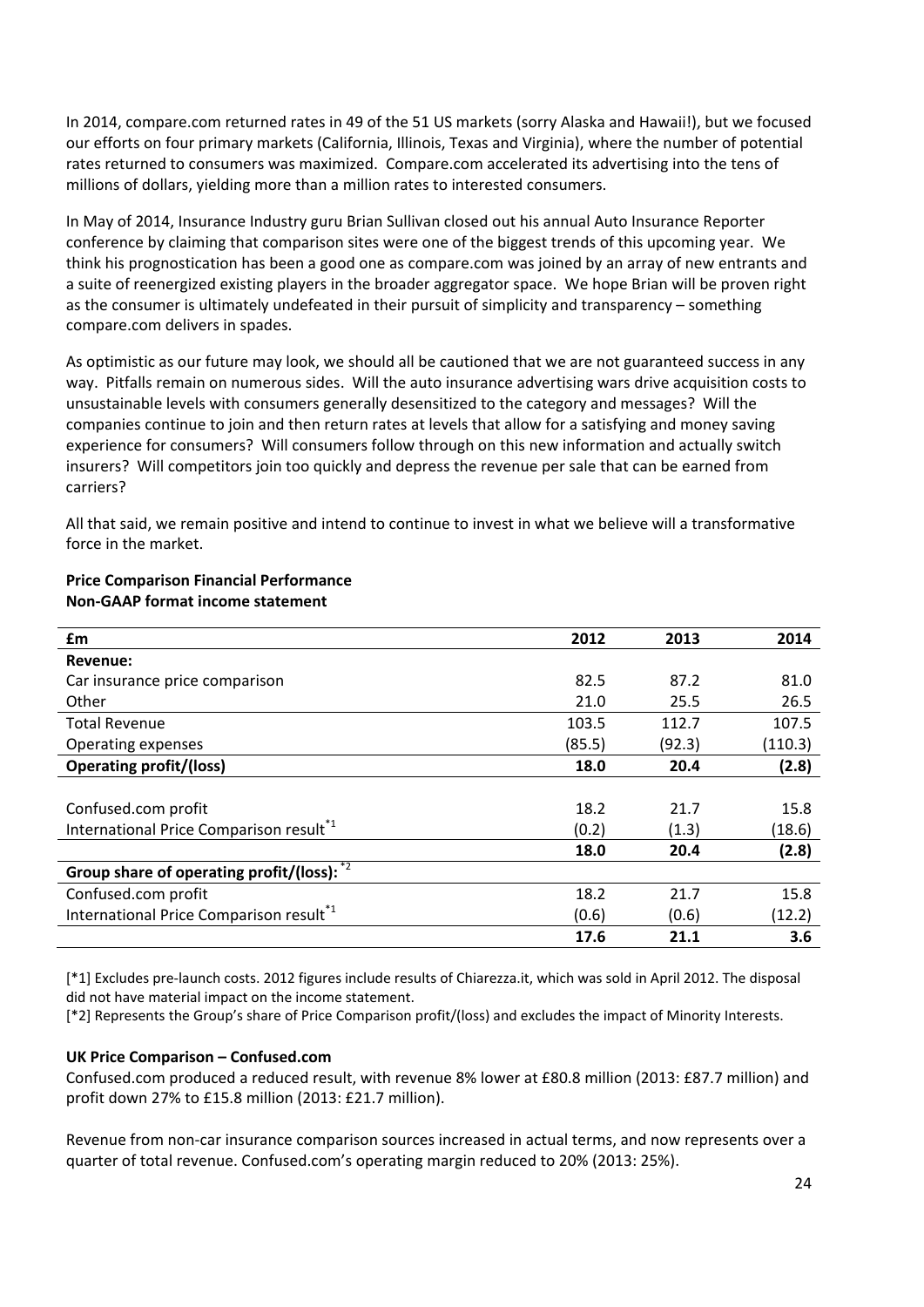#### **International Price Comparison**

Following the sale of the Italian Price Comparison operation (Chiarezza) during H1 2012 and the launch in Q1 2013 of a new operation in the US, Admiral now operates three Price Comparison businesses outside the UK: in Spain (Rastreator), France (LeLynx) and the US (compare.com).

The combined revenue from the European operations in 2014 remained stable despite a weakening Euro at £25.3 million (2013: £25.0 million), with 20% more quotes provided. Both Rastreator and LeLynx have market‐leading positions and strong brand recognition in their respective markets. The Group's share of the combined result for Rastreator and LeLynx was a record profit of £2.8 million (2013: £1.9 million) reflecting increased quote volumes and improved conversion rates.

The acquisition of seguros.es by Rastreator will allow Rastreator to increase its market share, but it is not expected to have a material impact on the Group financial statements when completed in 2015. Admiral Group owns 75% of Rastreator, with the remaining 25% owned by Mapfre.

Following the launch in March 2013 of compare.com, a US comparison operation based in Virginia, the Group has continued to invest in the operation. During 2014 Admiral's share of compare.com's loss was £15 million before tax.

The combined result for International Price Comparison was therefore a loss of £12.2 million (2013: loss of £0.6 million) – the profit from Rastreator and LeLynx offset by investment in compare.com.

## **Regulatory environment**

Confused.com is regulated by the Financial Conduct Authority (FCA) as an insurance intermediary and is subject to all relevant intermediation rules, including those on solvency capital.

The European operations are all structured as branches of UK companies, with the UK insurance intermediary permission passported into Europe. Compare.com is a regulated insurance agency domiciled in Virginia, USA and licensed in all other US states.

#### **Other Group Items**

| £m                                     | 2012   | 2013   | 2014   |
|----------------------------------------|--------|--------|--------|
| UK Household Insurance result          |        | (0.1)  | (0.1)  |
| UK Commercial Vehicle operating profit | 2.5    | 2.5    | 2.2    |
| Other interest and investment income   | 1.9    | 1.9    | 3.7    |
| Share scheme charges                   | (20.6) | (22.5) | (21.2) |
| <b>Business development costs</b>      | (2.1)  | (0.3)  | (0.7)  |
| Other central overhead                 | (3.4)  | (3.5)  | (3.9)  |
| Finance charges                        |        |        | (4.6)  |

#### **UK Household Insurance**

UK Household Insurance was launched in December 2012 under the Admiral brand. The product is underwritten within the Group and in common with other businesses it is supported by proportional reinsurance covering 70% of the risk (shared between Munich Re, 40% and Swiss Re, 30%). The business enjoyed another year of strong growth in policy numbers and another broadly break‐even financial result.

# **UK Commercial Vehicle**

The Group operates a Commercial Vehicle insurance broker (Gladiator) offering Van Insurance and associated products, typically to small businesses. Distribution is via telephone and internet (including price comparison websites).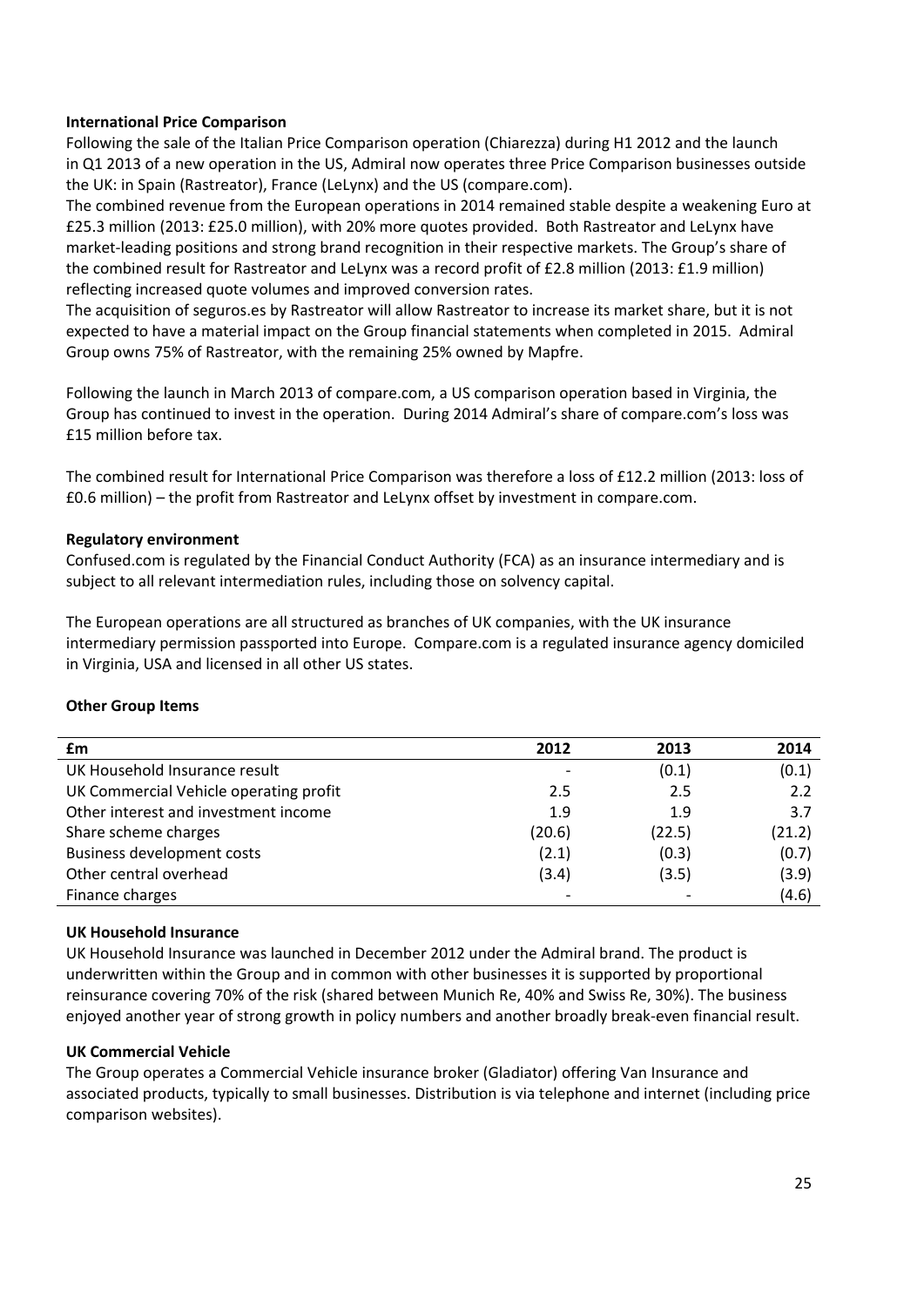UK Commercial Vehicle operating profit in the year decreased to £2.2 million from £2.5 million, although customer numbers increased from 117,900 at the end of 2013 to 143,900 at the end of 2014.

#### **Interest income**

Interest income in 2014 was £3.7 million (2013: £1.9 million). The increase is materially due to the gilt holdings purchased with the proceeds of the debt issue.

#### **Share scheme charges**

These costs relate to the Group's two employee share schemes, further detail on which is set out in the notes to the financial statements. The decrease in the charge is due to a combination of a lower share price at the end of 2014 compared to 2013 offset by an increase in the number of awards across the Group resulting from headcount growth.

#### **Other central overhead**

Other central overheads include Group Directors' remuneration and other Group central costs.

## **Finance charges**

Finance charges of £4.6m (2013: nil) represent interest on the £200 million subordinated notes (refer to note 6 to the financial statements for further details).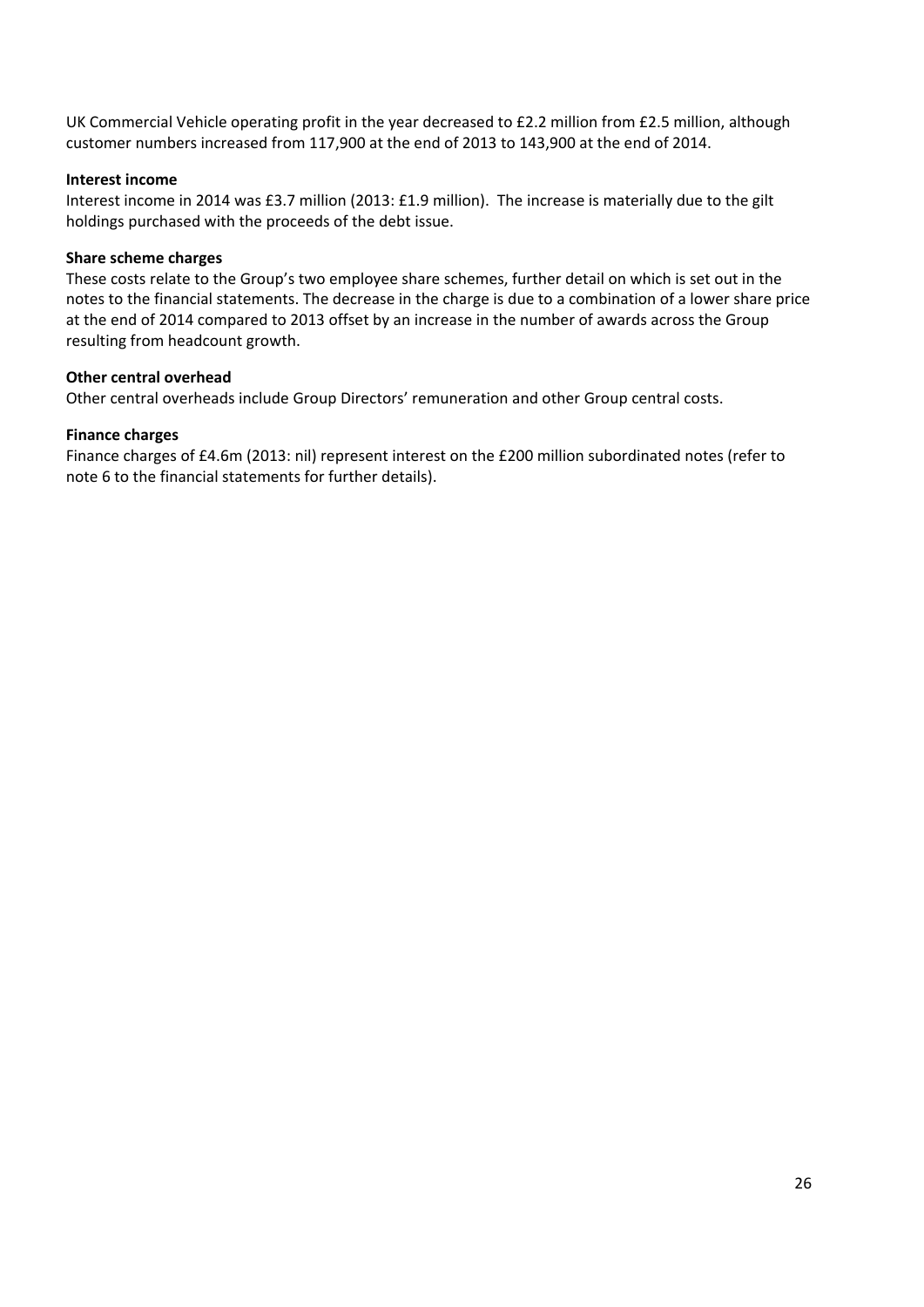# **Consolidated income statement For the year ended 31 December 2014**

|                                                                                 | Year ended |                         |         |
|---------------------------------------------------------------------------------|------------|-------------------------|---------|
|                                                                                 |            | 31 December 31 December |         |
|                                                                                 |            | 2014                    | 2013    |
|                                                                                 | Note       | £m                      | £m      |
| Insurance premium revenue                                                       |            | 1,099.7                 | 1,136.4 |
| Insurance premium ceded to reinsurers                                           |            | (634.8)                 | (653.4) |
| Net insurance premium revenue                                                   | $[5]$      | 464.9                   | 483.0   |
| Other revenue                                                                   | $[7]$      | 332.5                   | 327.8   |
| Profit commission                                                               | $[5]$      | 71.8                    | 99.3    |
| Investment and interest income                                                  | [6]        | 15.4                    | 14.3    |
| Net revenue                                                                     |            | 884.6                   | 924.4   |
| Insurance claims and claims handling expenses                                   |            | (794.5)                 | (826.7) |
| Insurance claims and claims handling expenses recoverable from reinsurers       |            | 535.4                   | 523.7   |
| <b>Net insurance claims</b>                                                     |            | (259.1)                 | (303.0) |
| Operating expenses and share scheme charges                                     | [8]        | (501.8)                 | (467.0) |
| Operating expenses and share scheme charges recoverable from co- and reinsurers | [8]        | 231.6                   | 215.8   |
| Net operating expenses and share scheme charges                                 |            | (270.2)                 | (251.2) |
| <b>Total expenses</b>                                                           |            | (529.3)                 | (554.2) |
| <b>Operating profit</b>                                                         |            | 355.3                   | 370.2   |
| Finance costs                                                                   | [6]        | (4.6)                   |         |
| Profit before tax                                                               |            | 350.7                   | 370.2   |
| Taxation expense                                                                | $[9]$      | (69.1)                  | (83.3)  |
| <b>Profit after tax</b>                                                         |            | 281.6                   | 286.9   |
| Profit after tax attributable to:                                               |            |                         |         |
| Equity holders of the parent                                                    |            | 285.2                   | 287.0   |
| Non-controlling interests (NCI)                                                 |            | (3.6)                   | (0.1)   |
|                                                                                 |            | 281.6                   | 286.9   |
| <b>Earnings per share</b>                                                       |            |                         |         |
| <b>Basic</b>                                                                    | $[11]$     | 103.0p                  | 104.6p  |
| <b>Diluted</b>                                                                  | $[11]$     | 102.8p                  | 104.4p  |
|                                                                                 |            |                         |         |
| Dividends declared and paid (total)                                             | $[11]$     | 273.5                   | 255.8   |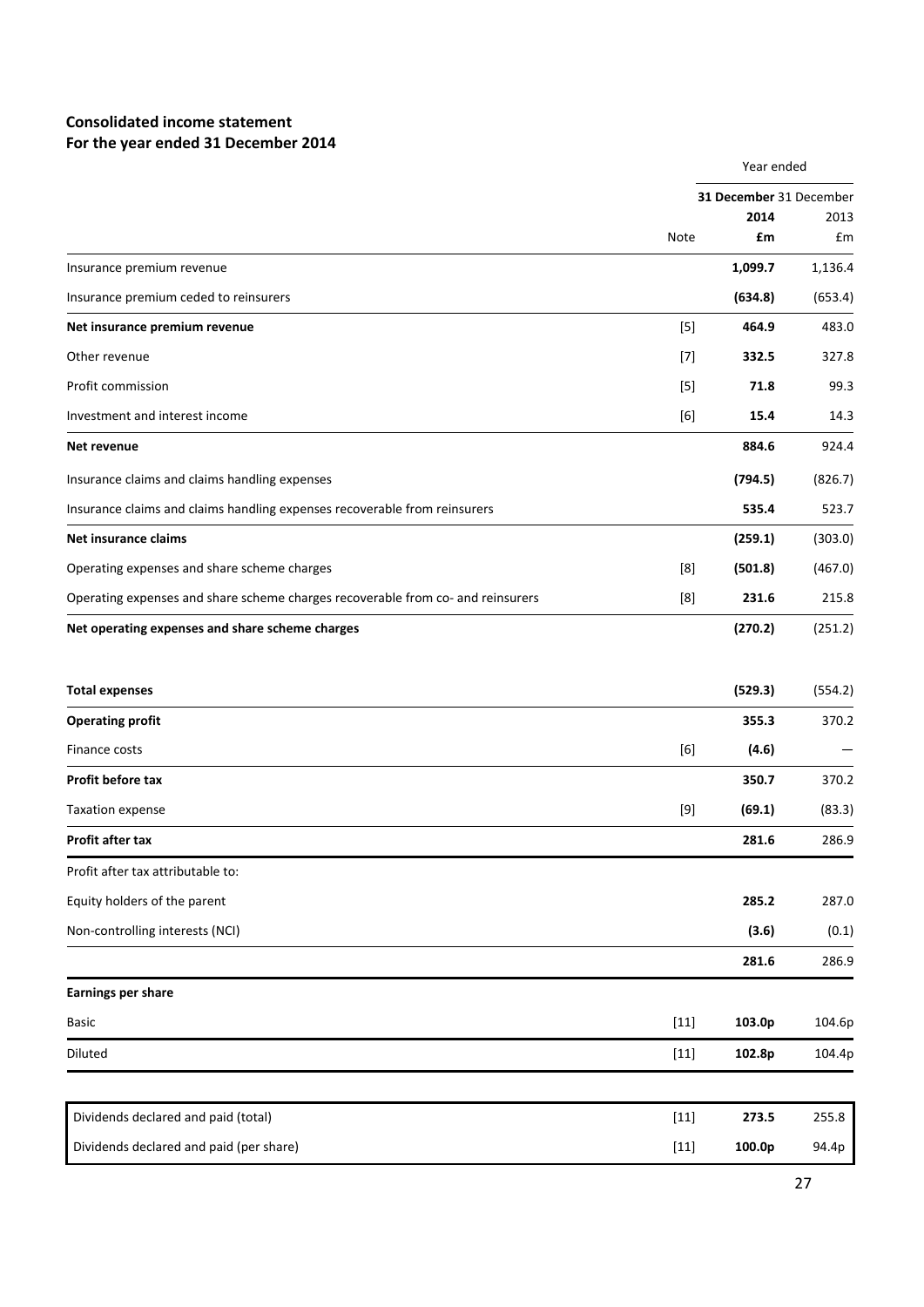# **Consolidated statement of comprehensive income For the year ended 31 December 2014**

|                                                              | Year ended<br>31 December 31 December |       |
|--------------------------------------------------------------|---------------------------------------|-------|
|                                                              |                                       |       |
|                                                              | 2014                                  | 2013  |
|                                                              | £m                                    | Em    |
| Profit for the period                                        | 281.6                                 | 286.9 |
| Other comprehensive income                                   |                                       |       |
| Items that are or may be reclassified to profit or loss      |                                       |       |
| Movements in fair value reserve                              | 10.9                                  |       |
| Exchange differences on translation of foreign operations    | 3.0                                   | (1.3) |
| Other comprehensive income for the period, net of income tax | 13.9                                  | (1.3) |
| Total comprehensive income for the period                    | 295.5                                 | 285.6 |
| Total comprehensive income for the period attributable to:   |                                       |       |
| Equity holders of the parent                                 | 298.6                                 | 286.1 |
| Non-controlling interests                                    | (3.1)                                 | (0.5) |
|                                                              | 295.5                                 | 285.6 |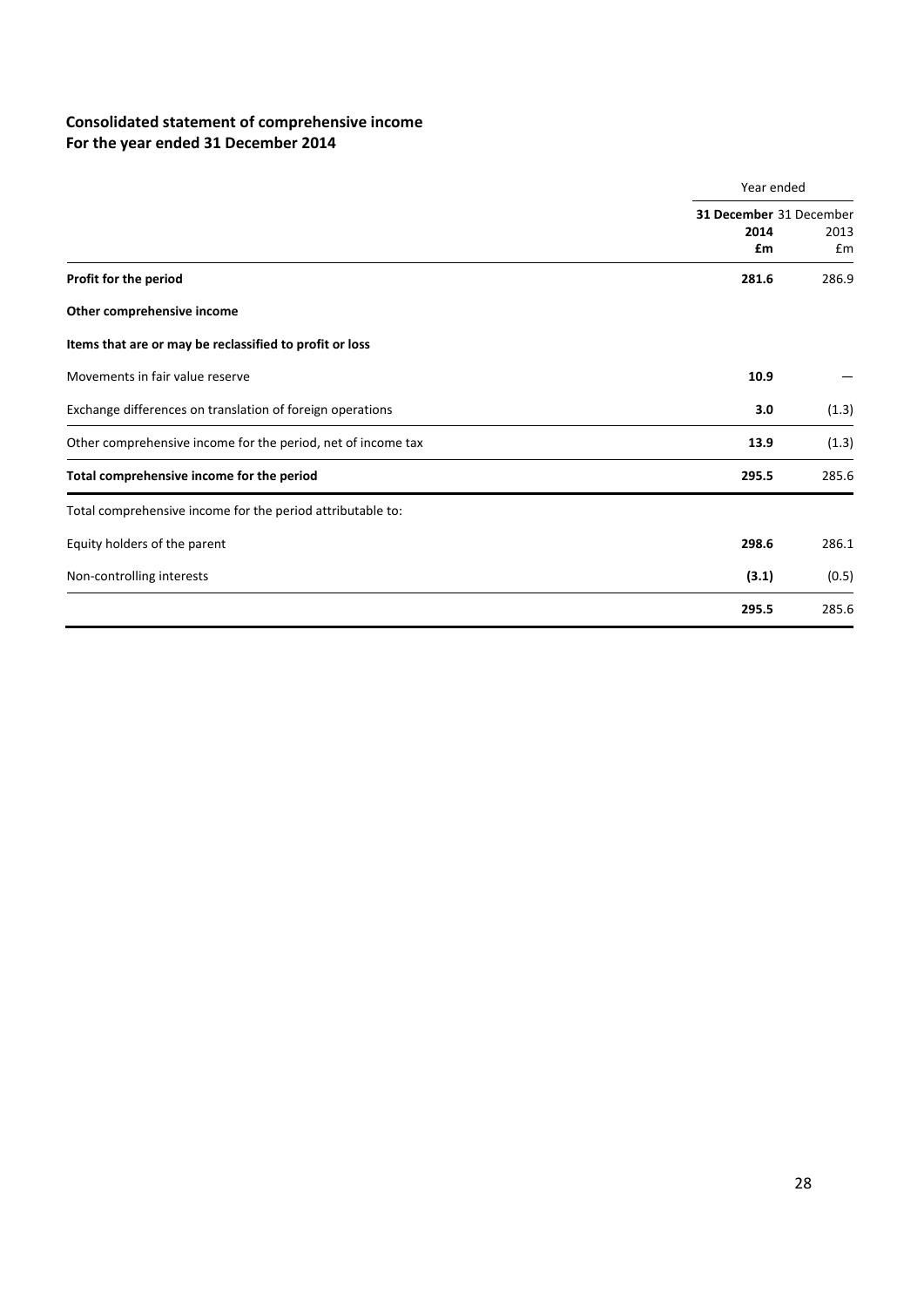## **Consolidated statement of financial position As at 31 December 2014**

|                                                           |                | As at                   |         |
|-----------------------------------------------------------|----------------|-------------------------|---------|
|                                                           |                | 31 December 31 December | 2013    |
|                                                           |                | 2014                    |         |
|                                                           | Note           | £m                      | £m      |
| <b>ASSETS</b>                                             |                |                         |         |
| Property and equipment                                    | $[10]$         | 32.3                    | 12.4    |
| Intangible assets                                         | $[10]$         | 107.2                   | 92.8    |
| Deferred income tax                                       | $[9]$          | 22.9                    | 17.0    |
| Reinsurance assets                                        | $[5]$          | 829.8                   | 821.2   |
| Trade and other receivables                               | $[6]$ , $[10]$ | 82.0                    | 77.5    |
| <b>Financial assets</b>                                   | [6]            | 2,547.4                 | 2,265.0 |
| Cash and cash equivalents                                 | $[6]$          | 255.9                   | 187.9   |
| <b>Total assets</b>                                       |                | 3,877.5                 | 3,473.8 |
| <b>EQUITY</b>                                             |                |                         |         |
| Share capital                                             | $[11]$         | 0.3                     | 0.3     |
| Share premium account                                     |                | 13.1                    | 13.1    |
| Other reserves                                            |                | 13.2                    | (0.2)   |
| Retained earnings                                         |                | 540.6                   | 502.6   |
| Total equity attributable to equity holders of the parent |                | 567.2                   | 515.8   |
| Non-controlling interests                                 |                | 13.7                    | 8.3     |
| <b>Total equity</b>                                       |                | 580.9                   | 524.1   |
| <b>LIABILITIES</b>                                        |                |                         |         |
| Insurance contracts                                       | $[5]$          | 2,097.4                 | 1,901.3 |
| Subordinated liabilities                                  | $[6]$ , $[10]$ | 203.8                   |         |
| Trade and other payables                                  | $[6]$ , $[10]$ | 965.8                   | 1,013.7 |
| <b>Current tax liabilities</b>                            |                | 29.6                    | 34.7    |
| <b>Total liabilities</b>                                  |                | 3,296.6                 | 2,949.7 |
| <b>Total equity and total liabilities</b>                 |                | 3,877.5                 | 3,473.8 |

These financial statements were approved by the Board of Directors on 4 March 2015 and were signed on its behalf by:

*Geraint Jones Director Admiral Group plc Company Number: 03849958*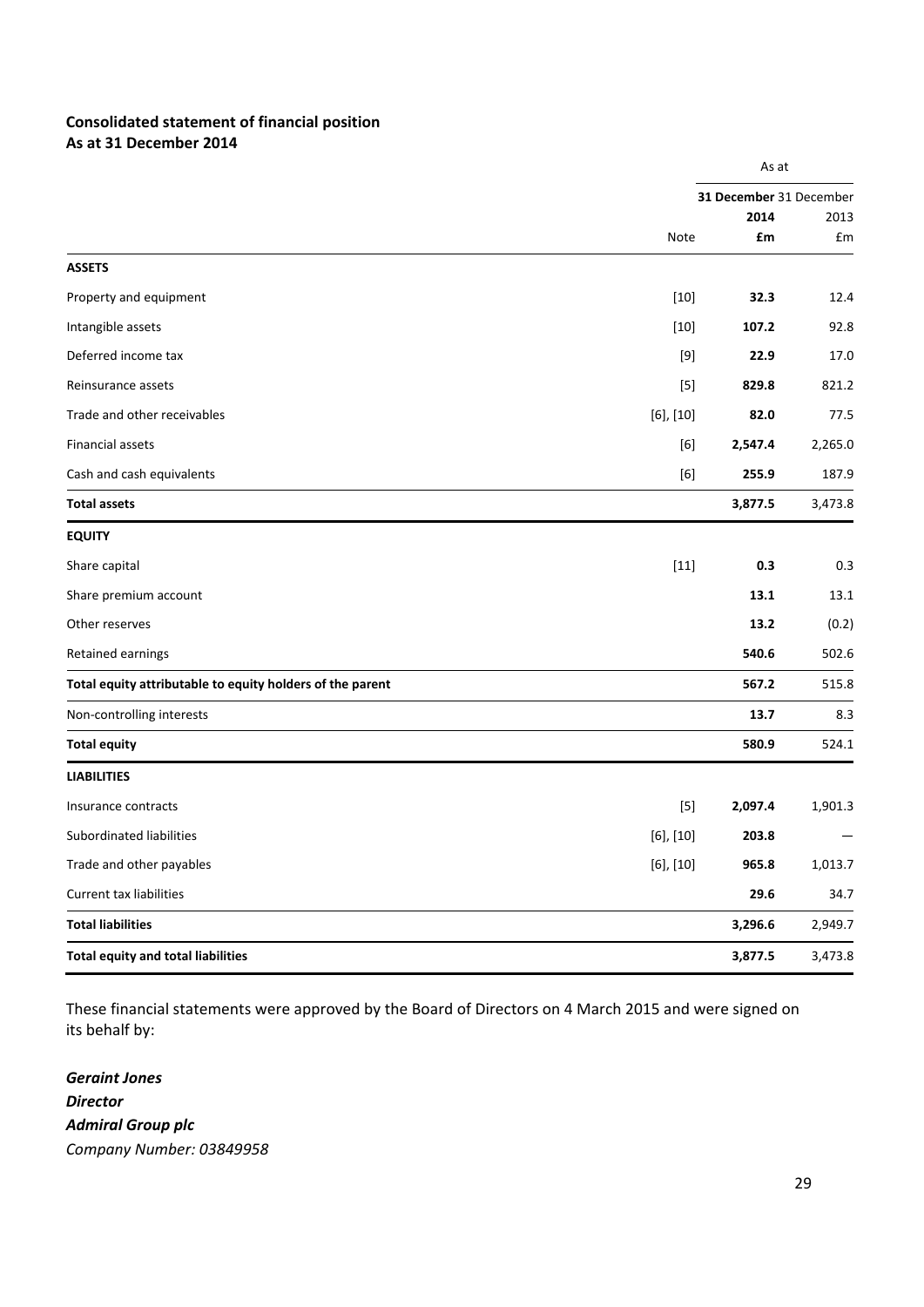# **Consolidated cash flow statement For the year ended 31 December 2014**

|                                                                       |        | Year ended              |         |  |
|-----------------------------------------------------------------------|--------|-------------------------|---------|--|
|                                                                       |        | 31 December 31 December |         |  |
|                                                                       |        | 2014                    | 2013    |  |
| <b>Profit after tax</b>                                               | Note   | £m                      | £m      |  |
|                                                                       |        | 281.6                   | 286.9   |  |
| Adjustments for non-cash items:                                       |        |                         |         |  |
| - Depreciation                                                        |        | 7.1                     | 7.3     |  |
| - Amortisation of software                                            |        | 4.6                     | 4.9     |  |
| - Other gains and losses                                              |        | (0.2)                   | 0.2     |  |
| - Share scheme charges                                                | [8]    | 23.2                    | 25.7    |  |
| - Investment income on gilts                                          |        | (2.6)                   |         |  |
| - Finance costs                                                       |        | 4.6                     |         |  |
| Change in gross insurance contract liabilities                        |        | 196.1                   | 204.4   |  |
| Change in reinsurance assets                                          |        | (8.6)                   | (18.2)  |  |
| Change in trade and other receivables, including from policyholders   |        | 14.7                    | 14.3    |  |
| Change in trade and other payables, including tax and social security |        | (49.4)                  | 8.0     |  |
| Taxation expense                                                      |        | 69.1                    | 83.3    |  |
| Cash flows from operating activities, before movements in investments |        | 540.2                   | 616.8   |  |
| Net cash flow into investments                                        |        | (286.3)                 | (295.3) |  |
| Cash flows from operating activities, net of movements in investments |        | 253.9                   | 321.5   |  |
| Taxation payments                                                     |        | (77.0)                  | (88.5)  |  |
| Net cash flow from operating activities                               |        | 176.9                   | 233.0   |  |
| Cash flows from investing activities:                                 |        |                         |         |  |
| Purchases of property, equipment and software                         |        | (50.6)                  | (10.1)  |  |
| Interest and investment income received                               |        | 3.1                     |         |  |
| Net cash used in investing activities                                 |        | (47.5)                  | (10.1)  |  |
| Cash flows from financing activities:                                 |        |                         |         |  |
| Non-controlling interest capital contribution                         |        | 8.5                     | 6.4     |  |
| Proceeds on issue of subordinated liabilities                         |        | 200.0                   |         |  |
| Transactions costs on issue of subordinated liabilities               |        | (0.8)                   |         |  |
| Repayment of finance lease liabilities                                |        | 1.4                     | (0.9)   |  |
| Equity dividends paid                                                 | $[11]$ | (273.5)                 | (255.8) |  |
| Net cash used in financing activities                                 |        | (64.4)                  | (250.3) |  |
| Net increase/ (decrease) in cash and cash equivalents                 |        | 65.0                    | (27.4)  |  |
| Cash and cash equivalents at 1 January                                |        | 187.9                   | 216.6   |  |
| Effects of changes in foreign exchange rates                          |        | 3.0                     | (1.3)   |  |
| Cash and cash equivalents at end of period                            | $[6]$  | 255.9                   | 187.9   |  |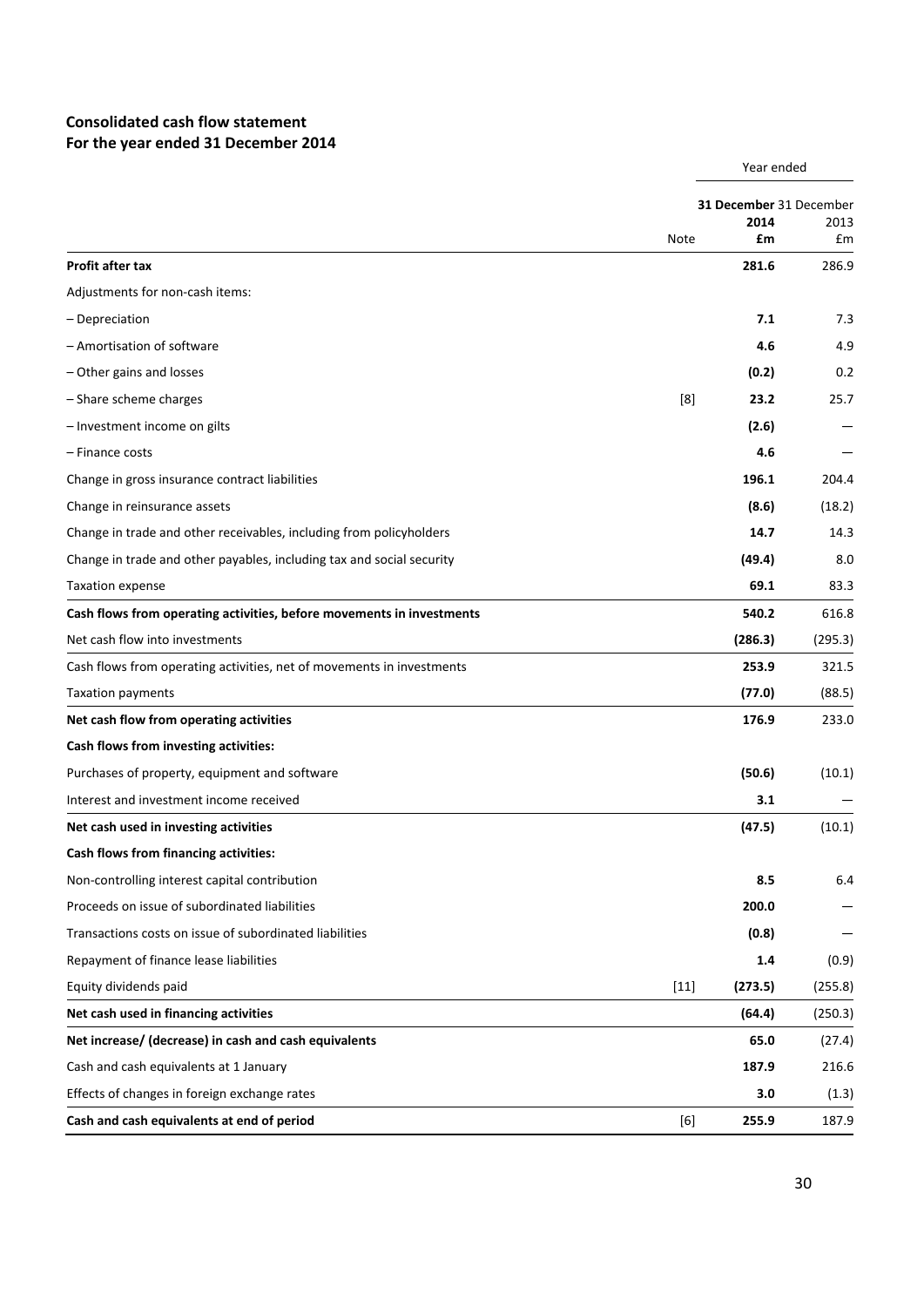# **Consolidated statement of changes in equity For the year ended 31 December 2014**

| Total<br>equity<br>£m<br>460.7<br>286.9 |
|-----------------------------------------|
|                                         |
|                                         |
|                                         |
|                                         |
| (1.3)                                   |
| 285.6                                   |
|                                         |
| (255.8)                                 |
| 25.7                                    |
| 2.1                                     |
| 5.8                                     |
|                                         |
| (222.2)                                 |
| 524.1                                   |
| 524.1                                   |
| 281.6                                   |
|                                         |
| 10.9                                    |
| $3.0\,$                                 |
| 295.5                                   |
|                                         |
| (273.5)                                 |
| 23.2                                    |
| 3.1                                     |
| 8.5                                     |
| (238.7)                                 |
| 580.9                                   |
|                                         |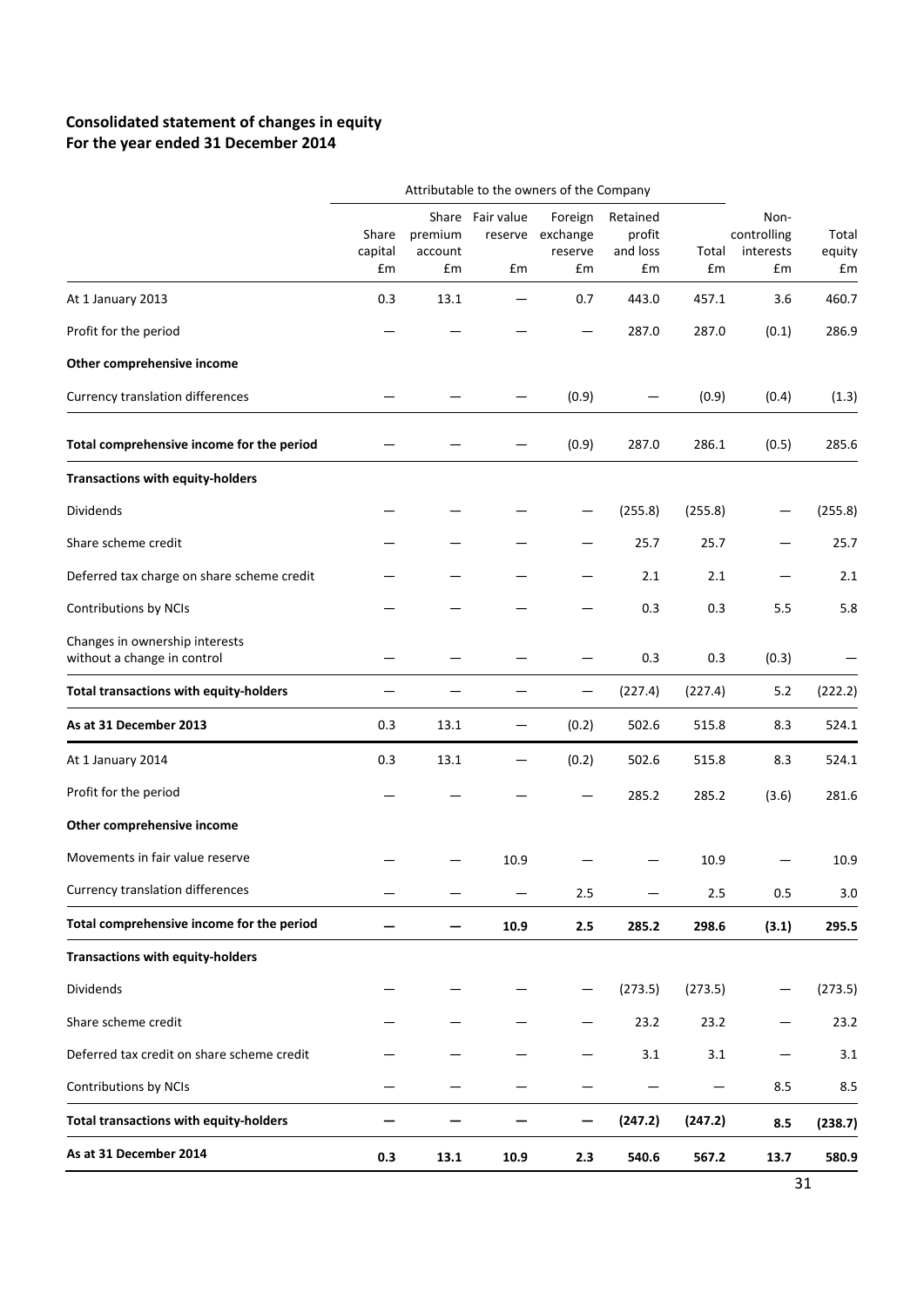## **Notes to the financial statements For the year ended 31 December 2014**

# **1. General Information**

# *General Information*

Admiral Group plc is a Company incorporated in England and Wales. Its registered office is at Capital Tower, Greyfriars Road, Cardiff, CF10 3AZ and its shares are listed on the London Stock Exchange. The Consolidated financial statements have been prepared and approved by the Directors in accordance with International Financial Reporting Standards (IFRS) as adopted by the European Union (EU). The Company has elected to prepare its parent company financial statements in accordance with UK Generally Accepted Accounting Practice (GAAP).

# *Adoption of New and Revised Standards*

The Group has applied all adopted IFRS and interpretations endorsed by the EU at 31 December 2014, including all amendments to extant standards that are not effective until later accounting periods. This is inclusive of:

# **IFRIC Interpretation 21 Levies**

IFRIC Interpretation 21, Levies was endorsed on 13 June 2014 and subsequently adopted by the Group. The IFRIC is effective for accounting periods beginning on or after 1 January 2014. It clarifies the IFRS requirements in relation to the timing of recognition of provisions for levies charged by public authorities. This is relevant to the Group in terms of its obligations to pay levies relating to insurance business, primarily to the Motor Insurers Bureau, Financial Services Compensation Scheme and other regulatory bodies in the UK.

The Group has aligned the timing of its recognition of provisions for levies to that required by the IFRIC. The impact of the adjustment in 2014 is a reduction in net operating expenses of £6.7 million. Whilst this is considered to be a change in accounting policy in line with IAS 8, no restatement of comparative information has been performed on materiality grounds.

# **IFRS 10, 11 and 12 ('The consolidation suite of standards')**

# *Subsidiaries*

As a result of IFRS 10 (2011), the Group has changed its accounting policy for determining whether it has control over and consequently whether it consolidates its investees. IFRS 10 introduces a new control model that focuses on whether the Group has power over an investee, exposure or rights to variable returns from its involvement with the investee and ability to use its power to affect those returns.

In accordance with the transitional provisions of IFRS 10, the Group reassessed the control conclusion for its investees at 1 January 2014. No modifications of previous conclusions about control regarding the Group's investees were required.

There are a number of standards, amendments to standards and interpretations that were issued by 31 December 2014 but have either yet to be endorsed by the EU, or were endorsed shortly after the year end. The following IFRSs have been issued but have not been applied by the Group in these financial statements:

- IFRS 9 Financial Instruments
- IFRS 14 Regulatory Deferral Accounts
- IFRS 15 Revenue from contracts with customers
- Amendments to IFRS 10, 11 and 12 and IAS 1, 16, 27, 28, 38 and 41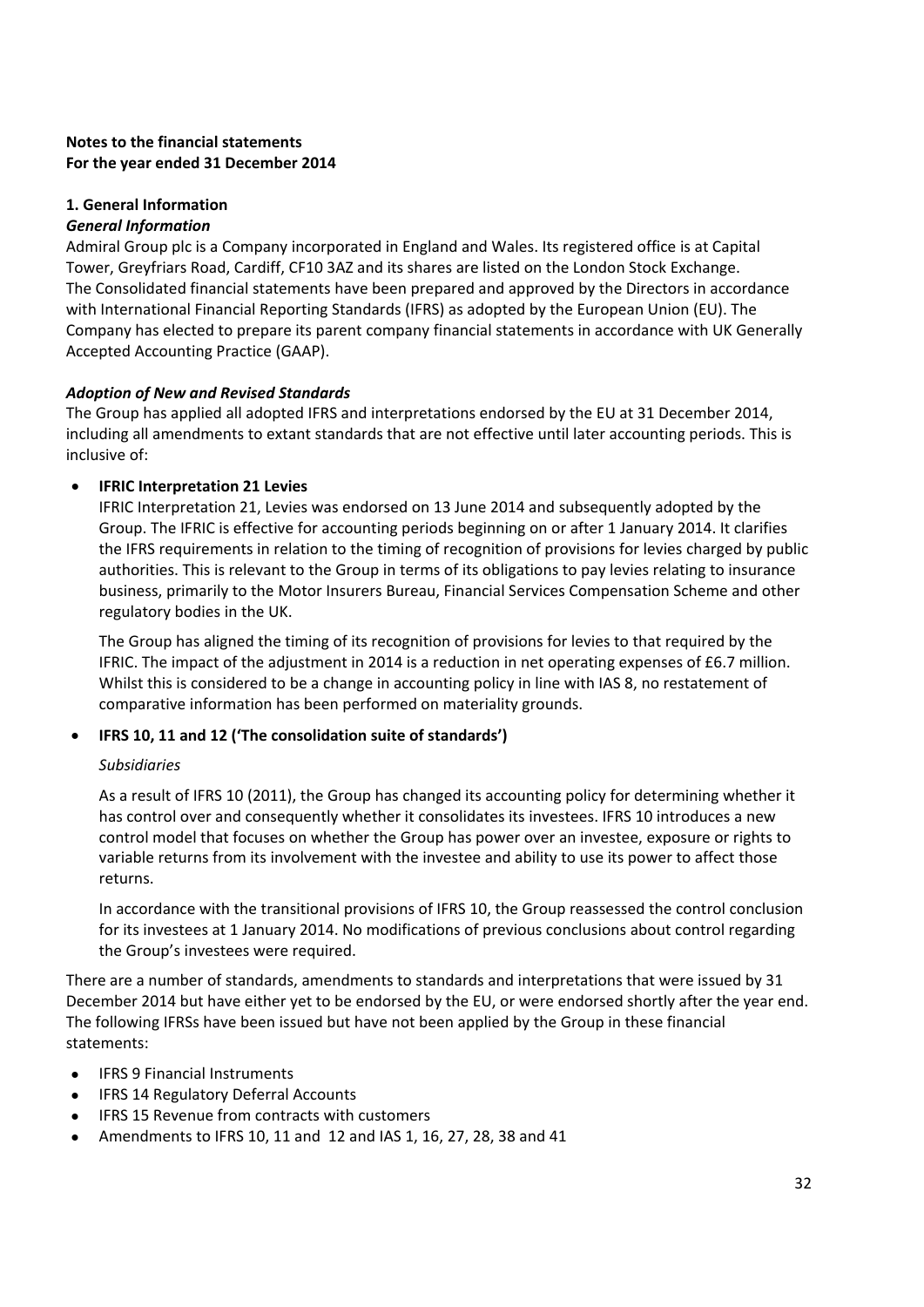In 2014, the IASB issued the full, final version of IFRS 9. This version supersedes all previous versions. The standard has an effective date of 1 January 2018 although earlier application is permitted. The standard includes requirements relating to the recognition, measurement, impairment, de‐recognition of assets along with general hedge accounting.

IFRS 15 was also issued during 2014 and applies to annual reporting periods beginning on or after 1 January 2017. The standard introduces a simple, five step principles based model to be applied to the accounting of all contracts with customers.

The Group is currently assessing the impact of both IFRS 9 and IFRS 15 on its results, financial position and cash flows, along with any impacts of the other standards and amendments which have yet to be endorsed.

# **2. Basis of Preparation**

The accounts have been prepared on a going concern basis. In considering the appropriateness of this assumption, the Board have reviewed the Group's projections for the next twelve months and beyond, including cash flow forecasts and regulatory capital surpluses. During July 2014, the Group announced a successful, inaugural bond placement of £200 million, ten year, tier two subordinated notes with a fixed interest charge of 5.5%.

The Directors have a reasonable expectation that the Company has adequate resources to continue in operational existence for the foreseeable future. Thus they continue to adopt the going concern basis in preparing the annual financial statements.

Further information regarding the Company's business activities, together with the factors likely to affect its future development, performance and position, is set out in the Group Financial Review above. Further information regarding the financial position of the Company, its cash flows, liquidity position and borrowing facilities are also described in this Review. In addition, the Group's 2014 Annual Report will include the Company's objectives, policies and processes for managing its capital; its financial risk management objectives; details of its financial instruments; and its exposures to credit risk and liquidity risk.

The accounting policies set out in the notes to the financial statements have, unless otherwise stated, been applied consistently to all periods presented in these Group financial statements.

The financial statements are prepared on the historical cost basis, except for the revaluation of financial assets classified as at 'fair value through profit or loss' or as 'available for sale'. The Group and Company financial statements are presented in Pounds sterling, rounded to the nearest £0.1 million.

Subsidiaries are entities controlled by the Group. The Group controls an entity when it is exposed to, or has rights to, variable returns from its involvement with the entity and has the ability to affect those returns through its power over the entity. In assessing control, the Group takes into consideration potential voting rights that are currently exercisable. The acquisition date is the date on which control is transferred to the acquirer. The financial statements of subsidiaries are included in the consolidated financial statements from the date that control commences until the date that control ceases. Losses applicable to the noncontrolling interests in a subsidiary are allocated to the non‐controlling interests even if doing so causes the non‐controlling interests to have a deficit balance.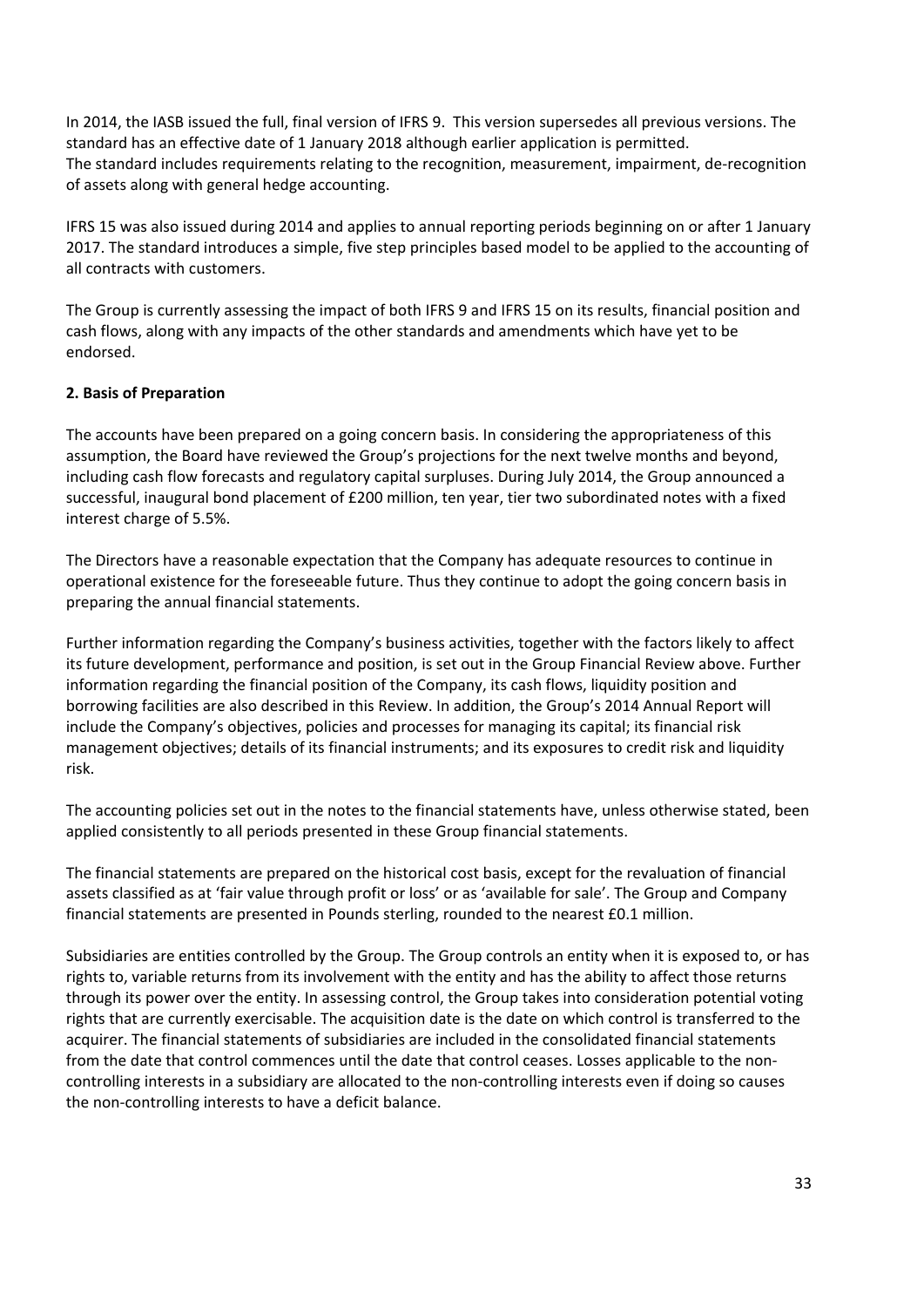The preparation of financial statements in conformity with adopted IFRS requires management to make judgements, estimates and assumptions that affect the application of policies and reported amounts of assets and liabilities, income and expenses.

The estimates and associated assumptions are based on historical experience and various other factors that are believed to be reasonable under the circumstances, the results of which form the basis of making the judgements about carrying values of assets and liabilities that are not readily apparent from other sources. The estimates and underlying assumptions are reviewed on an ongoing basis. Revisions to accounting estimates are recognised in the year in which the estimate is reviewed if this revision affects only that year, or in the year of the revision and future years if the revision affects both current and future years. To the extent that a change in an accounting estimate gives rise to changes in assets and liabilities, it is recognised by adjusting the carrying amount of the related asset or liability in the period of the change.

# **3. Critical Accounting Judgements and Estimates**

## *Judgements*

In applying the Group's accounting policies as described in the notes to the financial statements, management has primarily applied judgement in the following two areas:

Classification of the Group's contracts with reinsurers as reinsurance contracts:

A contract is required to transfer significant insurance risk in order to be classified as such. Management reviews all terms and conditions of each such contract, and if necessary obtains the opinion of an independent expert at the negotiation stage in order to be able to make this judgement.

Recognition of deferred tax assets relating to unused tax losses:

Management applies judgement in determining the probability of future taxable profits of an entity against which to utilise accumulated losses in determining the recognition of deferred tax assets. In applying this judgement, management makes an assessment of the reliability of approved business plan projections using both qualitative and quantitative factors including, the age and status of the business, the Group's previous experience in similar markets, historic performance against business plans and the application of a number of stress and sensitivity tests to the projections.

#### *Estimation Techniques Used in Calculation of Claims Provisions and Profit Commission*

Estimation techniques are used in the calculation of the provisions for claims outstanding, which represent a projection of the ultimate cost of settling claims that have occurred prior to the balance sheet date and remain unsettled at the balance sheet date.

The key area where these techniques are used relates to the ultimate cost of reported claims. A secondary area relates to the emergence of claims that occurred prior to the balance sheet date, but had not been reported at that date.

The estimates of the ultimate cost of reported claims are based on the setting of claim provisions on a case‐by‐case basis, for all but the simplest of claims.

The sum of these provisions are compared with projected ultimate costs using a variety of different projection techniques (including incurred and paid chain ladder and an average cost of claim approach) to allow an actuarial assessment of their potential outcome. They include allowance for unreported claims.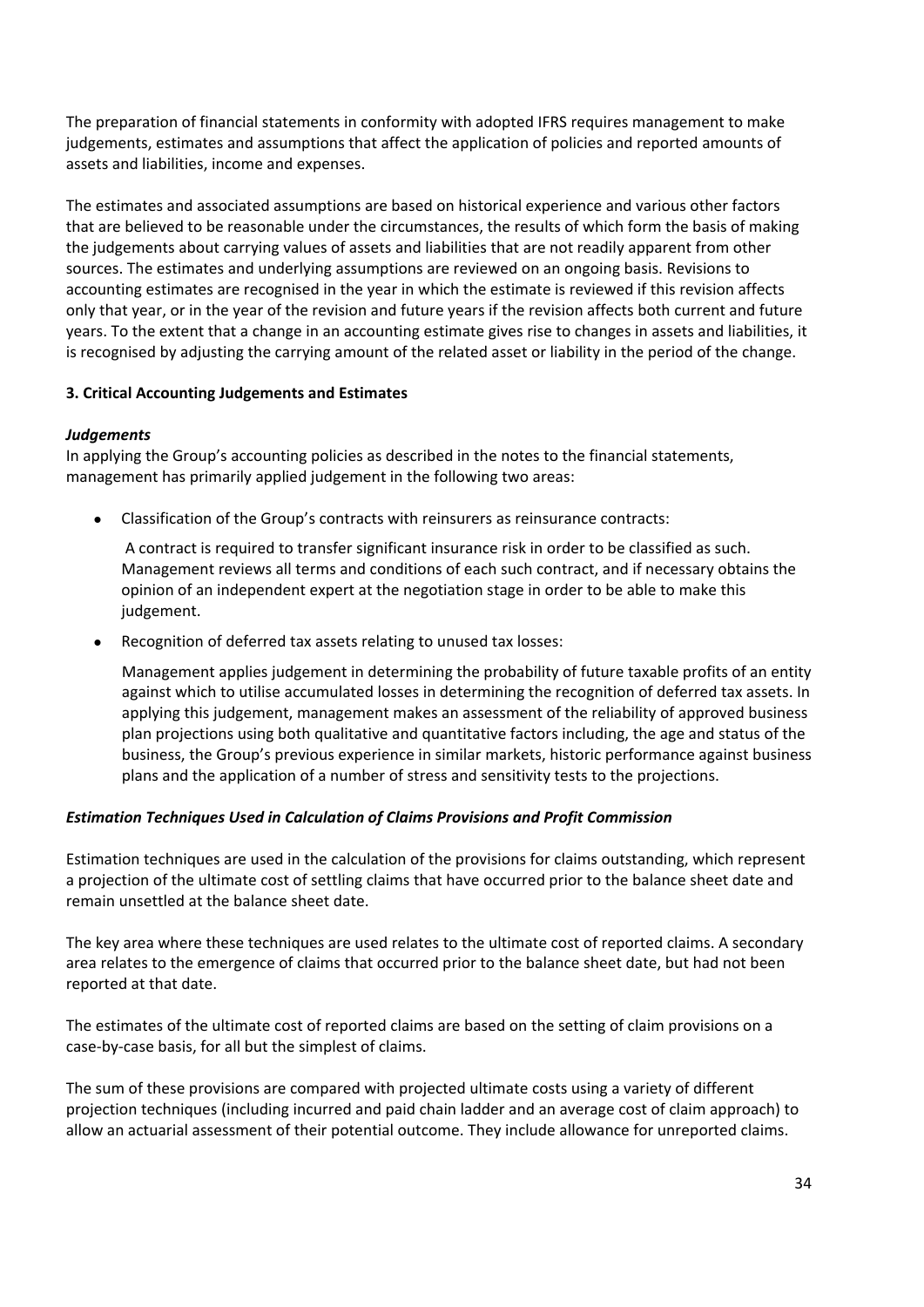The most significant sensitivity in the use of the projection techniques arises from any future step change in claims costs, which would cause future claim cost inflation to deviate from historic trends. This is most likely to arise from a change in the regulatory or judicial regime that leads to an increase in awards or legal costs for bodily injury claims that is significantly above or below the historical trend.

The Group's independent actuarial advisors project best estimate claims reserves using a variety of recognised actuarial techniques. The Group's reserving policy requires management to reserve within a range of potential outcomes above the projected best estimate outcome, to allow for unforeseen adverse claims development.

For further detail on objectives, policies and procedures for managing insurance risk, refer to note 5 of the financial statements.

Future changes in claims reserves also impact profit commission income, as the measurement of this income is dependent on the loss ratio booked in the financial statements, and cash receivable is dependent on actuarial projections of ultimate loss ratios.

## **4. Group Consolidation and Operating Segments**

## *4a. Accounting Policies*

#### *(i) Group Consolidation*

The Consolidated financial statements comprise the results and balances of the Company and its subsidiaries (together referred to as the Group) for the year ended 31 December 2014 and comparative figures for the year ended 31 December 2013. The financial statements of the Company's subsidiaries are consolidated in the Group financial statements. The Company controls 100% of the voting share capital of all its principal subsidiaries, except Rastreator.com Limited, Inspop USA LLC, Admiral Law Limited, BDE Law Limited and the indirect holding in comparenow.com Insurance Agency LLC.

The parent company financial statements present information about the Company as a separate entity and not about its Group. In accordance with International Accounting Standard (IAS) 24, transactions or balances between Group companies that have been eliminated on consolidation are not reported as related party transactions in the Consolidated financial statements.

#### *(ii) Foreign Currency Translation*

Items included in the financial statements of each of the Group's entities are measured using the currency of the primary economic environment in which the entity operates ("the functional currency"). The Consolidated financial statements are presented in millions of pounds sterling, which is the Group's presentation currency.

Foreign currency transactions are translated into the functional currency using the exchange rates prevailing at the dates of the transactions. Foreign exchange gains and losses resulting from the settlement of such transactions, and from the translation at year end exchange rates of monetary assets and liabilities denominated in foreign currencies are recognised in the income statement.

Non‐monetary items measured at cost are translated at their historic rate and non‐monetary items held at fair value are translated using the foreign exchange rate on the date that the fair value was established. The financial statements of foreign operations whose functional currency is not pounds sterling are translated into the Group presentation currency (sterling) as follows: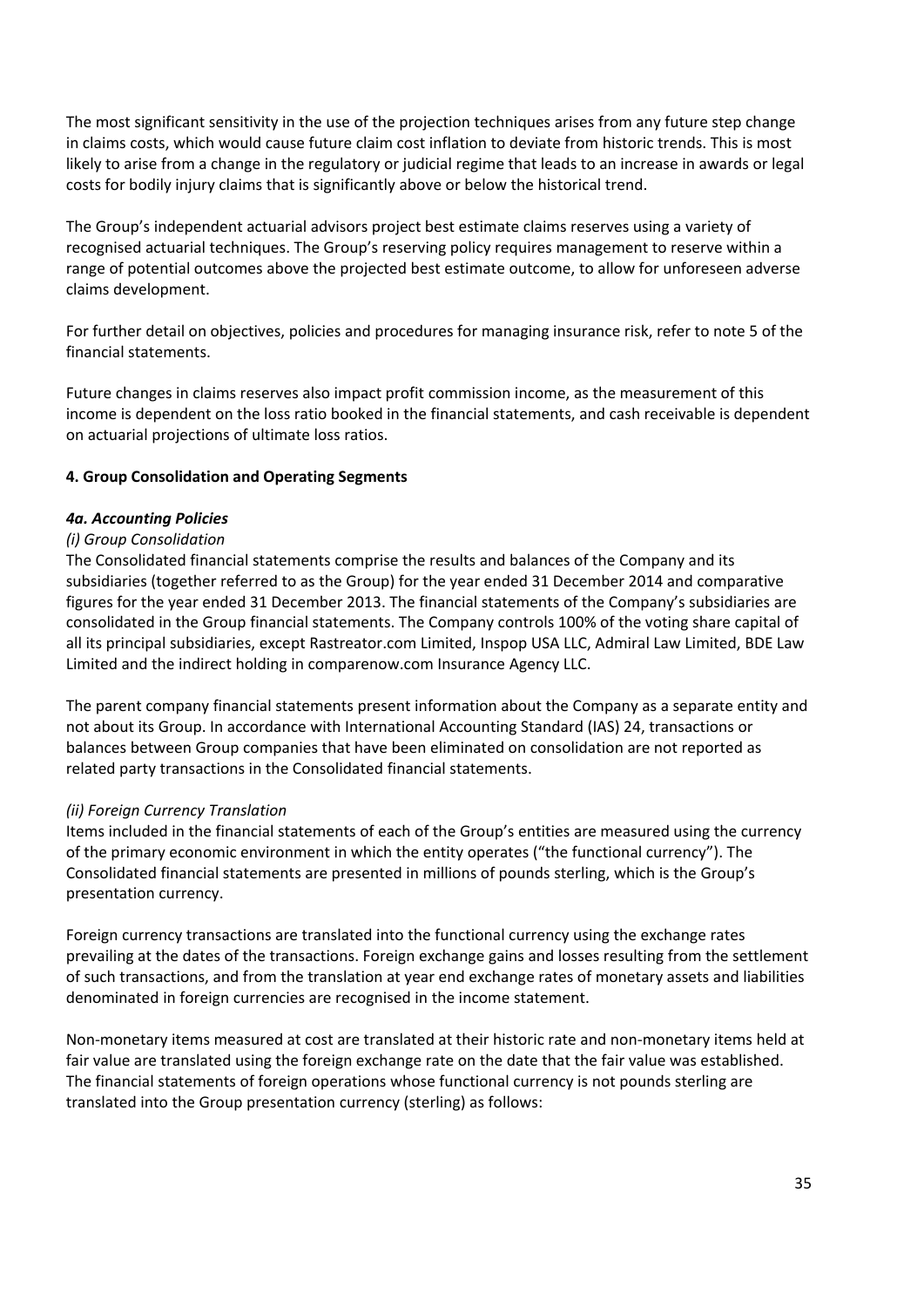- Assets and liabilities for each balance sheet presented are translated at the closing rate at the date of that balance sheet
- Income and expenses for each income statement are translated at average exchange rates (unless this average is not a reasonable approximation of the cumulative effect of the rates prevailing on the transaction dates, in which case income and expenses are translated at the date of the transaction)
- All resulting exchange differences are recognised in other comprehensive income and in a separate component of equity except to the extent that the translation differences are attributable to non‐ controlling interests

On disposal of a foreign operation, the cumulative amount recognised in equity relating to that particular operation is recognised in the income statement.

## *4b. Segment Reporting*

The Group has four reportable segments, as described below. These segments represent the principal split of business that is regularly reported to the Group's Board of Directors, which is considered to be the Group's chief operating decision maker in line with IFRS 8, Operating Segments.

## *UK Car Insurance*

The segment consists of the underwriting of car insurance and other products that supplement the car insurance policy. It also includes the generation of revenue from additional products and fees from underwriting car insurance in the UK. The Directors consider the results of these activities to be reportable as one segment as the activities carried out in generating the revenue are not independent of each other and are performed as one business. This mirrors the approach taken in management reporting.

## *International Car Insurance*

The segment consists of the underwriting of car insurance and the generation of revenue from additional products and fees, from underwriting car insurance outside of the UK. It specifically covers the Group operations Admiral Seguros in Spain, ConTe in Italy, L'olivier Assurances in France and Elephant Auto in the US. None of these operations are reportable on an individual basis, based on the threshold requirements in IFRS 8.

# *Price Comparison*

The segment relates to the Group's price comparison websites; Confused.com in the UK, Rastreator in Spain, LeLynx in France and compare.com in the US. Each of the Price Comparison businesses are operating in individual geographical segments but are grouped into one reporting segment as Rastreator, LeLynx and compare.com do not individually meet the threshold requirements in IFRS 8.

#### *Other*

The "Other" segment is designed to be comprised of all other operating segments that do not meet the threshold requirements for individual reporting. It includes UK household insurance, the Group's commercial van insurance broker, Gladiator, and commercial van insurance.

Taxes are not allocated across the segments and, as with the corporate activities, are included in the reconciliation to the Consolidated Income Statement and Consolidated Statement of Financial Position. An analysis of the Group's revenue and results for the year ended 31 December 2014, by reportable segment, are shown below. The accounting policies of the reportable segments are consistent with those presented in the notes to the financial statements for the Group.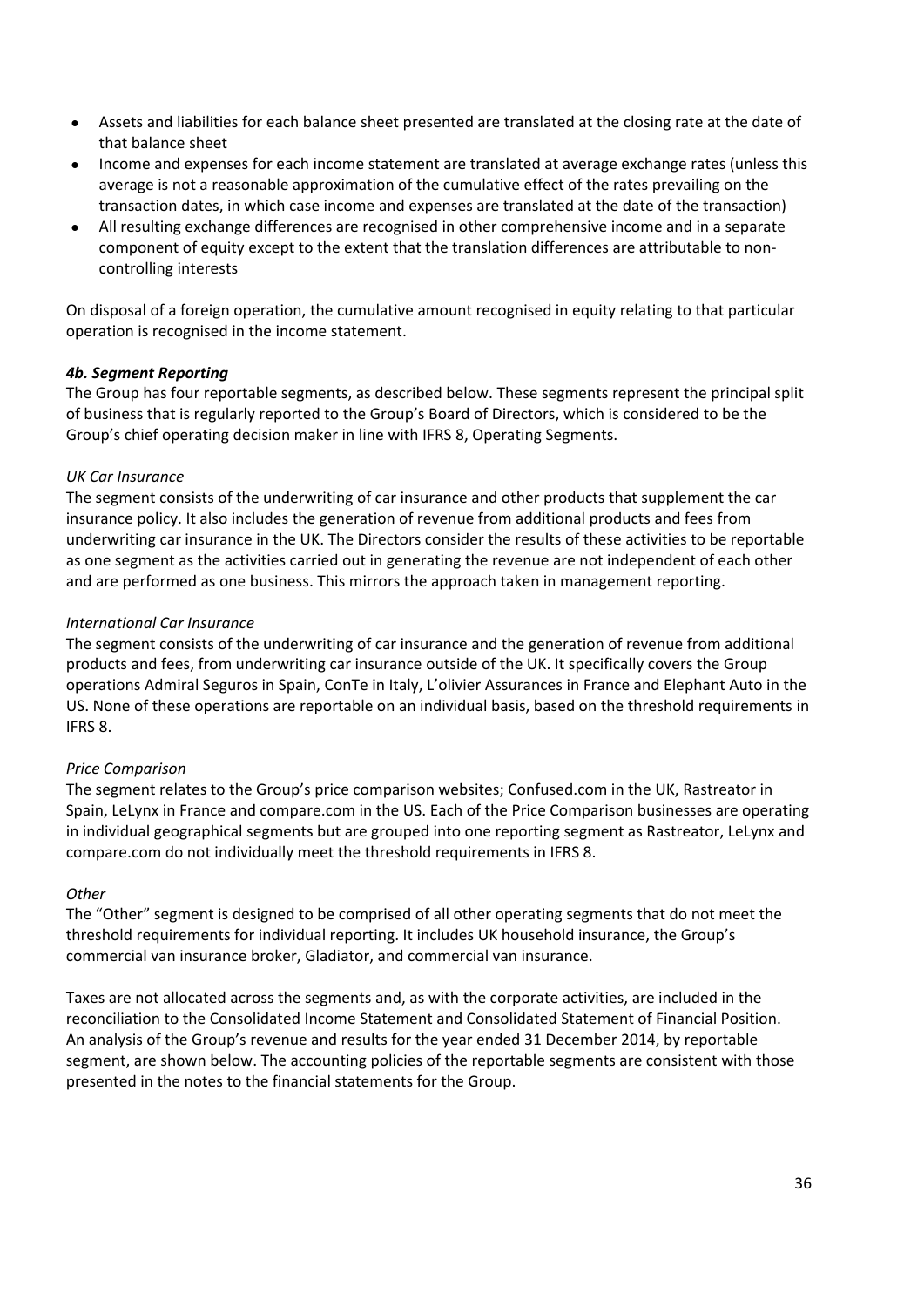|                                                     |                  | International |                             |        |                           |              |
|-----------------------------------------------------|------------------|---------------|-----------------------------|--------|---------------------------|--------------|
|                                                     | <b>UK Car</b>    | Car           | Price                       |        |                           |              |
|                                                     | <b>Insurance</b> |               | <b>Insurance Comparison</b> |        | <b>Other Eliminations</b> | <b>Total</b> |
|                                                     | £m               | £m            | £m                          | £m     | £m                        | £m           |
| $\mathsf{Turnover}^{*_1}$                           | 1,602.7          | 206.2         | 107.5                       | 54.6   |                           | 1,971.0      |
| Net insurance premium revenue                       | 394.3            | 58.1          |                             | 12.5   |                           | 464.9        |
| Other revenue and profit commission                 | 272.2            | 7.1           | 107.5                       | 17.5   |                           | 404.3        |
| Investment and interest income                      | 11.5             | 0.2           |                             |        |                           | 11.7         |
| Net revenue                                         | 678.0            | 65.4          | 107.5                       | 30.0   |                           | 880.9        |
| Net insurance claims                                | (198.3)          | (50.5)        |                             | (10.3) |                           | (259.1)      |
| Expenses                                            | (81.7)           | (34.8)        | (110.3)                     | (17.6) |                           | (244.4)      |
| Segment profit/(loss) before tax                    | 398.0            | (19.9)        | (2.8)                       | 2.1    |                           | 377.4        |
| Other central revenue and expenses, including share |                  |               |                             |        |                           |              |
| scheme charges                                      |                  |               |                             |        |                           | (25.8)       |
| Investment and interest income                      |                  |               |                             |        |                           | 3.7          |
| Finance costs                                       |                  |               |                             |        |                           | (4.6)        |
| <b>Consolidated profit before tax</b>               |                  |               |                             |        |                           | 350.7        |
| <b>Taxation expense</b>                             |                  |               |                             |        |                           | (69.1)       |
| <b>Consolidated profit after tax</b>                |                  |               |                             |        |                           | 281.6        |
| Other segment items:                                |                  |               |                             |        |                           |              |
| Capital expenditure                                 | 65.1             | 21.3          | 1.0                         | 1.5    |                           | 88.9         |
| Depreciation and amortisation                       | 30.6             | 22.1          | 1.5                         | 0.2    |                           | 54.4         |

**Year ended 31 December 2014**

\*1 Turnover is a non‐GAAP measure and consists of total premiums written (including co‐insurers share) and other revenue. Refer to note 12 for further information.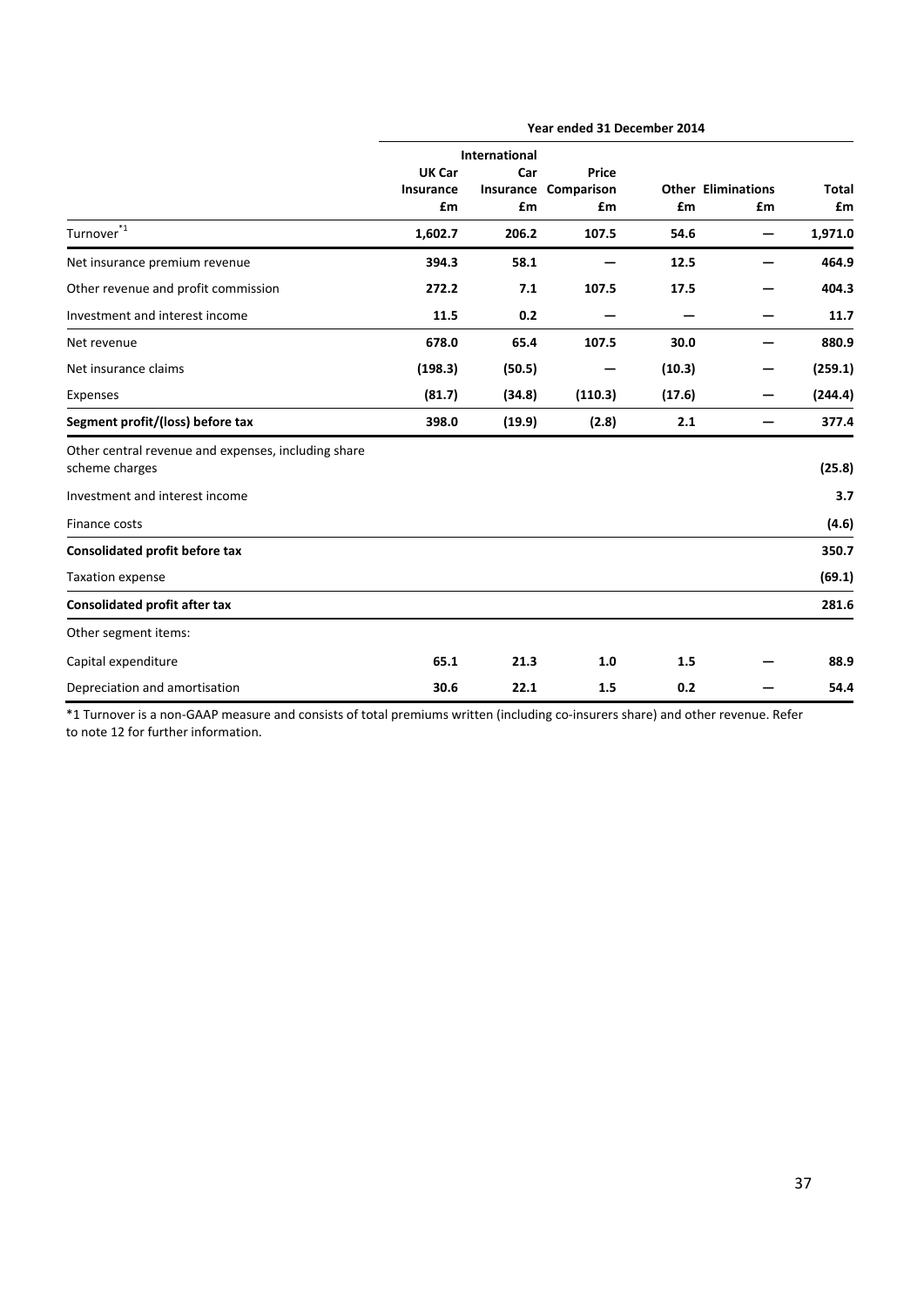Revenue and results for the corresponding reportable segments for the year ended 31 December 2013 are shown below.

|                                                                       |           |               | Year ended 31 December 2013 |        |                    |         |  |  |  |
|-----------------------------------------------------------------------|-----------|---------------|-----------------------------|--------|--------------------|---------|--|--|--|
|                                                                       |           | International |                             |        |                    |         |  |  |  |
|                                                                       | UK Car    | Car           | Price                       |        |                    |         |  |  |  |
|                                                                       | Insurance | Insurance     | Comparison                  |        | Other Eliminations | Total   |  |  |  |
|                                                                       | £m        | £m            | £m                          | £m     | £m                 | £m      |  |  |  |
| $\ensuremath{\text{Turnover}}^\ensuremath{{}^{\ast 1}}$               | 1,698.9   | 187.8         | 112.7                       | 30.8   |                    | 2,030.2 |  |  |  |
| Net insurance premium revenue                                         | 425.1     | 54.1          |                             | 3.8    |                    | 483.0   |  |  |  |
| Other revenue and profit commission                                   | 293.4     | 6.6           | 112.7                       | 14.4   |                    | 427.1   |  |  |  |
| Investment and interest income                                        | 12.4      |               |                             |        |                    | 12.4    |  |  |  |
| Net revenue                                                           | 730.9     | 60.7          | 112.7                       | 18.2   |                    | 922.5   |  |  |  |
| Net insurance claims                                                  | (251.3)   | (49.1)        |                             | (2.6)  |                    | (303.0) |  |  |  |
| Expenses                                                              | (85.7)    | (33.7)        | (92.3)                      | (13.2) |                    | (224.9) |  |  |  |
| Finance costs                                                         |           |               |                             |        |                    |         |  |  |  |
| Segment profit/(loss) before tax                                      | 393.9     | (22.1)        | 20.4                        | 2.4    |                    | 394.6   |  |  |  |
| Other central revenue and expenses, including share<br>scheme charges |           |               |                             |        |                    | (26.3)  |  |  |  |
| Interest income                                                       |           |               |                             |        |                    | 1.9     |  |  |  |
| Consolidated profit before tax                                        |           |               |                             |        |                    | 370.2   |  |  |  |
| <b>Taxation expense</b>                                               |           |               |                             |        |                    | (83.3)  |  |  |  |
| <b>Consolidated profit after tax</b>                                  |           |               |                             |        |                    | 286.9   |  |  |  |
| Other segment items:                                                  |           |               |                             |        |                    |         |  |  |  |
| Capital expenditure                                                   | 25.0      | 48.1          | 4.0                         | 0.7    |                    | 77.8    |  |  |  |
| Depreciation and amortisation                                         | 28.5      | 50.4          | 1.3                         | 0.8    |                    | 81.0    |  |  |  |

\*1 Turnover is a non‐GAAP measure and consists of total premiums written (including co‐insurers share) and other revenue. Refer to note 12 for further information.

#### *Segment Revenues*

The UK and International Car Insurance reportable segments derive all insurance premium income from external policyholders. Revenue within these segments is not derived from an individual policyholder that represents 10% or more of the Group's total revenue.

The total of Price Comparison revenues from transactions with other reportable segments is £9.5 million (2013: £10.8 million). These amounts have not been eliminated on consolidation as the Directors consider that not doing so results in a better overall presentation of the financial statements. The impact on the financial statements in the current and prior period is not material. There are no other transactions between reportable segments.

Within the UK Car Insurance segment, transactions between the Group's intermediary and the Group's insurance companies relating to vehicle commission totalling £13.3 million (2013: £18.4 million) have been eliminated (from the insurance expenses and other revenue lines in the income statement) on the basis that the non‐elimination would have materially distorted the presentation of key performance indicators.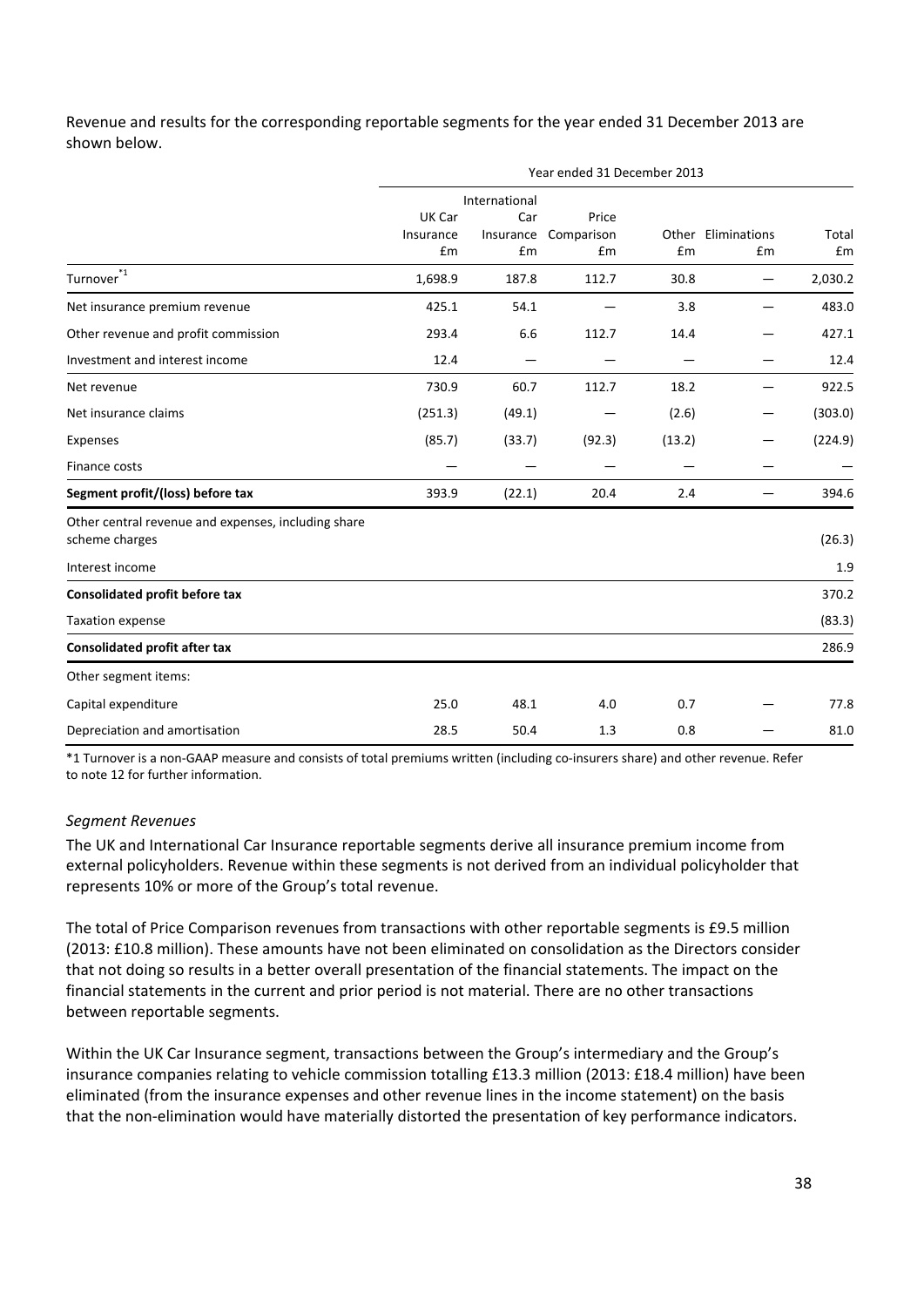Revenues from external customers for products and services are consistent with the split of reportable segment revenues as shown above.

#### *Information about Geographical Locations*

All material revenues from external customers, and net assets attributed to a foreign country, are shown within the International Car Insurance reportable segment shown on the previous page. The revenue and results of the three International Price Comparison businesses, Rastreator, LeLynx and compare.com are not yet material enough to be presented as a separate segment.

## *Segment Assets and Liabilities*

The identifiable segment assets and liabilities at 31 December 2014 are as follows.

|                                    | As at 31 December 2014 |                      |                             |       |                           |              |  |
|------------------------------------|------------------------|----------------------|-----------------------------|-------|---------------------------|--------------|--|
|                                    |                        | <b>International</b> |                             |       |                           |              |  |
|                                    | UK Car                 | Car                  | Price                       |       |                           |              |  |
|                                    | <b>Insurance</b>       |                      | <b>Insurance Comparison</b> |       | <b>Other Eliminations</b> | <b>Total</b> |  |
|                                    | £m                     | £m                   | £m                          | £m    | £m                        | £m           |  |
| Property and equipment             | 29.0                   | 2.5                  | 0.7                         | 0.1   |                           | 32.3         |  |
| Intangible assets                  | 89.6                   | 12.2                 | 2.9                         | 2.5   |                           | 107.2        |  |
| Reinsurance assets                 | 677.5                  | 137.9                |                             | 14.4  |                           | 829.8        |  |
| Trade and other receivables        | 204.9                  | (4.2)                | 11.7                        | 3.6   | (134.0)                   | 82.0         |  |
| <b>Financial assets</b>            | 2,219.6                | 124.5                |                             |       | –                         | 2,344.1      |  |
| Cash and cash equivalents          | 101.8                  | 38.6                 | 49.0                        | 16.4  |                           | 205.8        |  |
| Reportable segment assets          | 3,322.4                | 311.5                | 64.3                        | 37.0  | (134.0)                   | 3,601.2      |  |
| Insurance contract liabilities     | 1,839.4                | 228.7                |                             | 29.3  |                           | 2097.4       |  |
| Trade and other payables           | 900.7                  | 42.4                 | 7.4                         | 15.3  |                           | 965.8        |  |
| Reportable segment liabilities     | 2,740.1                | 271.1                | 7.4                         | 44.6  |                           | 3,063.2      |  |
| Reportable segment net assets      | 582.3                  | 40.4                 | 56.9                        | (7.6) | (134.0)                   | 538.0        |  |
| Unallocated assets and liabilities |                        |                      |                             |       |                           | 42.9         |  |
| Consolidated net assets            |                        |                      |                             |       |                           | 580.9        |  |

Unallocated assets and liabilities consist of other central assets and liabilities, plus deferred and current corporation tax balances. These assets and liabilities are not regularly reviewed by the Board of Directors in the reportable segment format.

There is an asymmetrical allocation of assets and income to the reportable segments, in that the interest earned on cash and cash equivalent assets deployed in the UK Car Insurance, Price Comparison and International Car Insurance segments is not allocated in arriving at segment profits. This is consistent with regular management reporting.

Eliminations represent inter‐segment funding and balances included in trade and other receivables.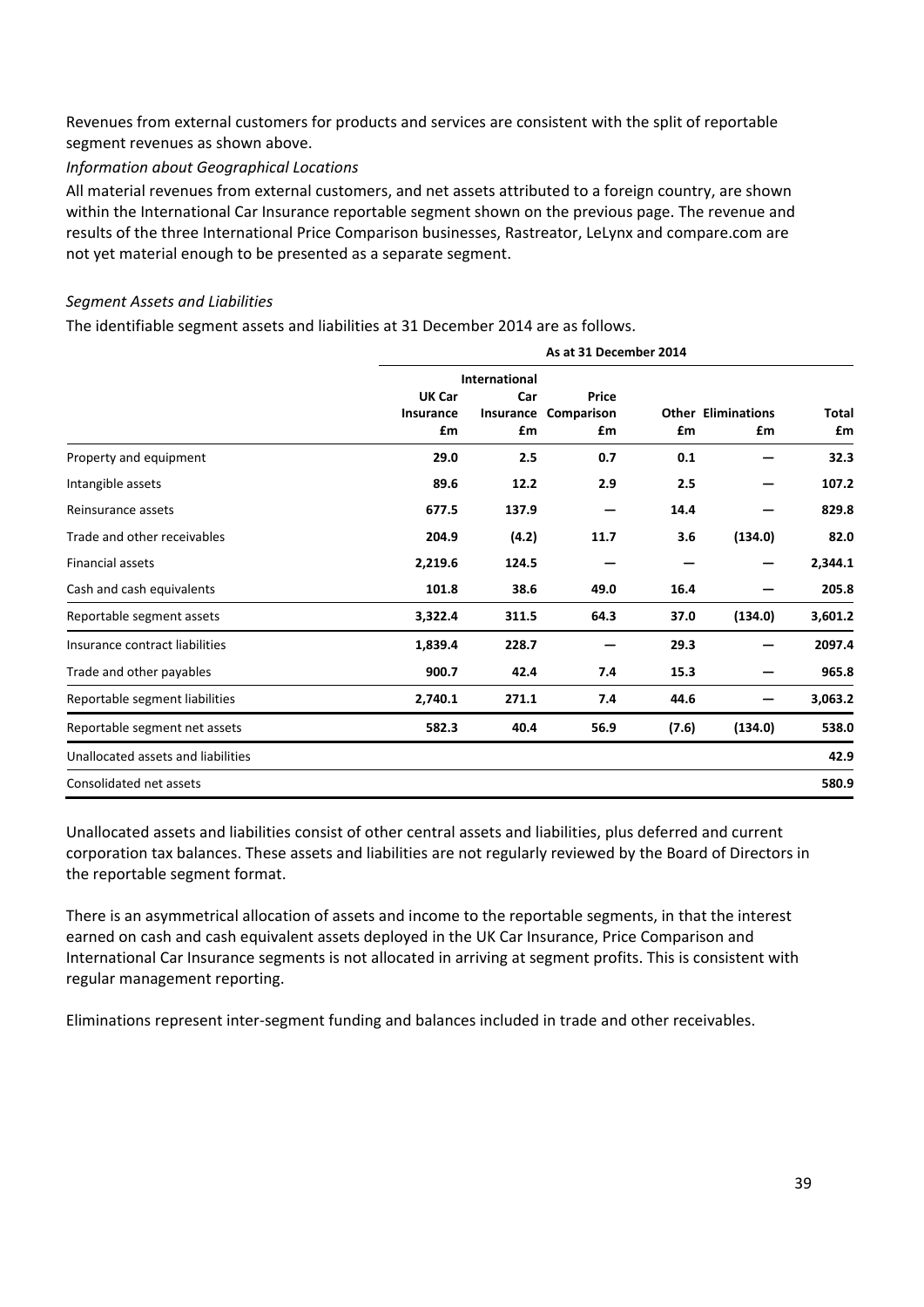#### The segment assets and liabilities at 31 December 2013 are as follows.

|                                    |           | As at 31 December 2013 |            |      |                    |         |  |
|------------------------------------|-----------|------------------------|------------|------|--------------------|---------|--|
|                                    |           | International          |            |      |                    |         |  |
|                                    | UK Car    | Car                    | Price      |      |                    |         |  |
|                                    | Insurance | Insurance              | Comparison |      | Other Eliminations | Total   |  |
|                                    | £m        | £m                     | £m         | £m   | £m                 | £m      |  |
| Property and equipment             | 8.2       | 2.6                    | 1.0        | 0.6  |                    | 12.4    |  |
| Intangible assets                  | 76.5      | 13.1                   | 2.6        | 0.6  |                    | 92.8    |  |
| Reinsurance assets                 | 705.0     | 111.4                  |            | 4.8  |                    | 821.2   |  |
| Trade and other receivables        | 104.1     | (11.0)                 | 7.1        | 35.1 | (57.8)             | 77.5    |  |
| <b>Financial assets</b>            | 2,113.4   | 122.2                  |            |      |                    | 2,235.6 |  |
| Cash and cash equivalents          | 101.6     | 35.7                   | 38.7       | 8.6  |                    | 184.6   |  |
| Reportable segment assets          | 3,108.8   | 274.0                  | 49.4       | 49.7 | (57.8)             | 3,424.1 |  |
| Insurance contract liabilities     | 1,690.4   | 198.5                  |            | 12.4 |                    | 1,901.3 |  |
| Trade and other payables           | 959.9     | 36.0                   | 6.5        | 11.3 |                    | 1,013.7 |  |
| Reportable segment liabilities     | 2,650.3   | 234.5                  | 6.5        | 23.7 |                    | 2,915.0 |  |
| Reportable segment net assets      | 458.5     | 39.5                   | 42.9       | 26.0 | (57.8)             | 509.1   |  |
| Unallocated assets and liabilities |           |                        |            |      |                    | 15.0    |  |
| Consolidated net assets            |           |                        |            |      |                    | 524.1   |  |
|                                    |           |                        |            |      |                    |         |  |

## **5. Premium, Claims and Profit Commissions**

#### *5a. Accounting Policies*

#### *(i) Revenue – Premiums*

Premiums relating to insurance contracts are recognised as revenue proportionally over the period of cover. Premiums with an inception date after the end of the period are held in the statement of financial position as deferred revenue. Outstanding collections from policyholders are recognised within policyholder receivables.

#### *(ii) Revenue – Profit Commission*

Under some of the co-insurance and reinsurance contracts under which motor premiums are shared or ceded, profit commission may be earned on a particular year of account, which is usually subject to performance criteria such as loss ratios and expense ratios. The commission is dependent on the ultimate outcome of any year, with revenue being recognised when loss and expense ratios used in the preparation of the financial statements move below a contractual threshold.

#### *(iii) Insurance Contracts and Reinsurance Assets*

#### **Premiums**

The proportion of premium receivable on in-force policies relating to unexpired risks is reported in insurance contract liabilities and reinsurance assets as the unearned premium provision – gross and reinsurers' share respectively.

#### **Claims**

Claims and claims handling expenses are charged as incurred, based on the estimated direct and indirect costs of settling all liabilities arising on events occurring up to the balance sheet date.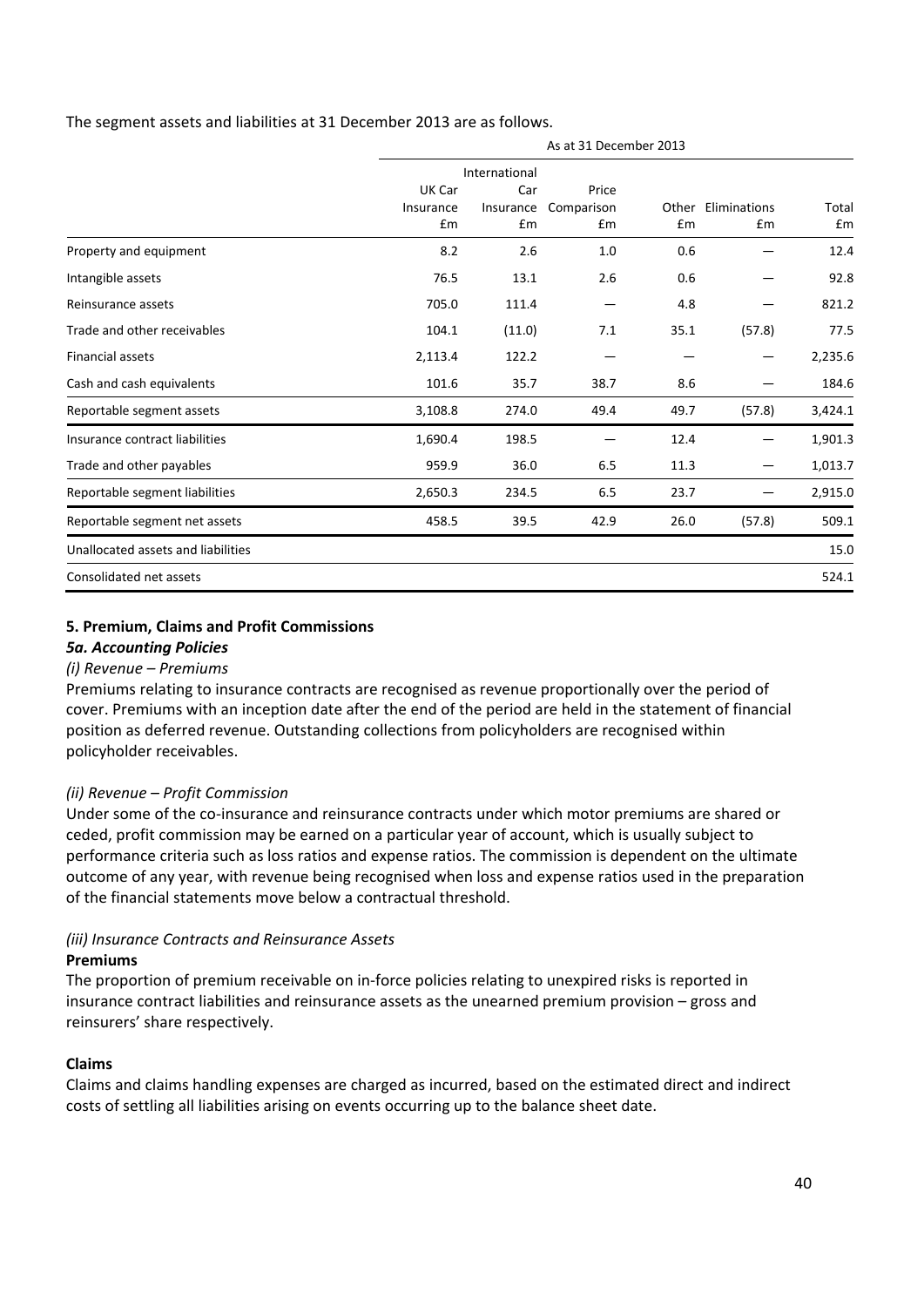The provision for claims outstanding comprises provisions for the estimated cost of settling all claims incurred but unpaid at the balance sheet date, whether reported or not. Anticipated reinsurance recoveries are disclosed separately as assets.

Whilst the Directors consider that the gross provisions for claims and the related reinsurance recoveries are fairly stated on the basis of the information currently available to them, the ultimate liability will vary as a result of subsequent information and events and may result in significant adjustments to the amounts provided.

Adjustments to the amounts of claims provisions established in prior years are reflected in the income statement for the period in which the adjustments are made and disclosed separately if material. The methods used, and the estimates made, are reviewed regularly.

Provision for unexpired risks is made where necessary for the estimated amount required over and above unearned premiums (net of deferred acquisition costs) to meet future claims and related expenses.

#### **Co‐insurance**

The Group has entered into certain co-insurance contracts under which insurance risks are shared on a proportional basis, with the co-insurer taking a specific percentage of premium written and being responsible for the same proportion of each claim. As the contractual liability is several and not joint, neither the premiums nor claims relating to the co-insurance are included in the income statement. Under the terms of these agreements the co-insurers reimburse the Group for the same proportionate share of the costs of acquiring and administering the business.

#### **Reinsurance Assets**

Contracts entered into by the Group with reinsurers under which the Group is compensated for losses on the insurance contracts issued by the Group are classified as reinsurance contracts. A contract is only accounted for as a reinsurance contract where there is significant insurance risk transfer between the insured and the insurer.

Reinsurance assets include balances due from reinsurance companies for ceded insurance liabilities. Amounts recoverable from reinsurers are estimated in a consistent manner with the outstanding claims provisions or settled claims associated with the reinsured policies and in accordance with the relevant reinsurance contract.

The Group assesses its reinsurance assets for impairment on a regular basis, and in detail every six months. If there is objective evidence that the asset is impaired, then the carrying value will be written down to its recoverable amount.

On the commutation of reinsurance contracts, the reinsurer is discharged from all obligations relating to the contract. Reinsurance assets and liabilities relating to the commuted contracts are settled in the period in which the commutation agreement is signed.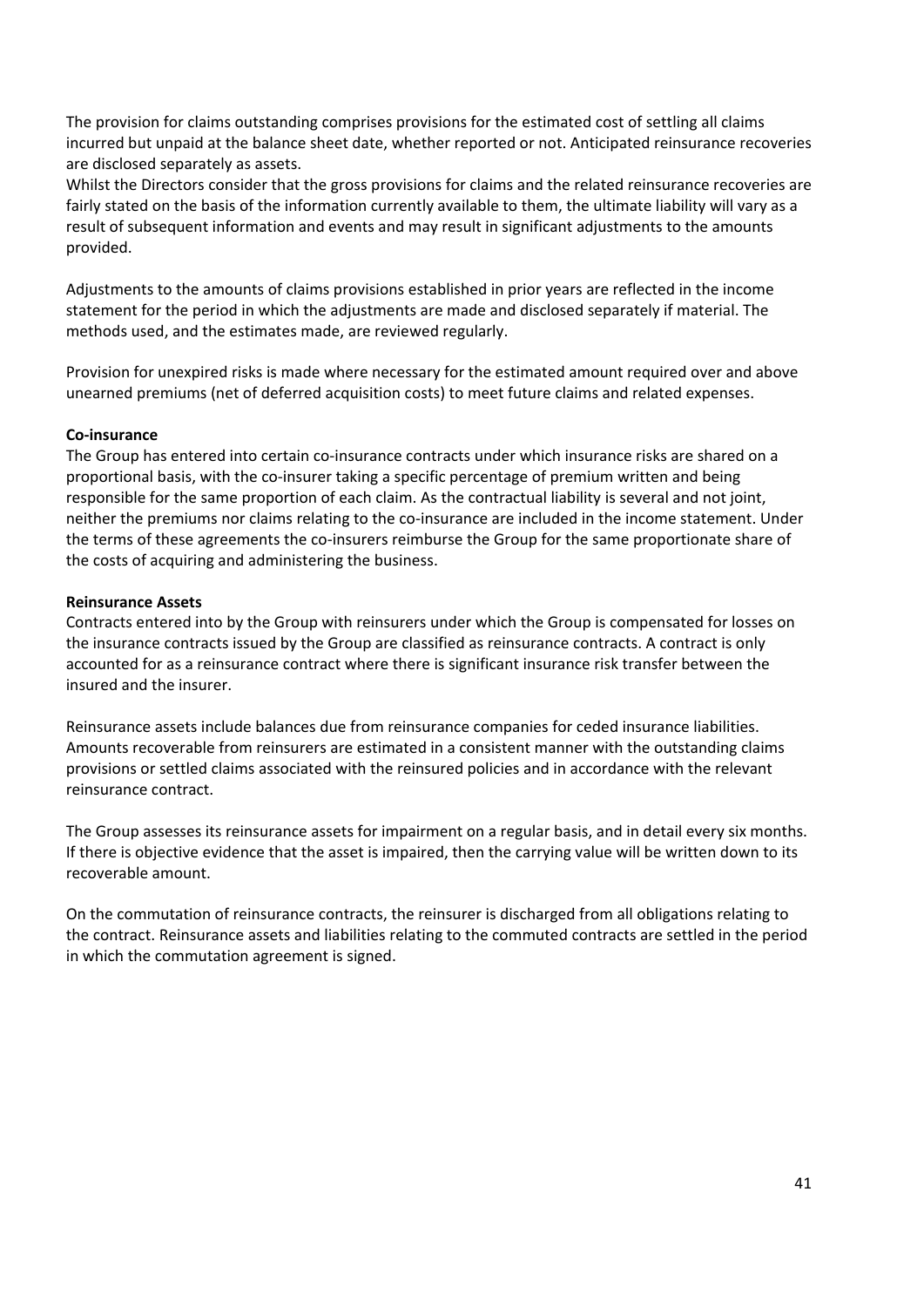#### *5b. Net Insurance Premium Revenue*

|                                                            | 31 December 31 December |         |
|------------------------------------------------------------|-------------------------|---------|
|                                                            | 2014                    | 2013    |
|                                                            | £m                      | £m      |
| Total motor insurance premiums written before co-insurance | 1,675.6                 | 1,737.6 |
| Group gross premiums written after co-insurance            | 1,102.1                 | 1,088.4 |
| Outwards reinsurance premiums                              | (644.9)                 | (620.2) |
| Net insurance premiums written                             | 457.2                   | 468.2   |
| Change in gross unearned premium provision                 | (2.4)                   | 48.0    |
| Change in reinsurers' share of unearned premium provision  | 10.1                    | (33.2)  |
| Net insurance premium revenue                              | 464.9                   | 483.0   |

The Group's share of the car insurance business was underwritten by Admiral Insurance (Gibraltar) Limited, Admiral Insurance Company Limited and Elephant Insurance Company. All contracts are short term in duration, lasting for 10 or 12 months.

#### *5c. Profit Commission*

|                                | 31 December 31 December |      |  |
|--------------------------------|-------------------------|------|--|
|                                | 2014                    | 2013 |  |
|                                | £m                      | £m   |  |
| Underwriting year:             |                         |      |  |
| 2009 & prior                   | 5.3                     | 3.1  |  |
| 2010                           | 13.8                    | 24.9 |  |
| 2011                           | 27.8                    | 26.7 |  |
| 2012                           | 24.9                    | 44.6 |  |
| <b>Total profit commission</b> | 71.8                    | 99.3 |  |

# *5d. Reinsurance Assets and Insurance Contract Liabilities*

#### *(i) Sensitivity of Recognised Amounts to Changes in Assumptions*

The following table sets out the impact on equity and profit or loss at 31 December 2014 that would result from a 1% movement in the UK loss ratios used for each underwriting year for which material amounts remain outstanding.

|                          |      | Underwriting year |      |      |  |  |
|--------------------------|------|-------------------|------|------|--|--|
|                          | 2011 | 2012              | 2013 | 2014 |  |  |
| Booked loss ratio        | 68%  | 73%               | 82%  | 92%  |  |  |
| Impact of 1% change (£m) | 12.0 | 12.0              | 3.0  | 1.6  |  |  |

The impact is stated net of reinsurance and includes the change in net insurance claims along with the associated profit commission movements that result from changes in loss ratios. The figures are stated net of tax at the current rate.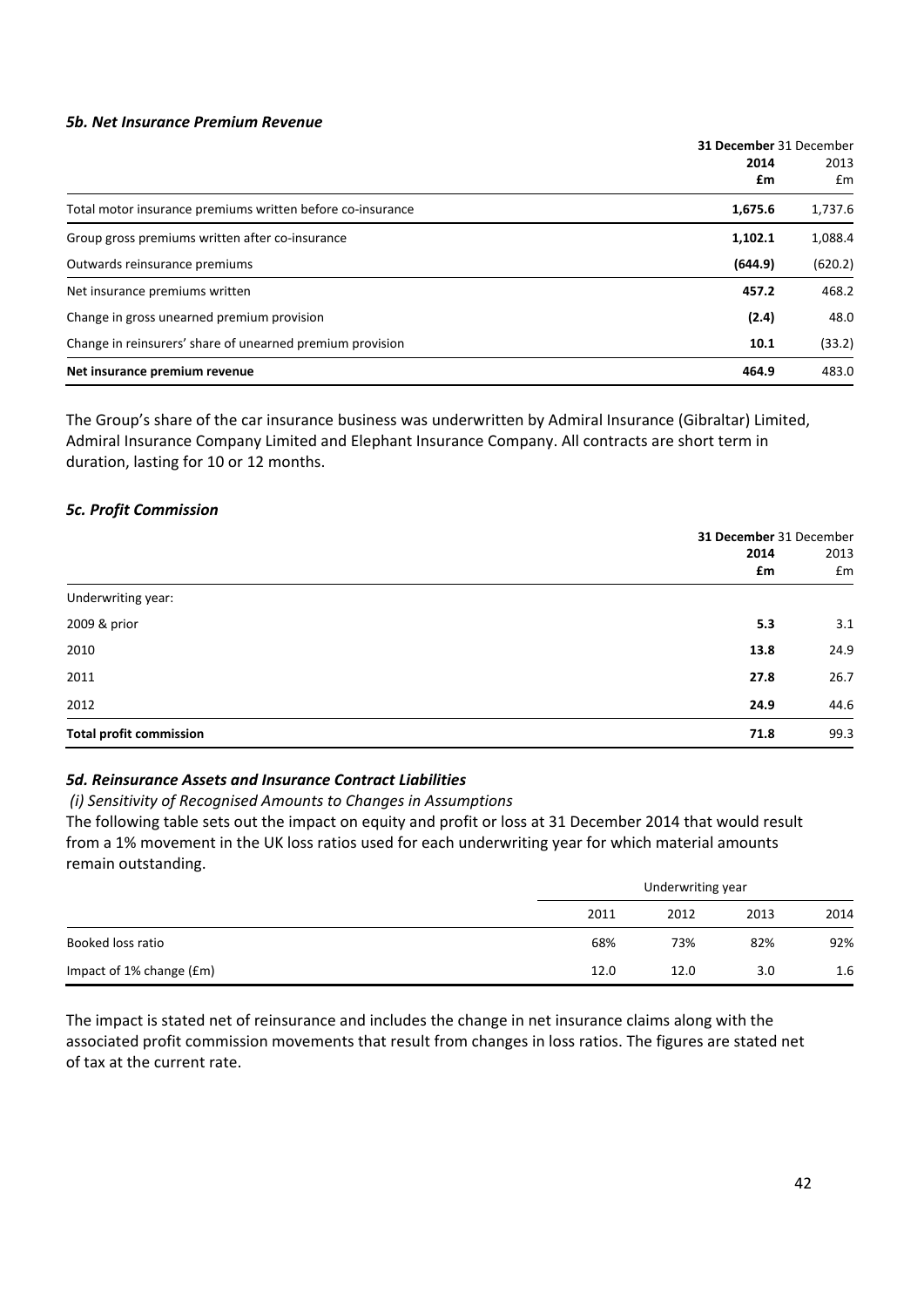# *(ii) Analysis of Recognised Amounts*

|                                                  | 31 December 31 December |         |
|--------------------------------------------------|-------------------------|---------|
|                                                  | 2014                    | 2013    |
|                                                  | £m                      | £m      |
| Gross                                            |                         |         |
| Claims outstanding <sup>*1</sup>                 | 1,596.0                 | 1,400.4 |
| Unearned premium provision                       | 501.4                   | 500.9   |
| Total gross insurance liabilities                | 2,097.4                 | 1,901.3 |
| <b>Recoverable from reinsurers</b>               |                         |         |
| Claims outstanding <sup>*1</sup>                 | 538.2                   | 537.4   |
| Unearned premium provision                       | 291.6                   | 283.8   |
| Total reinsurers' share of insurance liabilities | 829.8                   | 821.2   |
| <b>Net</b>                                       |                         |         |
| Claims outstanding                               | 1,057.8                 | 863.0   |
| Unearned premium provision                       | 209.8                   | 217.1   |
| Total insurance liabilities - net                | 1,267.6                 | 1,080.1 |

\*1 The claims outstanding recoverable from reinsurers at 31 December 2014 includes £21.4m representing outstanding recoveries from excess of loss reinsurance contracts.

# The maturity profile of gross insurance liabilities at the end of 2014 is as follows:

|                                   | < 1 year<br>£m | 1 – 3 years<br>£m | > 3 years<br>£m |
|-----------------------------------|----------------|-------------------|-----------------|
| Claims outstanding                | 542.6          | 547.3             | 506.1           |
| Unearned premium provision        | 236.2          | 103.3             | 161.9           |
| Total gross insurance liabilities | 778.8          | 650.6             | 668.0           |

## The maturity profile of gross insurance liabilities at the end of 2013 was as follows:

|                                   | < 1 year<br>Em | $1 - 3$ years<br>Em | > 3 years<br>£m |
|-----------------------------------|----------------|---------------------|-----------------|
| Claims outstanding                | 419.9          | 478.0               | 502.5           |
| Unearned premium provision        | 235.4          | 103.1               | 162.4           |
| Total gross insurance liabilities | 655.3          | 581.1               | 664.9           |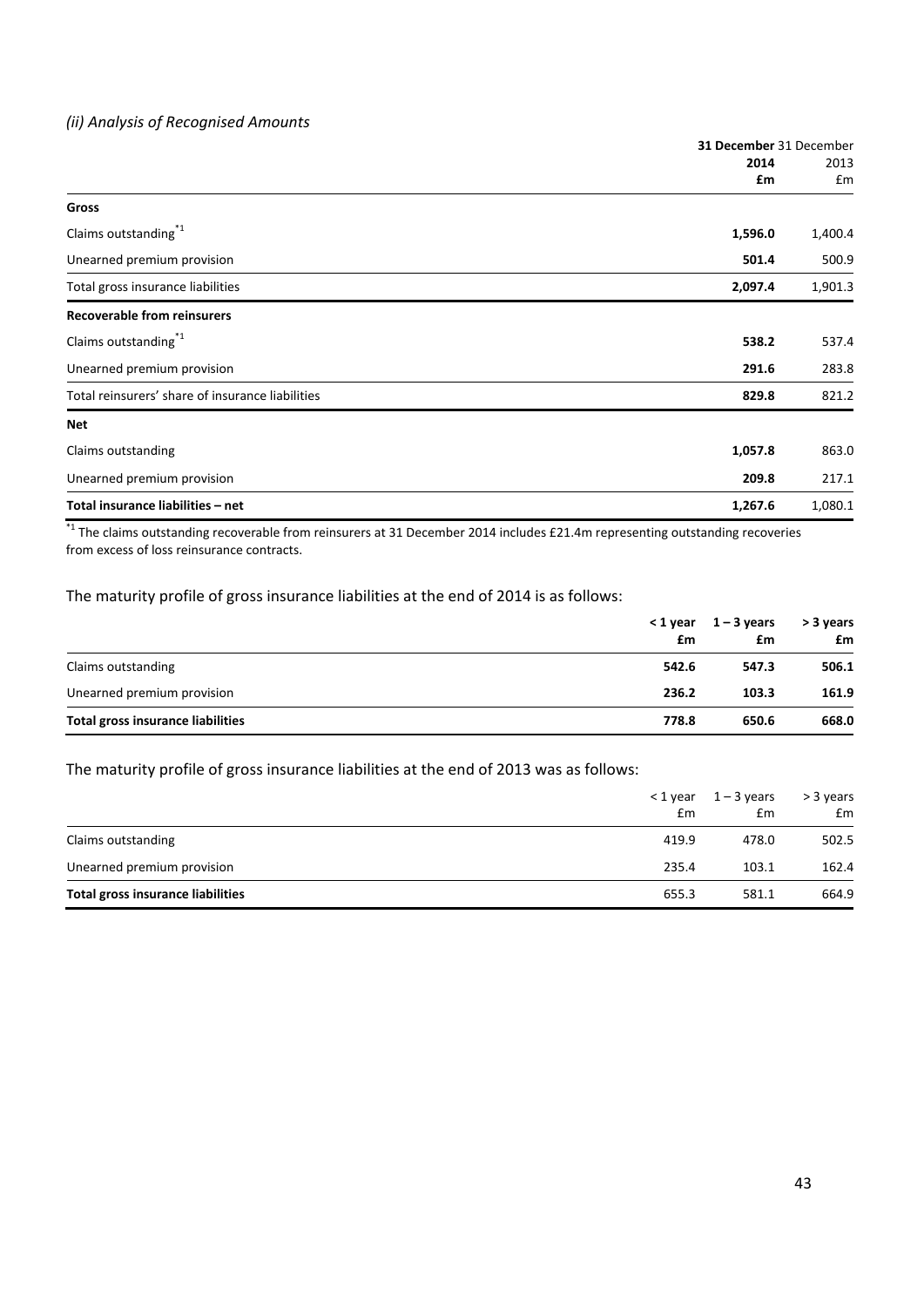#### *(iii) Analysis of UK Car Insurance Claims Incurred*

The following tables illustrate the development of net UK Car Insurance claims incurred for the past four financial periods, including the impact of re‐estimation of claims provisions at the end of each financial year. The first table shows actual net claims incurred and the second shows the development of UK loss ratios. Figures are presented on an underwriting year basis.

|                                                          |            | Financial year ended 31 December |            |            |            |             |  |
|----------------------------------------------------------|------------|----------------------------------|------------|------------|------------|-------------|--|
| Analysis of claims incurred (net amounts)                | 2010<br>£m | 2011<br>£m                       | 2012<br>£m | 2013<br>£m | 2014<br>£m | Total<br>£m |  |
| Underwriting year (UK only)                              |            |                                  |            |            |            |             |  |
| 2010 and prior                                           | (184.1)    | (119.9)                          | 2.9        | 41.7       | 28.1       |             |  |
| 2011                                                     |            | (203.7)                          | (151.1)    | 39.7       | 51.4       | (263.7)     |  |
| 2012                                                     |            |                                  | (191.3)    | (139.6)    | 50.2       | (280.7)     |  |
| 2013                                                     |            |                                  | —          | (175.4)    | (133.9)    | (309.3)     |  |
| 2014                                                     |            |                                  |            |            | (175.8)    | (175.8)     |  |
| UK net claims incurred (excluding claims handling costs) | (184.1)    | (323.6)                          | (339.5)    | (233.6)    | (180.0)    |             |  |
| International and other net claims incurred              | (15.9)     | (28.3)                           | (54.2)     | (59.9)     | (70.2)     |             |  |
| Claims handling costs                                    | (8.5)      | (11.9)                           | (10.8)     | (9.5)      | (8.9)      |             |  |
| Total net claims incurred                                | (208.5)    | (363.8)                          | (404.5)    | (303.0)    | (259.1)    |             |  |

|                             | Financial year ended 31 December |      |      |      |      |  |
|-----------------------------|----------------------------------|------|------|------|------|--|
| UK loss ratio development   | 2010                             | 2011 | 2012 | 2013 | 2014 |  |
| Underwriting year (UK only) |                                  |      |      |      |      |  |
| 2010                        | 78%                              | 77%  | 75%  | 70%  | 67%  |  |
| 2011                        |                                  | 82%  | 76%  | 72%  | 67%  |  |
| 2012                        |                                  |      | 84%  | 78%  | 73%  |  |
| 2013                        |                                  |      | —    | 85%  | 82%  |  |
| 2014                        |                                  |      |      |      | 92%  |  |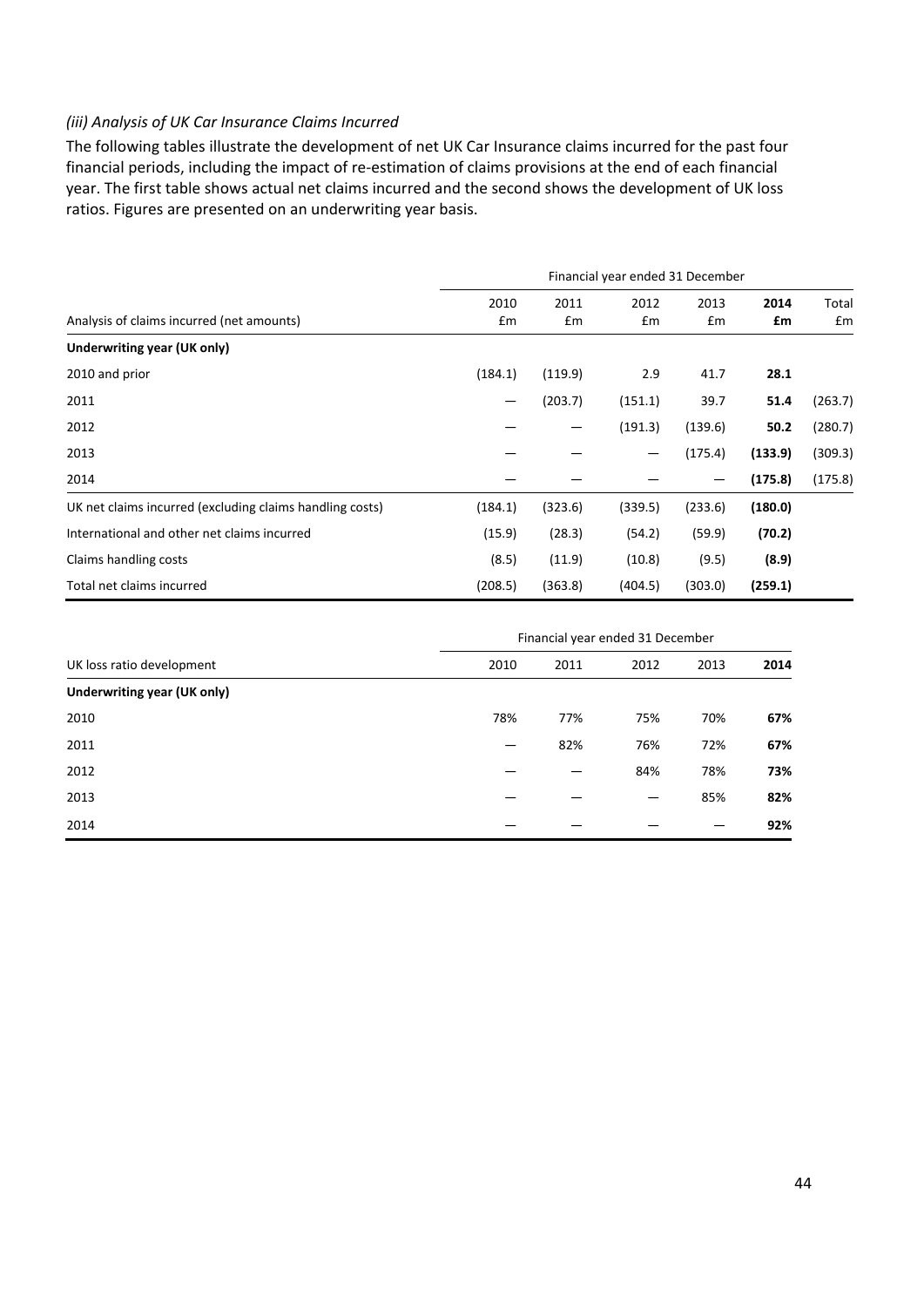## *(iv) Analysis of Claims Reserve Releases (UK Car Insurance Business Only)*

The following table analyses the impact of movements in prior year claims provisions on a net basis. Figures are presented on an underwriting year basis.

|                                                            |            |            | Financial year ended 31 December |            |            |
|------------------------------------------------------------|------------|------------|----------------------------------|------------|------------|
| <b>Net</b>                                                 | 2010<br>£m | 2011<br>£m | 2012<br>£m                       | 2013<br>£m | 2014<br>£m |
| <b>Underwriting year</b>                                   |            |            |                                  |            |            |
| 2010 and prior                                             | 23.5       | 10.3       | 2.9                              | 41.7       | 28.1       |
| 2011                                                       |            |            | 14.7                             | 39.7       | 51.4       |
| 2012                                                       |            |            |                                  | 12.8       | 50.2       |
| 2013                                                       |            |            |                                  |            | 7.7        |
| Total net release (UK Car Insurance)                       | 23.5       | 10.3       | 17.6                             | 94.2       | 137.4      |
| Total net release (International Car Insurance)            |            |            |                                  |            | 6.3        |
| Total net release                                          | 23.5       | 10.3       | 17.6                             | 94.2       | 143.7      |
| Analysis of net releases on UK Car Insurance:              |            |            |                                  |            |            |
| Net releases on Admiral net share                          | 23.1       | 7.8        | 16.3                             | 53.3       | 66.8       |
| Releases on commuted quota share reinsurance contracts[*1] | 0.4        | 2.5        | 1.3                              | 40.9       | 70.6       |
| Total net release as above                                 | 23.5       | 10.3       | 17.6                             | 94.2       | 137.4      |

\*1 Admiral typically commutes quota share reinsurance contracts in its UK Car Insurance business 24 or 36 months following the start of the underwriting year. After commutation, any changes in claims costs on the commuted proportion of the business are reflected within claims costs and are separately analysed here. £70.6 million of releases on commuted quota share contracts is split as follows: 2012: £29.1 million; 2011: £27.9 million; 2010 & prior: £13.6 million.

Profit commission is analysed in note 5c.

#### *(v) Reconciliation of Movement in Net Claims Provision*

|                                                     | 31 December 31 December |         |
|-----------------------------------------------------|-------------------------|---------|
|                                                     | 2014                    | 2013    |
|                                                     | £m                      | £m      |
| Net claims reserve at start of period               | 863.0                   | 660.4   |
| Net claims incurred (excluding releases)            | 392.9                   | 387.7   |
| Net reserve releases                                | (143.7)                 | (94.2)  |
| Movement in net claims reserve due to commutation   | 273.6                   | 208.7   |
| Net claims paid                                     | (328.0)                 | (299.6) |
| Net claims reserve at end of period <sup>[*1]</sup> | 1,057.8                 | 863.0   |

\*1 The increase in net claims reserve from £863.0 million at 31 December 2013 to £1,057.8 million is partly as a result of the increase in the size of gross claims reserves but largely due to the impact of commutations of reinsurance contracts in the UK Car Insurance business.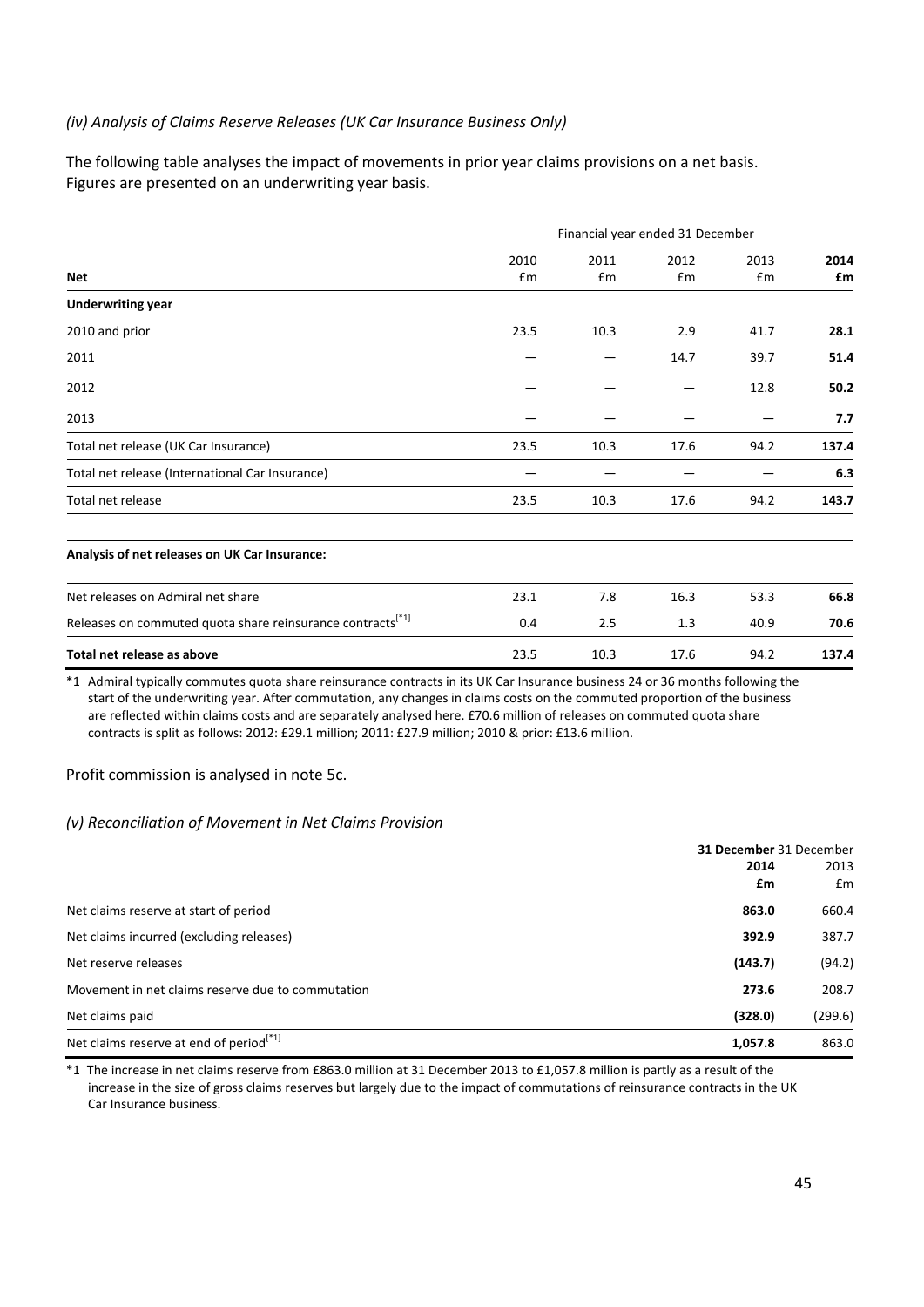#### *(vi) Reconciliation of Movement in Net Unearned Premium Provision*

|                                                   | 31 December 31 December |         |
|---------------------------------------------------|-------------------------|---------|
|                                                   | 2014                    | 2013    |
|                                                   | £m                      | £m      |
| Net unearned premium provision at start of period | 217.1                   | 233.5   |
| Written in the period                             | 457.2                   | 468.2   |
| Earned in the period                              | (464.5)                 | (484.6) |
| Net unearned premium provision at end of period   | 209.8                   | 217.1   |

#### **6. Investments**

#### *6a. Accounting Policies*

#### *(i) Investment Income and Finance Costs*

Investment income from financial assets comprises interest income and net realised gains on financial assets classified as 'fair value through profit and loss' and 'available for sale', and interest income on holdings in term deposits and gilts.

Finance costs from financial liabilities comprise interest expense on subordinated notes, calculated on the effective interest rate method. The effective interest rate method calculates the amortised cost of a financial asset (or group of financial assets) and allocates the interest income over the expected life of the asset.

# *(ii) Financial Assets – Investments and Receivables*

#### **Initial Recognition**

Financial assets within the scope of IAS 39 are classified as financial assets at fair value through profit or loss (FVTPL), loans and receivables or held to maturity investments.

At initial recognition assets are recognised at fair value and classified according to the purpose for which they were acquired.

The Group's investments in money market liquidity funds and short term debt securities are designated as financial assets at FVTPL at inception.

This designation is permitted under IAS 39, as the investments in money market funds and short dated securities are managed as a group of assets and internal performance evaluation of this group is conducted on a fair value basis.

The Group's deposits with credit institutions and gilts are classified as held to maturity investments, which is consistent with the intention for which they were purchased.

The Group's holdings in Fixed Income and Asset Backed Securities are classified as available for sale (AFS) investments, which is consistent with the intention for which they were purchased. This designation is permitted under IAS 39.

#### **Subsequent Measurement**

Financial assets at FVTPL are stated at fair value, with any resultant gain or loss recognised through the income statement.

AFS Fixed income and Asset Backed Securities are stated at fair value.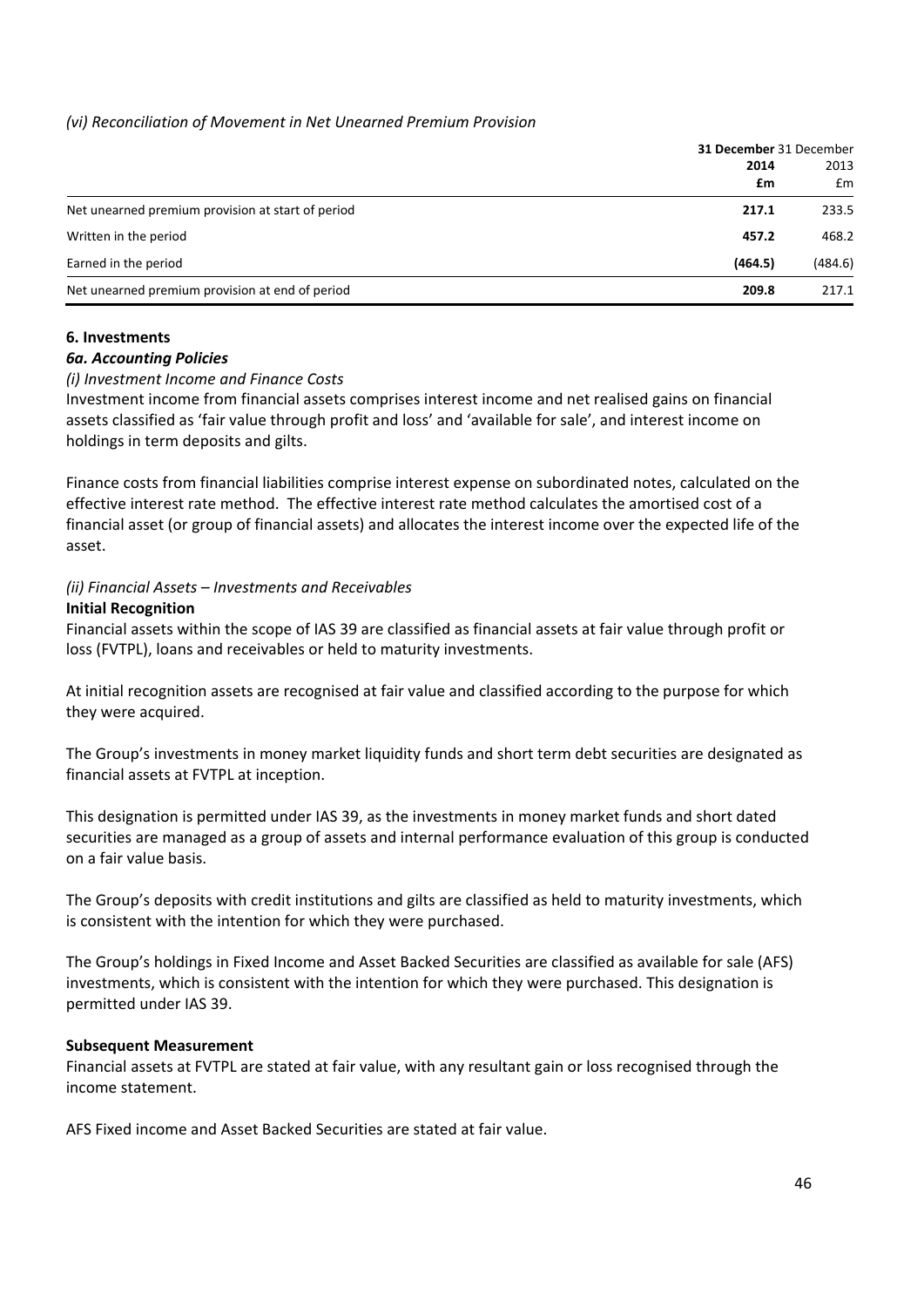Deposits and gilts with fixed maturities, classified as held to maturity investments are measured at amortised cost using the effective interest method. Movements in the amortised cost are recognised through the income statement, as are any impairment losses.

Loans and receivables are stated at their amortised cost less impairment using the effective interest method. Impairment losses are recognised through the income statement.

#### **Impairment of Financial Assets**

The Group assesses at each balance sheet date whether any financial assets or groups of financial assets held at amortised cost, are impaired. Financial assets are impaired where there is evidence that one or more events occurring after the initial recognition of the asset, may lead to a reduction in the estimated future cash flows arising from the asset.

Objective evidence of impairment may include default on cash flows due from the asset and reported financial difficulty of the issuer or counterparty.

## **De‐recognition of Financial Assets**

A financial asset is derecognised when the rights to receive cash flows from that asset have expired, or when the Group transfers the asset and all the attaching substantial risks and rewards relating to the asset, to a third party.

# **Cash and Cash Equivalents**

Cash and cash equivalents includes cash in hand, deposits held at call with banks, and other short term deposits with original maturities of three months or less. All cash and cash equivalents are measured at amortised cost.

# *(iii) Financial Liabilities – Subordinated notes*

#### **Initial Recognition**

The Group's financial liabilities comprising subordinated notes were initially recognised at fair value received, net of transaction costs incurred.

#### **Subsequent Measurement**

Subordinated notes are measured at amortised cost using the effective interest method. Movements in the amortised cost are recognised through the income statement.

# **De‐recognition of Financial Liabilities**

A financial liability is derecognised when the obligation under that liability is discharged, cancelled or expires.

# *(iv) Fair Value Measurement of Assets held at Amortised Cost*

The fair value of gilts and subordinated notes held at amortised cost is calculated with reference to quoted market valuations. See note 6d for a comparison of fair value and carrying value at the statement of financial position date.

The Group's deposits are held with well rated institutions; as such the approximate fair value is the book value of the investment as impairment of the capital is not expected. The amortised cost carrying amount of receivables is a reasonable approximation of fair value.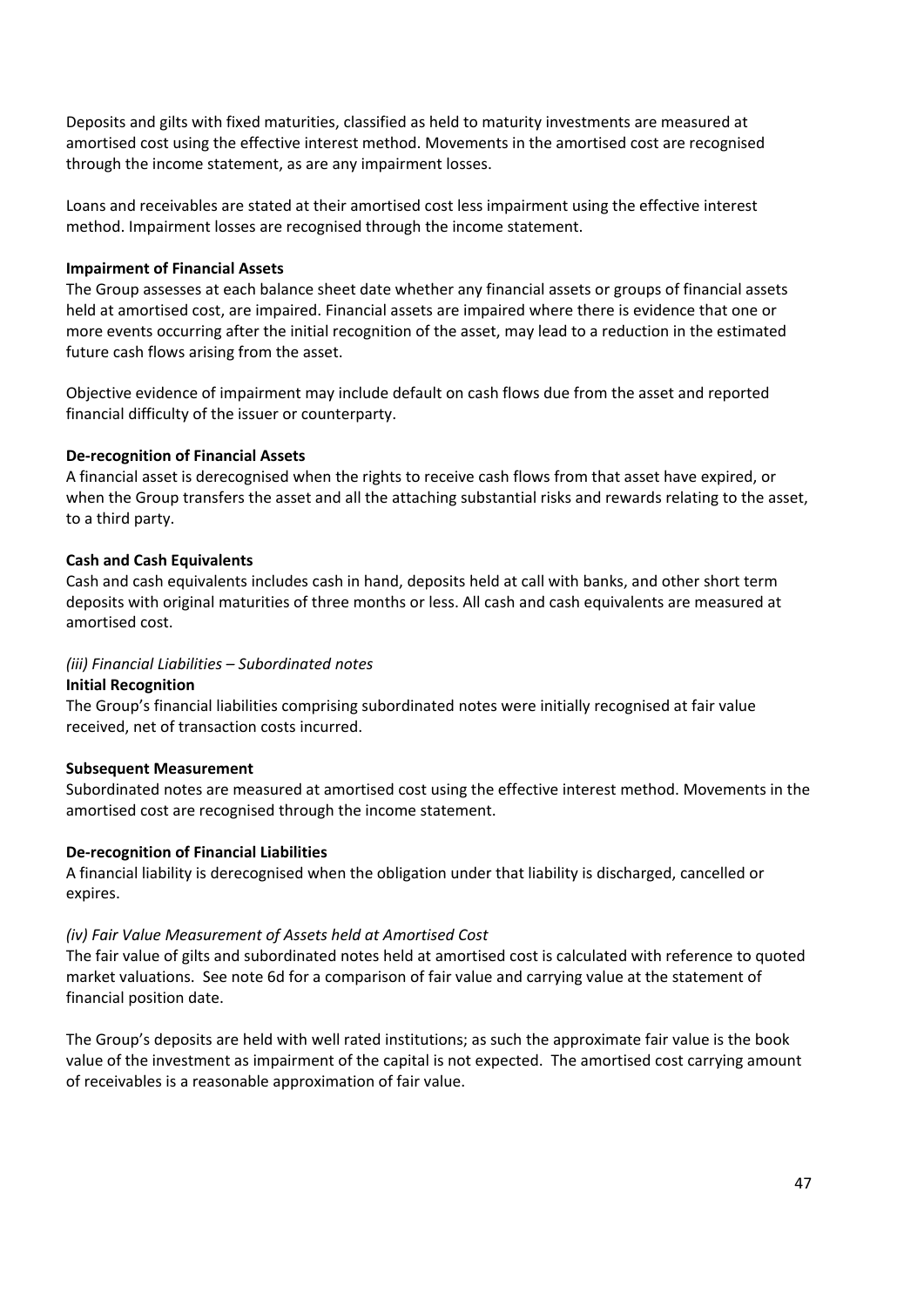#### *6b. Investment and Interest Income*

|                                                            | 31 December 31 December |      |
|------------------------------------------------------------|-------------------------|------|
|                                                            | 2014                    | 2013 |
|                                                            | £m                      | £m   |
| <b>Investment income:</b>                                  |                         |      |
| Investment return on money market funds                    | 5.4                     | 4.7  |
| Interest income on short dated debt securities             |                         | 1.5  |
| Interest income on available for sale debt securities      | 9.4                     |      |
| Interest income on term deposits with credit institutions  | 5.2                     | 6.2  |
| Interest income on held to maturity gilt assets            | 2.6                     |      |
|                                                            | 22.6                    | 12.4 |
| Unwind of discount on gilts                                | (0.4)                   |      |
| Notional accrual for reinsurers share of investment return | (8.3)                   |      |
|                                                            | 13.9                    | 12.4 |
| Interest receivable <sup>*1</sup>                          | 1.5                     | 1.9  |
| <b>Total investment and interest income</b>                | 15.4                    | 14.3 |
|                                                            |                         |      |

 $*$ <sup>1</sup> Interest received during the year was £1.5 million (2013: £1.9 million).

#### *6c. Finance costs*

|                                | 31 December 31 December |            |
|--------------------------------|-------------------------|------------|
|                                | 2014<br>£m              | 2013<br>£m |
| Interest payable <sup>*1</sup> | 4.6                     |            |
| <b>Total finance costs</b>     | 4.6                     |            |

\*<sup>1</sup>Interest paid during the year was £nil (2013: £nil).

Finance costs represent interest payable on the £200 million subordinated notes.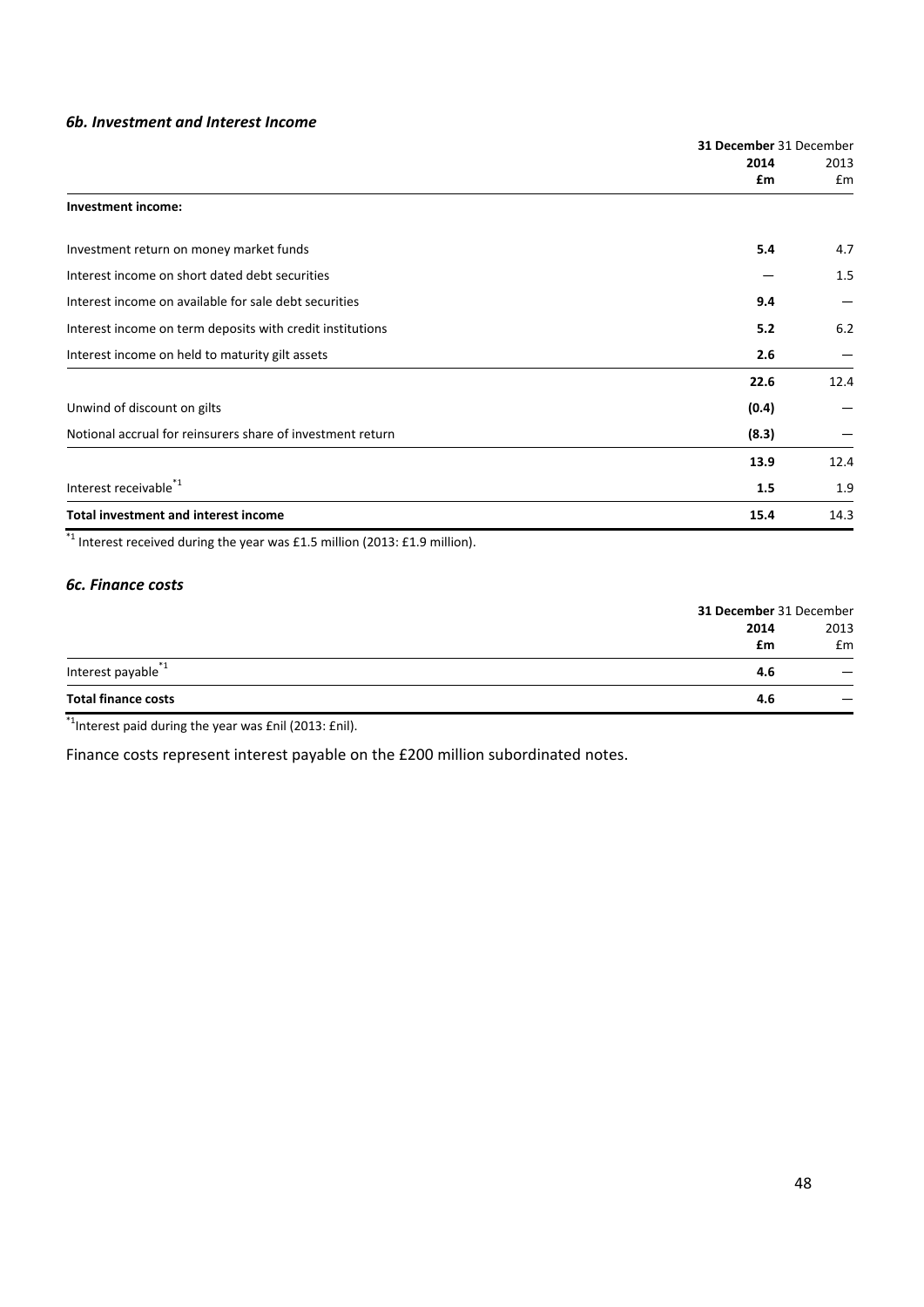## *6d. Financial Assets and Liabilities*

The Group's financial instruments can be analysed as follows:

|                                                                              | 31 December 31 December |         |
|------------------------------------------------------------------------------|-------------------------|---------|
|                                                                              | 2014                    | 2013    |
|                                                                              | £m                      | £m      |
| <b>Financial assets</b>                                                      |                         |         |
| Investments held at fair value through profit or loss                        |                         |         |
| Money market funds                                                           | 909.2                   | 1,406.1 |
| Short dated debt securities                                                  |                         | 202.4   |
|                                                                              | 909.2                   | 1,608.5 |
| Investments classified as available for sale                                 |                         |         |
| Available for sale debt securities                                           | 822.7                   |         |
|                                                                              | 822.7                   |         |
| Investments classified as held to maturity                                   |                         |         |
| Term deposits with credit institutions                                       | 263.1                   | 288.4   |
| Gilts                                                                        | 199.1                   |         |
|                                                                              | 462.2                   | 288.4   |
| Assets classified as loans and receivables                                   |                         |         |
| Amounts owed by policyholders                                                | 353.3                   | 368.1   |
| Total financial assets per consolidated statement of financial position      |                         |         |
|                                                                              | 2,547.4                 | 2,265.0 |
| Trade and other receivables                                                  | 82.0                    | 77.5    |
| Cash and cash equivalents                                                    | 255.9                   | 187.9   |
|                                                                              | 2,885.3                 | 2,530.4 |
| <b>Financial liabilities</b>                                                 |                         |         |
| Subordinated notes                                                           | 203.8                   |         |
| Trade and other payables                                                     | 965.8                   | 1,013.7 |
| Total financial liabilities per consolidated statement of financial position | 1,169.6                 | 1,013.7 |

The nominal £200 million subordinated notes were issued on 25 July 2014 at a fixed rate of 5.50% and have a redemption date of 25 July 2024.

The notes are unsecured, subordinated obligations of the Group, and rank pari passu without any preference among themselves. In the event of a winding-up or of bankruptcy, they are to be repaid only after the claims of all other creditors have been met.

There have been no defaults on any of the notes during the year. The Group has the option to defer interest payments on the notes but to date has not exercised this right. The aggregate fair value of subordinated dated notes at the balance sheet date is disclosed in the table below.

#### *Fair value measurement*

The measurement of investments at the end of the period, for investments held at fair value and short term debt securities held at fair value is based on active quoted market values (level 1).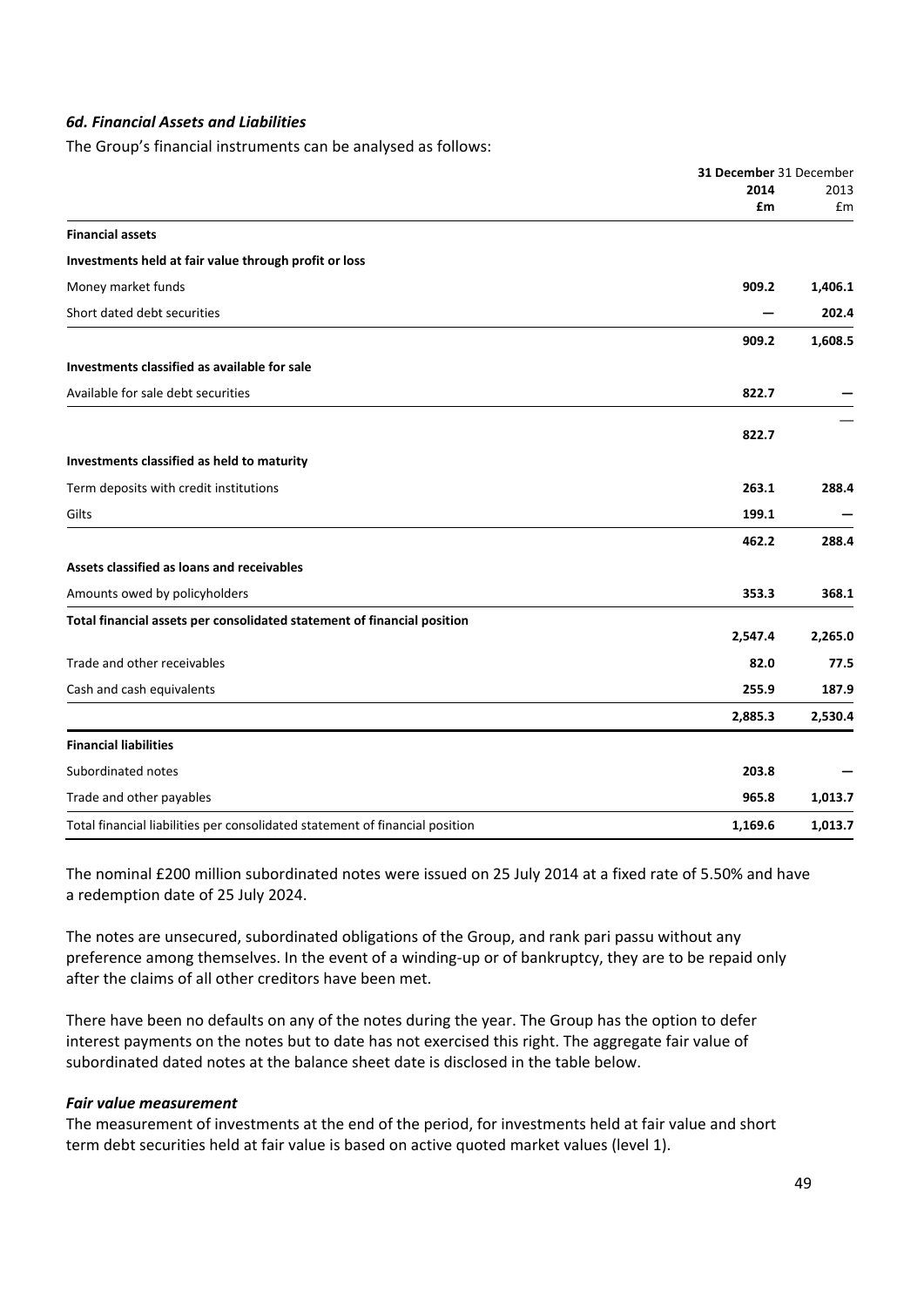The measurement of available for sale debt securities at the end of the period, is also based on active quoted market values (level 1).

The deposits are held with well rated institutions; as such the approximate fair value is the book value of the investment as impairment of the capital is not expected. There is no quoted market for these holdings and as such a level 2 valuation is used. The book value of term deposits is £263.1 million (2013: £288.4 million).

The amortised cost carrying amount of receivables is a reasonable approximation of fair value. The fair values of gilts and subordinated notes (both level 1 valuations) together with their carrying values shown in the statement of financial position are as follows:

|                              |                                 | 31 December 2014        |                                 | 31 December 2013        |  |
|------------------------------|---------------------------------|-------------------------|---------------------------------|-------------------------|--|
|                              | <b>Carrying</b><br>amount<br>£m | <b>Fair value</b><br>£m | <b>Carrying</b><br>amount<br>£m | <b>Fair value</b><br>£m |  |
| <b>Financial assets</b>      |                                 |                         |                                 |                         |  |
| Gilts                        | 199.1                           | 216.2                   |                                 |                         |  |
| <b>Financial liabilities</b> |                                 |                         |                                 |                         |  |
| Subordinated notes           | 203.8                           | 211.2                   |                                 |                         |  |

The maturity profile of financial assets and liabilities at 31 December 2014 is as follows:

|                                             | <b>Between</b> |                        |       |           |
|---------------------------------------------|----------------|------------------------|-------|-----------|
|                                             | On demand      | < 1 year 1 and 2 years |       | > 2 years |
|                                             | £m             | £m                     | £m    | £m        |
| <b>Financial assets</b>                     |                |                        |       |           |
| Investments held at fair value              | 605.4          | 303.8                  |       |           |
| Term deposits with credit institutions      |                | 48.6                   | 104.5 | 110.0     |
| Short dated debt securities                 |                | 161.3                  | 183.8 | 477.6     |
| Gilts                                       |                | 0.9                    |       | 198.2     |
| Receivables - amounts owed by policyholders |                | 353.3                  |       |           |
| <b>Total financial assets</b>               | 605.4          | 867.9                  | 288.3 | 785.8     |
| Trade and other receivables                 |                | 82.0                   |       |           |
|                                             |                |                        |       |           |
| Cash and cash equivalents                   | 255.9          |                        |       |           |
|                                             | 861.3          |                        |       |           |
|                                             |                | 949.9                  | 288.3 | 785.8     |
| <b>Financial liabilities</b>                |                |                        |       |           |
| Subordinated notes                          |                | 4.6                    |       | 199.2     |
| Trade and other payables                    |                | 965.8                  |       |           |
| Trade and other payables                    |                | 970.4                  |       | 199.2     |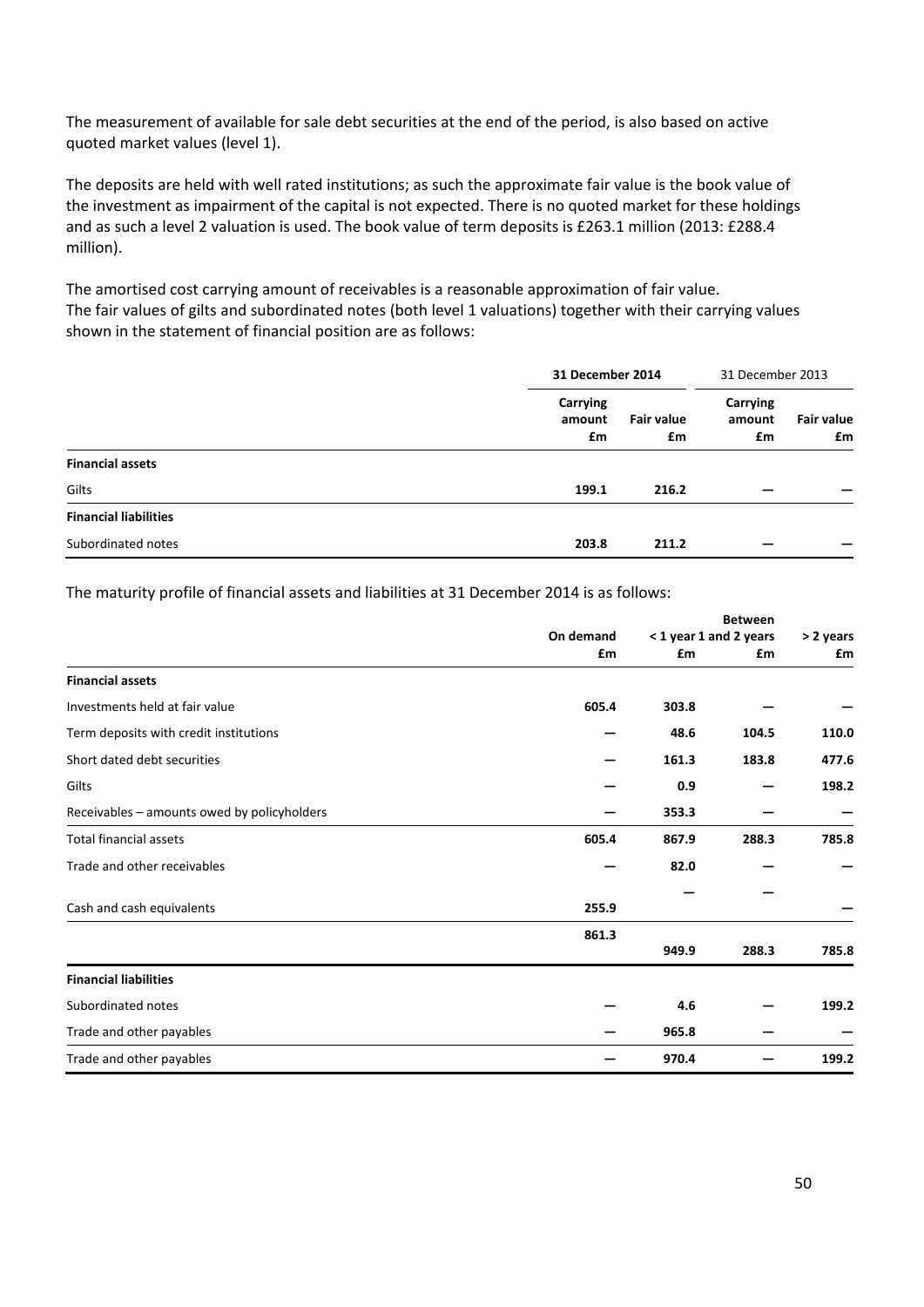The maturity profile of financial assets and liabilities at 31 December 2013 was as follows:

|                                             |           | <b>Between</b>         |      |           |
|---------------------------------------------|-----------|------------------------|------|-----------|
|                                             | On demand | < 1 year 1 and 2 years |      | > 2 years |
|                                             | £m        | £m                     | £m   | £m        |
| <b>Financial assets</b>                     |           |                        |      |           |
| Investments held at fair value              | 1,104.8   | 301.3                  |      |           |
| Term deposits with credit institutions      |           | 188.9                  | 99.5 |           |
| Short term debt securities                  |           | 202.4                  |      |           |
| Gilts                                       |           |                        |      |           |
| Receivables - amounts owed by policyholders |           | 368.1                  |      |           |
| <b>Total financial assets</b>               | 1,104.8   | 1,060.7                | 99.5 |           |
| Trade and other receivables                 |           | 77.5                   |      |           |
| Cash and cash equivalents                   | 187.9     |                        |      |           |
|                                             | 1,292.7   | 1,138.2                | 99.5 |           |
| <b>Financial liabilities</b>                |           |                        |      |           |
| Subordinated notes                          |           |                        |      |           |
| Trade and other payables                    |           | 1,013.7                |      |           |
| Trade and other payables                    |           | 1,013.7                |      |           |

#### *6e. Cash and Cash Equivalents*

|                                 | 31 December 31 December |       |
|---------------------------------|-------------------------|-------|
|                                 | 2014                    | 2013  |
|                                 | £m                      | £m    |
| Cash at bank and in hand        | 255.9                   | 187.9 |
| Total cash and cash equivalents | 255.9                   | 187.9 |

Cash and cash equivalents includes cash in hand, deposits held at call with banks, and other short term‐ term deposits with original maturities of three months or less.

#### **7. Other Revenue**

#### *7a. Accounting Policy*

#### *(i) Contribution from Additional Products and Fees and Other Revenue*

Contribution from additional products and fees and other revenue includes revenue earned on the sale of products supplementing the core motor insurance policy, administration and other charges paid by the policyholder, referral fees, revenue from policies paid by instalments and vehicle commission charges paid by co‐ and reinsurers. Revenue is credited to the income statement over the period matching the Group's obligations to provide services. Where the Group has no remaining contractual obligations, the revenue is recognised immediately. An allowance is made for expected cancellations where the customer may be entitled to a refund of amounts charged.

Commission from price comparison activities and broking commission earned by Gladiator is credited to revenue on the sale of the underlying insurance policy.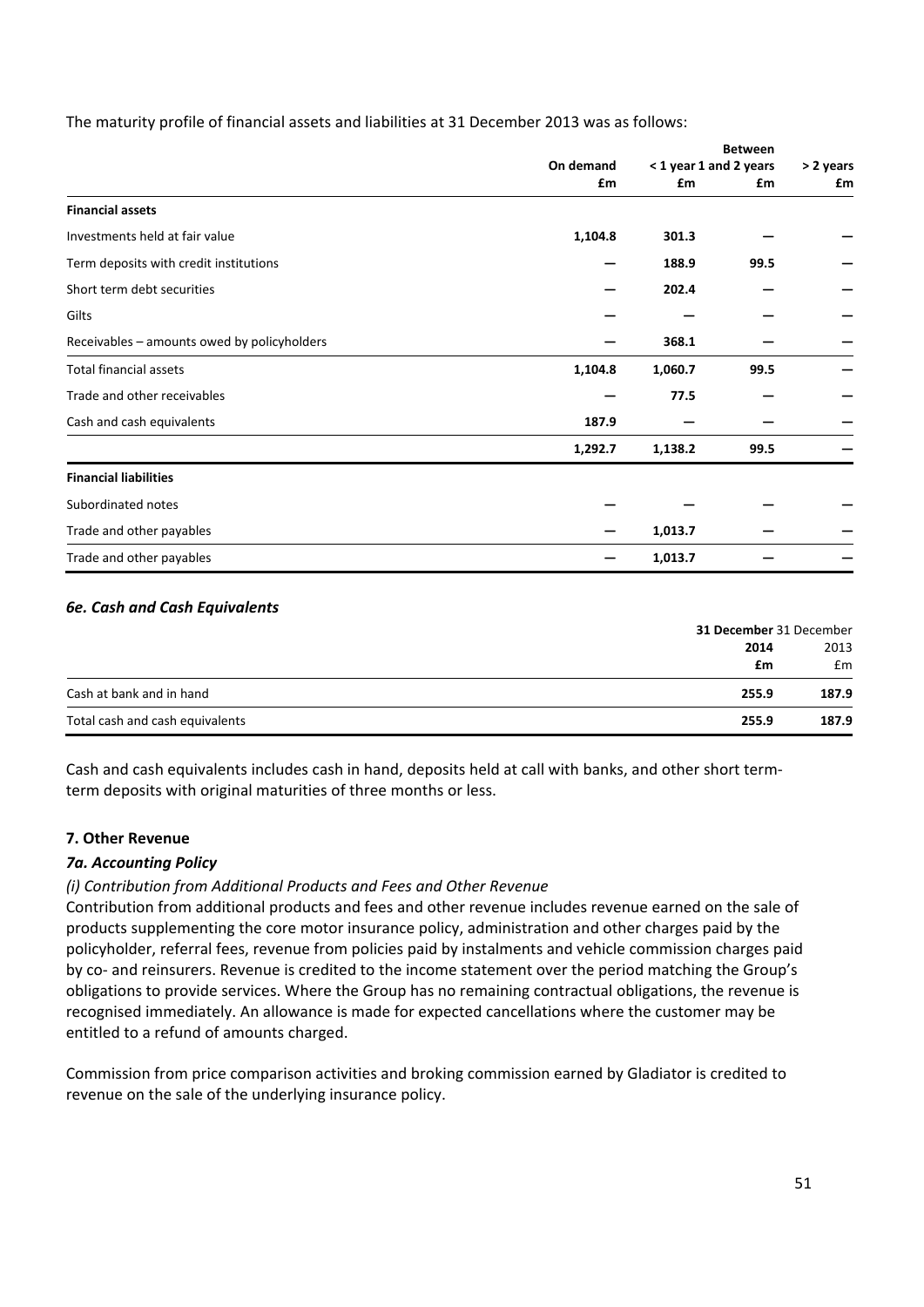#### *7b. Contribution from Additional Products and Fees and Other Revenue*

|                                                |       | 31 December 31 December |  |  |
|------------------------------------------------|-------|-------------------------|--|--|
|                                                | 2014  | 2013                    |  |  |
|                                                | £m    | £m                      |  |  |
| Contribution from additional products and fees | 185.6 | 177.0                   |  |  |
| Price comparison revenue                       | 107.5 | 112.7                   |  |  |
| Other revenue                                  | 39.4  | 38.1                    |  |  |
| <b>Total Other revenue</b>                     | 332.5 | 327.8                   |  |  |

Refer to the Group Financial Review above for further detail on the sources of revenue.

#### **8. Expenses**

## *8a. Accounting Policies*

## *(i) Acquisition Costs and Operating Expenses*

Acquisition costs incurred in obtaining new and renewal business are charged to the income statement over the period in which those premiums are earned. All other operating expenses are charged to the income statement in the period that they are incurred.

## *(ii) Employee Benefits*

## **Pensions**

The Group contributes to defined contribution personal pension plans for its employees. The contributions payable to these schemes are charged in the accounting period to which they relate.

## **Employee Share Schemes**

The Group operates a number of equity and cash settled compensation schemes for its employees. The fair value of the employee services received in exchange for the grant of free shares under the equity settled schemes is recognised as an expense, with a corresponding increase in equity. For cash settled schemes, the fair value of services received are also recognised as an expense, with a corresponding increase in liability.

For equity settled schemes, the total charge expensed over the vesting period is determined by reference to the fair value of the free shares granted as determined at the grant date (excluding the impact of nonmarket vesting conditions). Non-market conditions such as profitability targets as well as staff attrition rates are included in assumptions over the number of free shares to vest under the applicable scheme.

For cash settled schemes, the total charge expensed over the vesting period is determined by reference to the closing Admiral Group share price at the end of the period. Prior to the vesting of each scheme, the closing share price at the end of the reporting period is used as an approximation for the closing share price at the end of the vesting period. As with equity settled schemes, non‐market vesting conditions also impact on the total charge expensed over the vesting period.

At each balance sheet date, the Group revises its assumptions on the number of shares to be granted with the impact of any change in the assumptions recognised through income. Refer to note 8f for further details on share schemes.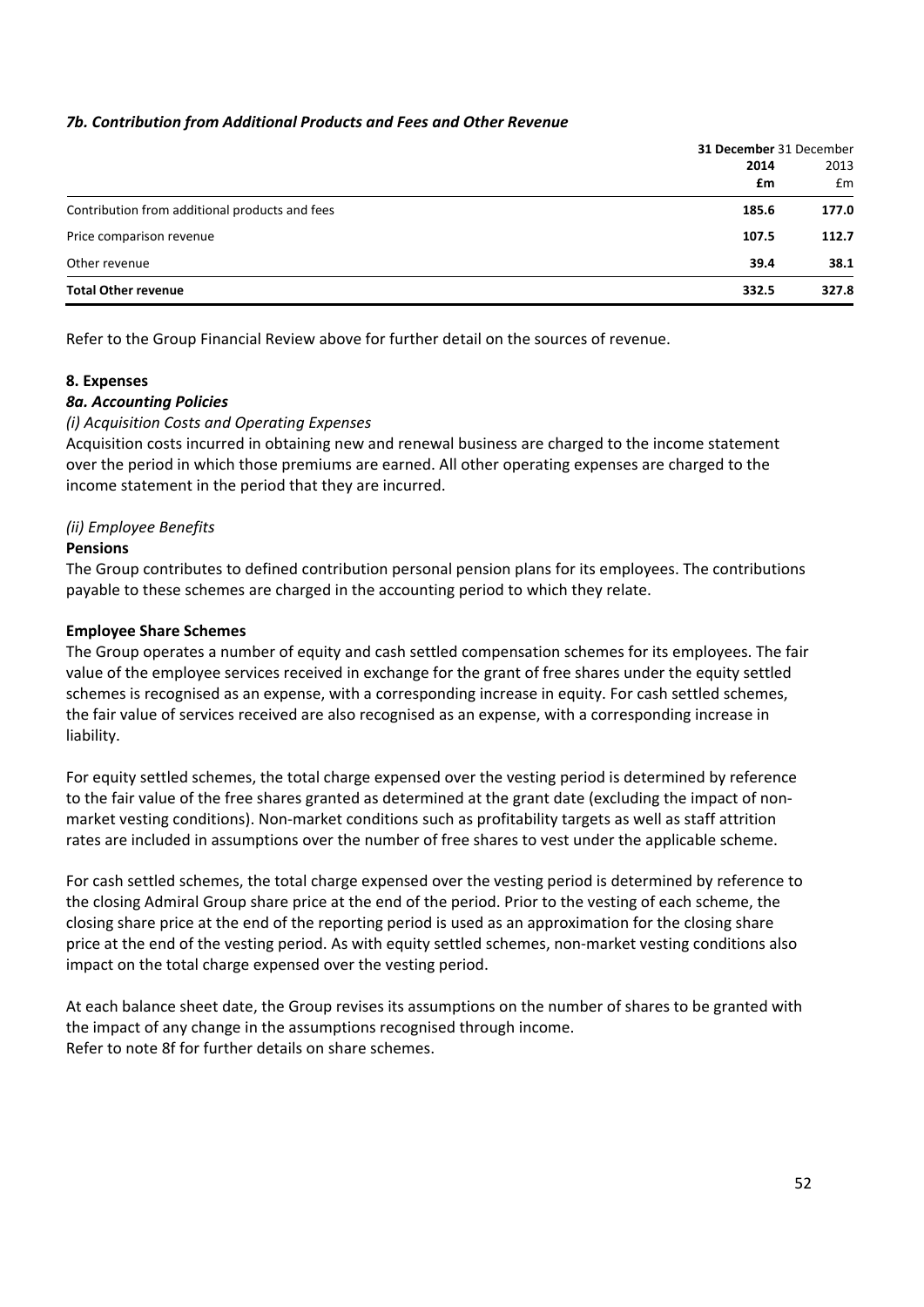## *8b. Operating Expenses and Share Scheme Charges*

|                                                                |                             | 31 December 2014 |                  |  |  |
|----------------------------------------------------------------|-----------------------------|------------------|------------------|--|--|
|                                                                | Recoverable<br>from co- and |                  |                  |  |  |
|                                                                | Gross<br>£m                 | reinsurers<br>£m | <b>Net</b><br>£m |  |  |
| Acquisition of insurance contracts                             | 91.9                        | (56.7)           | 35.2             |  |  |
| Administration and other marketing costs (Insurance contracts) | 209.5                       | (162.0)          | 47.5             |  |  |
| Insurance contract expenses                                    | 301.4                       | (218.7)          | 82.7             |  |  |
| Administration and other marketing costs (Other)               | 166.3                       |                  | 166.3            |  |  |
| Share scheme charges                                           | 34.1                        | (12.9)           | 21.2             |  |  |
| Total expenses and share scheme charges                        | 501.8                       | (231.6)          | 270.2            |  |  |

|                                                                |             | 31 December 2013                                |                  |  |
|----------------------------------------------------------------|-------------|-------------------------------------------------|------------------|--|
|                                                                | Gross<br>£m | Recoverable<br>from co- and<br>reinsurers<br>£m | <b>Net</b><br>£m |  |
| Acquisition of insurance contracts                             | 85.5        | (51.8)                                          | 33.7             |  |
| Administration and other marketing costs (Insurance contracts) | 203.5       | (150.5)                                         | 53.0             |  |
| Insurance contract expenses                                    | 289.0       | (202.3)                                         | 86.7             |  |
| Administration and other marketing costs (Other)               | 142.0       |                                                 | 142.0            |  |
| Share scheme charges                                           | 36.0        | (13.5)                                          | 22.5             |  |
| Total expenses and share scheme charges                        | 467.0       | (215.8)                                         | 251.2            |  |

The £47.5 million (2013: £53.0 million) administration and marketing costs allocated to insurance contracts is principally made up of salary costs.

Analysis of other administration and other marketing costs:

|                                                   |       | 31 December 31 December |  |  |
|---------------------------------------------------|-------|-------------------------|--|--|
|                                                   | 2014  | 2013                    |  |  |
|                                                   | £m    | £m                      |  |  |
| Expenses relating to additional products and fees | 37.9  | 34.4                    |  |  |
| Price comparison operating expenses               | 110.3 | 92.3                    |  |  |
| Other expenses                                    | 18.1  | 15.3                    |  |  |
| <b>Total</b>                                      | 166.3 | 142.0                   |  |  |

Refer to note 12 for a reconciliation between insurance contract expenses and the reported expense ratio.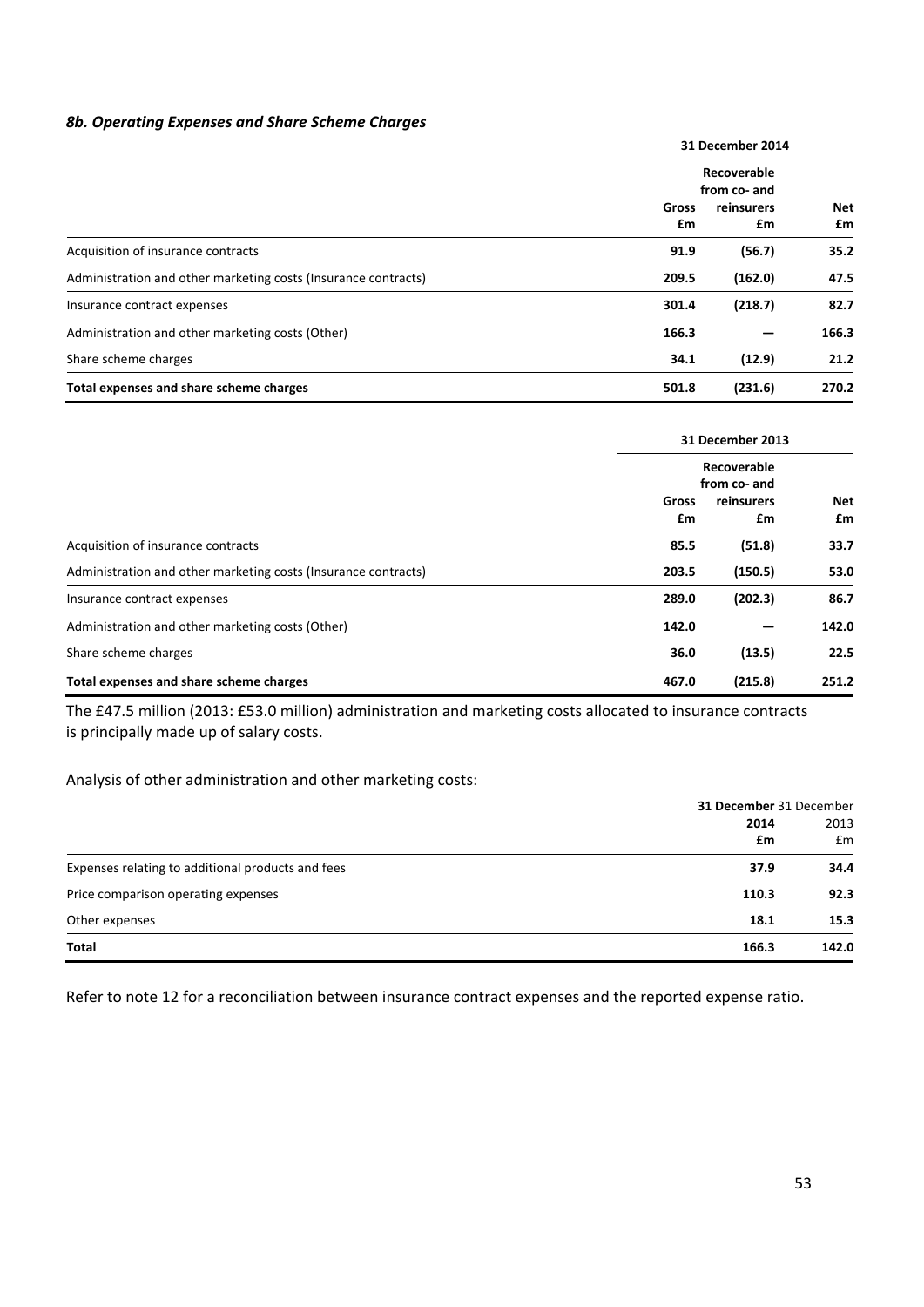#### **8c. Staff Costs and Other Expenses**

|                                                                   | 31 December 2014 |            | 31 December 2013 |            |
|-------------------------------------------------------------------|------------------|------------|------------------|------------|
|                                                                   | <b>Total</b>     | <b>Net</b> | Total            | <b>Net</b> |
|                                                                   | £m               | £m         | £m               | £m         |
| Salaries                                                          | 155.3            | 57.9       | 148.5            | 49.2       |
| Social security charges                                           | 14.6             | 6.1        | 16.7             | 5.7        |
| Pension costs                                                     | 5.4              | 6.1        | 4.1              | 1.4        |
| Share scheme charges (see note [8f])                              | 34.1             | 10.7       | 36.0             | 9.0        |
| <b>Total staff expenses</b>                                       | 209.4            | 80.8       | 205.3            | 65.3       |
| Depreciation charge:                                              |                  |            |                  |            |
| - Owned assets                                                    | 6.8              | 2.7        | 7.2              | 2.6        |
| - Leased assets                                                   | 0.3              | 0.1        | 0.1              |            |
| Amortisation charge:                                              |                  |            |                  |            |
| - Software                                                        | 4.6              | 2.0        | 4.9              | 1.9        |
| - Deferred acquisition costs                                      |                  | 42.7       |                  | 68.8       |
| Operating lease rentals:                                          |                  |            |                  |            |
| - Buildings                                                       | 11.2             | 3.7        | 11.4             | 3.6        |
| Auditor's remuneration (including VAT):                           |                  |            |                  |            |
| - Fees payable for the audit of the Company's annual accounts     |                  |            |                  |            |
| - Fees payable for the audit of the Company's subsidiary accounts | 0.3              | 0.2        | 0.3              | 0.2        |
| - Fees payable for other services                                 | 0.3              | 0.1        | 0.3              | 0.1        |
| Net foreign exchange (gains)/losses                               | (1.4)            | (1.4)      | 1.5              | 1.5        |
| Analysis of fees paid to the auditor for other services:          |                  |            |                  |            |
| Tax compliance services                                           | 0.1              |            | 0.1              |            |
| Tax advisory services                                             | 0.2              | 0.1        | 0.2              | 0.1        |
| Other services                                                    |                  |            |                  |            |
| <b>Total as above</b>                                             | 0.3              | 0.1        | 0.3              | 0.1        |

Total and net expenses are before and after co‐ and reinsurance arrangements respectively.

Refer to the Corporate Governance Report for details of the Audit Committee's policy on fees paid to the Company's auditor for non‐audit services. The ratio of non‐audit fees to audit fees in 2014 was 109% (2013: 108%).

The amortisation of software and deferred acquisition cost assets is charged to expenses in the income statement.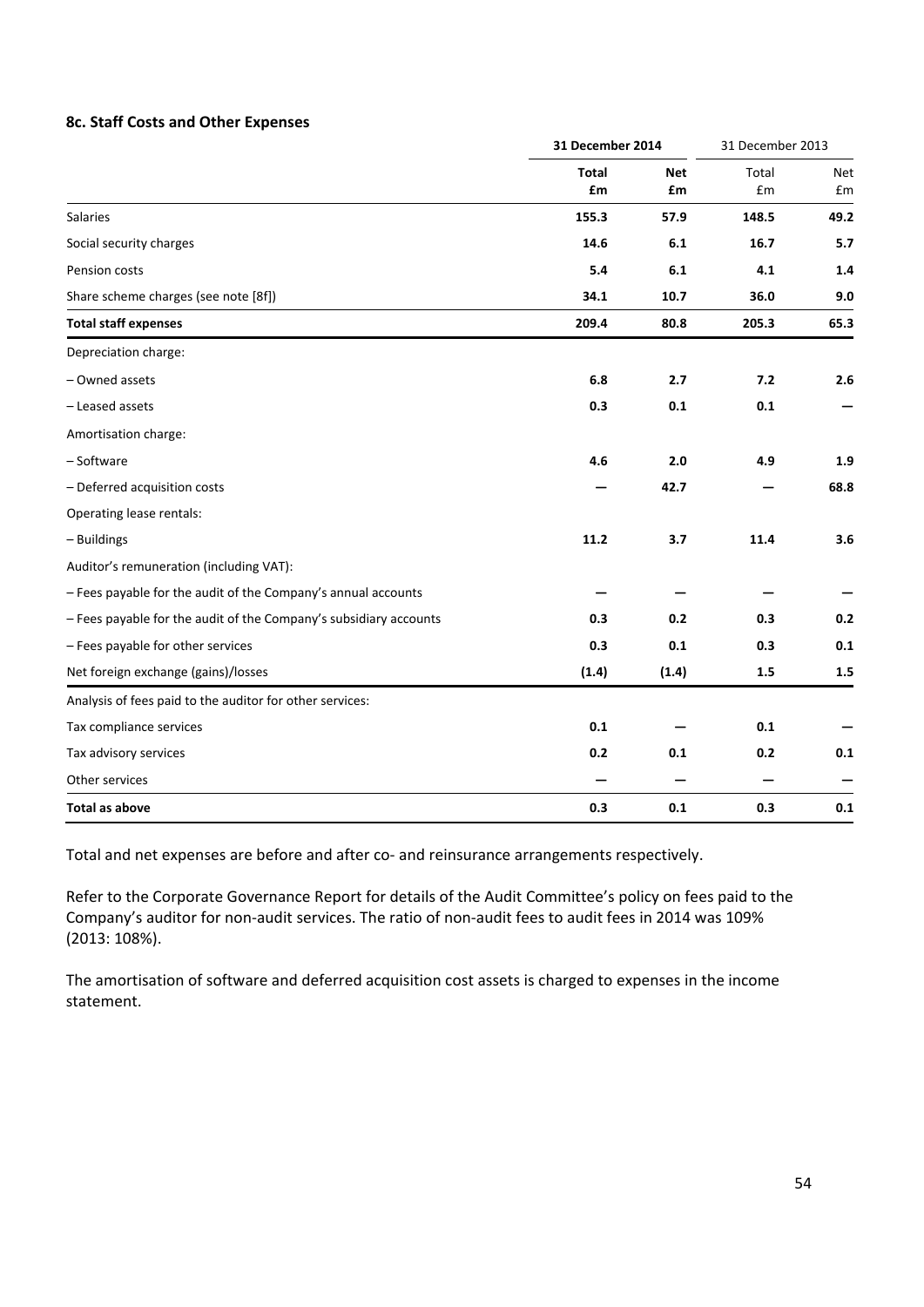## *8d. Staff Numbers (including Directors)*

|                               |                       | Average for the year |  |
|-------------------------------|-----------------------|----------------------|--|
|                               | 2014<br><b>Number</b> | 2013<br>Number       |  |
| Direct customer contact staff | 5,179                 | 5,145                |  |
| Support staff                 | 1,738                 | 1,420                |  |
| Total                         | 6,917                 | 6,565                |  |

# *8e. Staff Share Schemes*

Analysis of share scheme costs (per income statement):

|                            | 31 December 31 December |            |
|----------------------------|-------------------------|------------|
|                            | 2014<br>£m              | 2013<br>£m |
| SIP charge (i)             | 8.6                     | 7.6        |
| DFSS charge (ii)           | 12.6                    | 14.9       |
| Total share scheme charges | 21.2                    | 22.5       |

The share scheme charges reported above are net of the co- and reinsurers share of the cost and therefore differ from the gross charge reported in note 8c (2014: £34.1 million; 2013: £36.0 million) and the gross credit to reserves reported in the consolidated statement of changes in equity (2014: £23.2 million; 2013: £25.7 million).

The consolidated cash flow statement also shows the gross charge in the reconciliation between "profit after tax" and "cash flows from operating activities". The co-insurance share of the charge is included in the 'change in trade and other payables' line.

# *(i) The Approved Share Incentive Plan (the "SIP")*

Eligible employees qualified for awards under the SIP based upon the performance of the Group in each half-year period. The current maximum award for each year is £3,000 per employee. The awards are made with reference to the Group's performance against prior year profit before tax. Employees must remain in employment for the holding period (three years from the date of award) otherwise the shares are forfeited.

The fair value of shares awarded is either the share price at the date of award, or is estimated at the latest share price available when drawing up the financial statements for awards not yet made (and later adjusted to reflect the actual share price on the award date). Awards under the SIP are entitled to receive dividends, and, hence, no adjustment has been made to this fair value.

# *(ii) The Discretionary Free Share Scheme (the "DFSS")*

Under the DFSS, details of which are contained in the remuneration policy section of the Directors' Remuneration Report, individuals receive an award of free shares at no charge. Staff must remain in employment until the vesting date in order to receive shares. The maximum number of shares that can vest relating to the 2014 scheme is 2,680,858 (2013 scheme: 2,348,549).

The amount of award that actually vests is based on the growth in the Company's earnings per share (EPS) relative to a risk free return (RFR), for which LIBOR has been selected as a benchmark. This performance is measured over the three‐year period the award applies to. For the 2014 and 2013 schemes, 50% of the shares awarded at the start of the three year vesting period are subject to these performance conditions.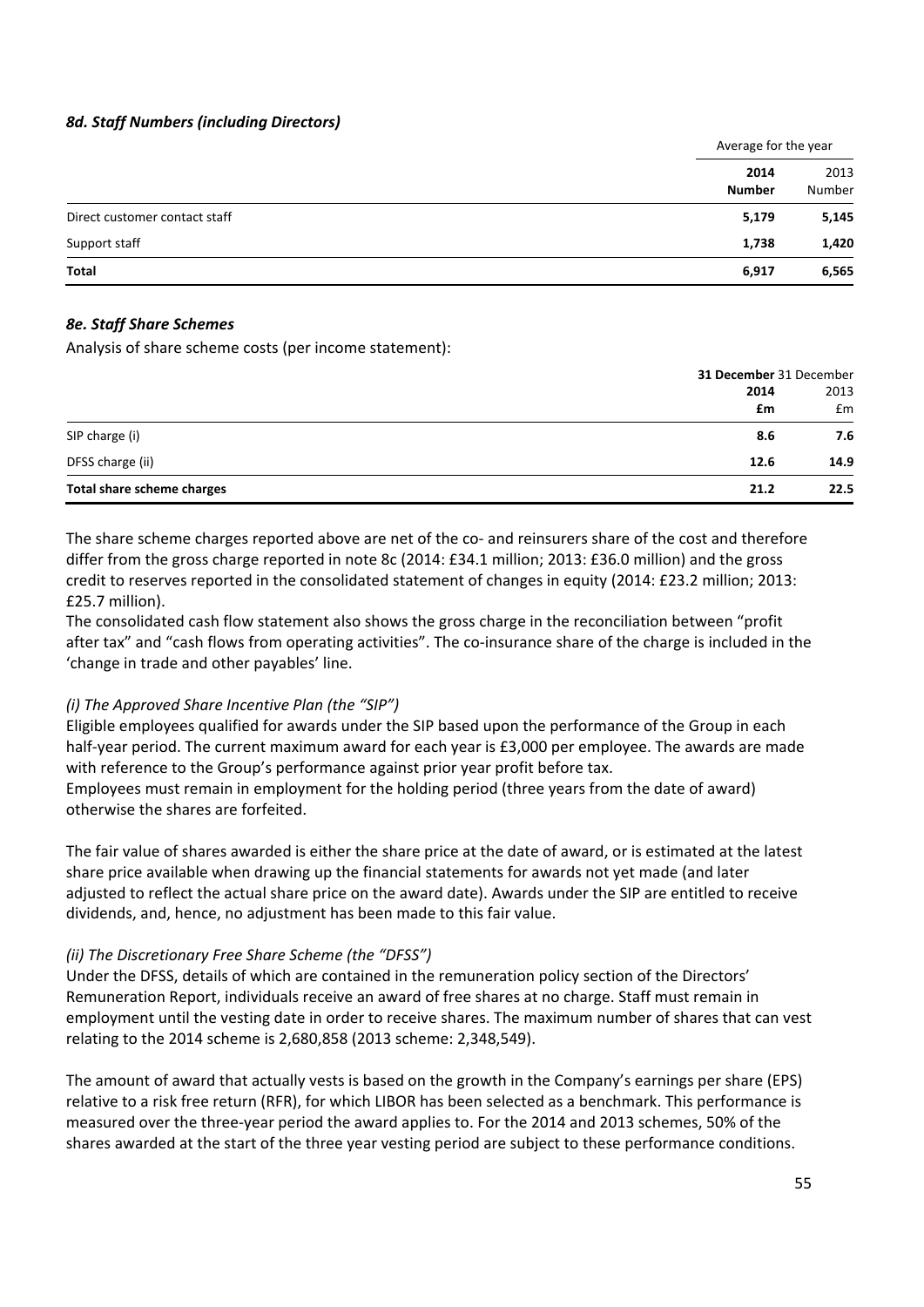The range of awards is as follows:

- If the growth in EPS is less than the RFR, no awards vest
- EPS growth is equal to RFR 10% of maximum award vests
- To achieve the maximum award, EPS growth has to be 36 points higher than RFR over the three year period

Between 10% and 100% of the maximum awards, a linear relationship exists.

Awards under the DFSS are not eligible for dividends (although a discretionary bonus is currently paid equivalent to the dividend that would have been paid on the respective shareholding) and hence the fair value of free shares to be awarded under this scheme has been revised downwards to take account of these distributions. The unadjusted fair value is based on the share price at the date on which awards were made (as stated in the Directors' Remuneration Report).

#### **Number of Free Share Awards Committed at 31 December 2014**

|                               | Awards<br>Outstanding[*1] | Vesting<br>date   |
|-------------------------------|---------------------------|-------------------|
| SIP H211 scheme               | 598,400                   | <b>March 2015</b> |
| SIP H112 scheme               | 617,778                   | September 2015    |
| SIP H212 scheme               | 533,792                   | March 2016        |
| SIP H113 scheme               | 603,432                   | September 2016    |
| SIP H213 scheme               | 514,500                   | March 2017        |
| SIP H114 scheme               | 575,016                   | September 2017    |
| DFSS 2012 scheme 1st award    | 181,668                   | <b>March 2015</b> |
| DFSS 2012 scheme 2nd award    | 1,979,752                 | October 2015      |
| DFSS 2013 scheme 1st award    | 173,348                   | <b>March 2016</b> |
| DFSS 2013 scheme 2nd award    | 2,175,201                 | October 2016      |
| DFSS 2014 scheme 1st award    | 203,292                   | March 2017        |
| DFSS 2014 scheme 2nd award    | 2,477,566                 | September 2017    |
| <b>Total awards committed</b> | 10,633,745                |                   |

\*1 Being the maximum number of awards expected to be made before accounting for expected staff attrition.

During the year ended 31 December 2014, awards under the SIP H210 and H111 schemes and the DFSS 2011 scheme vested. The total number of awards vesting for each scheme is as follows.

#### **Number of Free Share Awards Vesting During the Year Ended 31 December 2014**

|                            | Original<br>awards | Awards<br>vested |
|----------------------------|--------------------|------------------|
| SIP H210 scheme            | 346,590            | 279,990          |
| SIP H111 scheme            | 489.280            | 380,160          |
| DFSS 2011 scheme 1st award | 1,634,732          | 1,486,410        |
| DFSS 2011 scheme 2nd award | 157,312            | 102,121          |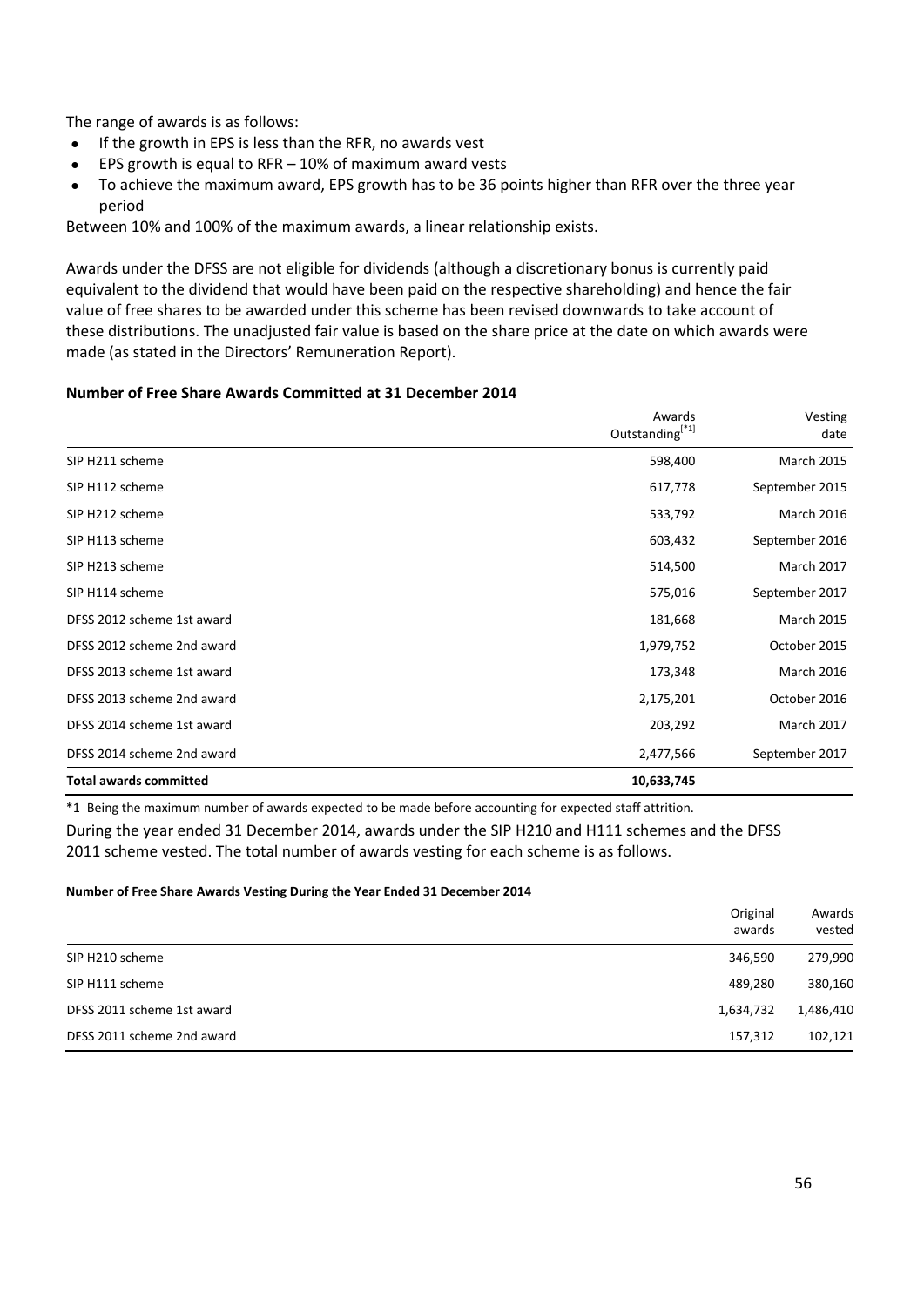## **9. Taxation**

#### *9a. Accounting Policy*

Income tax on the profit or loss for the periods presented comprises current and deferred tax.

## *(i) Current Tax*

Current tax is the expected tax payable on the taxable income for the period, using tax rates that have been enacted or substantively enacted by the balance sheet date, and includes any adjustment to tax payable in respect of previous periods.

Current tax related to items recognised in other comprehensive income is also recognised in other comprehensive income and not in the income statement.

## *(ii) Deferred Tax*

Deferred tax is provided in full using the balance sheet liability method, providing for temporary differences arising between the carrying amount of assets and liabilities for accounting purposes, and the amounts used for taxation purposes. It is calculated at the tax rates that have been enacted or substantially enacted by the balance sheet date, and that are expected to apply in the period when the liability is settled or the asset is realised.

The principal temporary differences arise from carried forward losses, depreciation of property and equipment and share scheme charges. The resulting deferred tax is charged or credited in the income statement, except in relation to share scheme charges where the amount of tax benefit credited to the income statement is limited to an equivalent credit calculated on the accounting charge. Any excess is recognised directly in equity.

Deferred tax assets relating to carried forward losses are recognised only to the extent that it is probable that future taxable profits will be available against which the assets can be utilised. The probability of the availability of future taxable profits is determined by a combination of the classification of the status of the businesses holding cumulative tax losses and the business plan profit projections for that business, subject to appropriate stress testing.

#### **9b. Taxation**

|                                                           | 31 December 31 December |       |  |
|-----------------------------------------------------------|-------------------------|-------|--|
|                                                           | 2014                    | 2013  |  |
|                                                           | £m                      | £m    |  |
| <b>Current tax</b>                                        |                         |       |  |
| Corporation tax on profits for the year                   | 72.2                    | 83.4  |  |
| (Over)/under provision relating to prior periods          | (0.4)                   | 0.4   |  |
| Current tax charge                                        | 71.8                    | 83.8  |  |
| Deferred tax                                              |                         |       |  |
| Current period deferred taxation movement                 | (1.8)                   | 0.1   |  |
| (Over) provision relating to prior periods – deferred tax | (0.9)                   | (0.6) |  |
| Total tax charge per income statement                     | 69.1                    | 83.3  |  |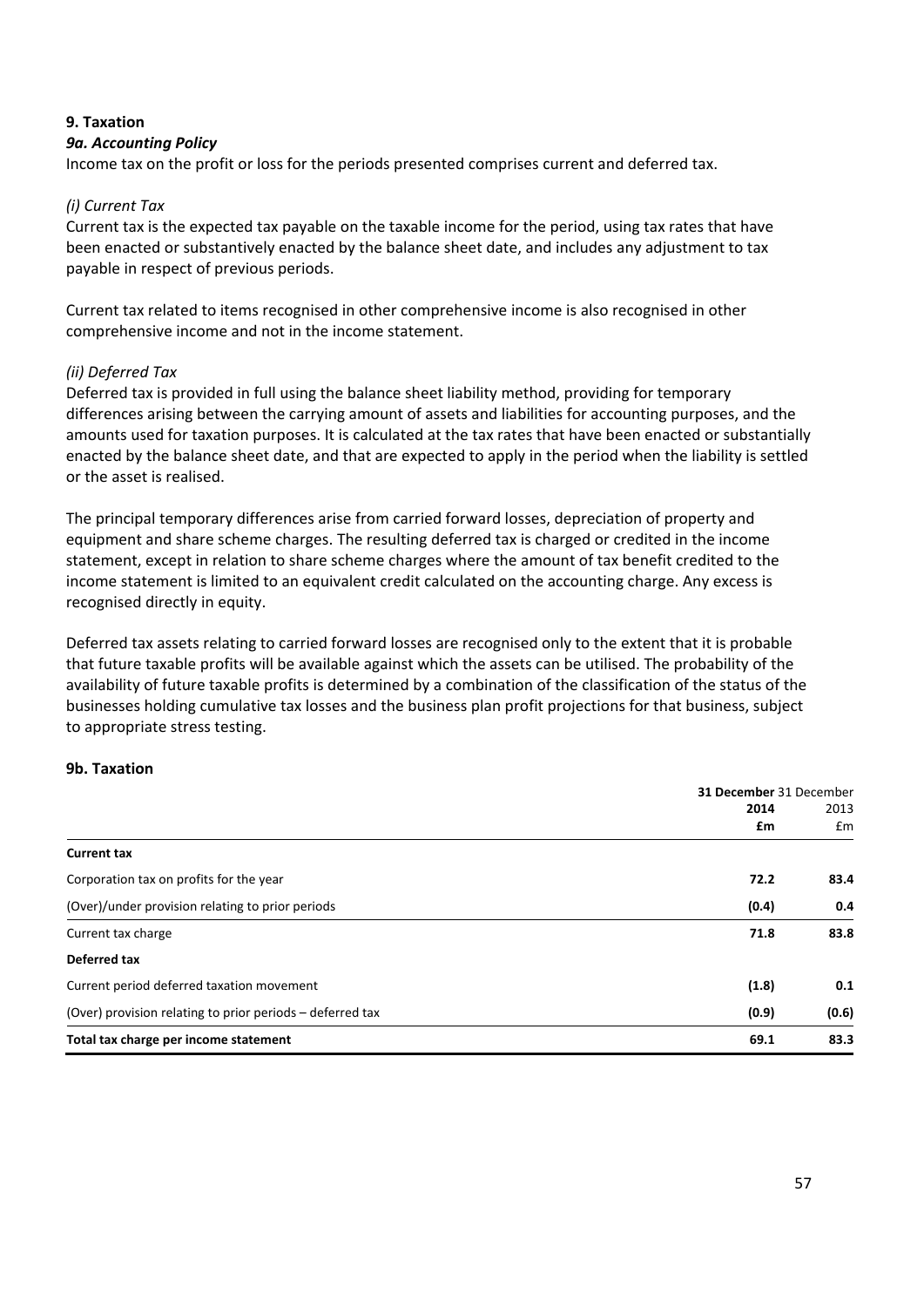#### Factors affecting the total tax charge are:

|                                                                                      | <b>31 December</b> 31 December |               |  |
|--------------------------------------------------------------------------------------|--------------------------------|---------------|--|
|                                                                                      | 2014                           | 2013          |  |
|                                                                                      | £m                             | $\mathsf{fm}$ |  |
| <b>Profit before tax</b>                                                             | 350.7                          | 370.2         |  |
| Corporation tax thereon at effective UK corporation tax rate of 21.5% (2013: 23.25%) | 75.4                           | 86.1          |  |
| Expenses and provisions not deductible for tax purposes                              | (0.9)                          | 0.2           |  |
| Impact of change in UK tax rate on deferred tax balances                             |                                | 2.7           |  |
| Adjustments relating to prior periods                                                | (1.3)                          | (0.2)         |  |
| Impact of different overseas tax rates                                               | (11.2)                         | (5.6)         |  |
| Unrecognised deferred tax                                                            | 7.1                            |               |  |
| Other differences                                                                    |                                | 0.1           |  |
| Total tax charge for the period as above                                             | 69.1                           | 83.3          |  |

#### *9c. Deferred Income Tax (Asset)*

*Analysis of Deferred Tax (Asset)*

|                                                                 | Tax                |         |         |                    |        |
|-----------------------------------------------------------------|--------------------|---------|---------|--------------------|--------|
|                                                                 | treatment          |         | Carried |                    |        |
|                                                                 | of share           | Capital | forward | Other              |        |
|                                                                 | schemes allowances |         |         | losses differences | Total  |
|                                                                 | £m                 | £m      | Em      | Em                 | Em     |
| Balance brought forward at 1 January 2013                       | (3.8)              | (1.9)   | (5.7)   | (3.8)              | (15.2) |
| Tax treatment of share scheme charges through income or expense | 1.8                |         |         |                    | 1.8    |
| Tax treatment of share scheme charges through reserves          | (2.1)              |         |         |                    | (2.1)  |
| Capital allowances                                              |                    | (1.4)   |         |                    | (1.4)  |
| Carried forward losses                                          |                    |         | (2.1)   |                    | (2.1)  |
| Other difference                                                |                    |         |         | 2.0                | 2.0    |
| <b>Balance carried forward at 31 December 2013</b>              | (4.1)              | (3.3)   | (7.8)   | (1.8)              | (17.0) |
| Tax treatment of share scheme charges through income or expense | 2.4                |         |         |                    | 2.4    |
| Tax treatment of share scheme charges through reserves          | (3.1)              |         |         |                    | (3.1)  |
| Capital allowances                                              |                    | (1.3)   |         |                    | (1.3)  |
| <b>Carried forward losses</b>                                   |                    |         | (5.6)   |                    | (5.6)  |
| Other difference                                                |                    |         |         | 1.7                | 1.7    |
| <b>Balance carried forward at 31 December 2014</b>              | (4.8)              | (4.6)   | (13.4)  | (0.1)              | (22.9) |

The UK corporation tax rate reduced from 23% to 21% on 1 April 2014. The average effective rate of tax for 2014 is 21.5% (2013: 23.25%). It will fall to 20% in April 2015. Deferred tax has therefore been calculated at 20% where the temporary difference is expected to reverse after this date.

The deferred tax asset relating to carried forward losses of £13.4m (2013: £7.8m) relates to losses incurred in the Group's US businesses Elephant Auto and compare.com and is calculated at the local US rate of tax (35%).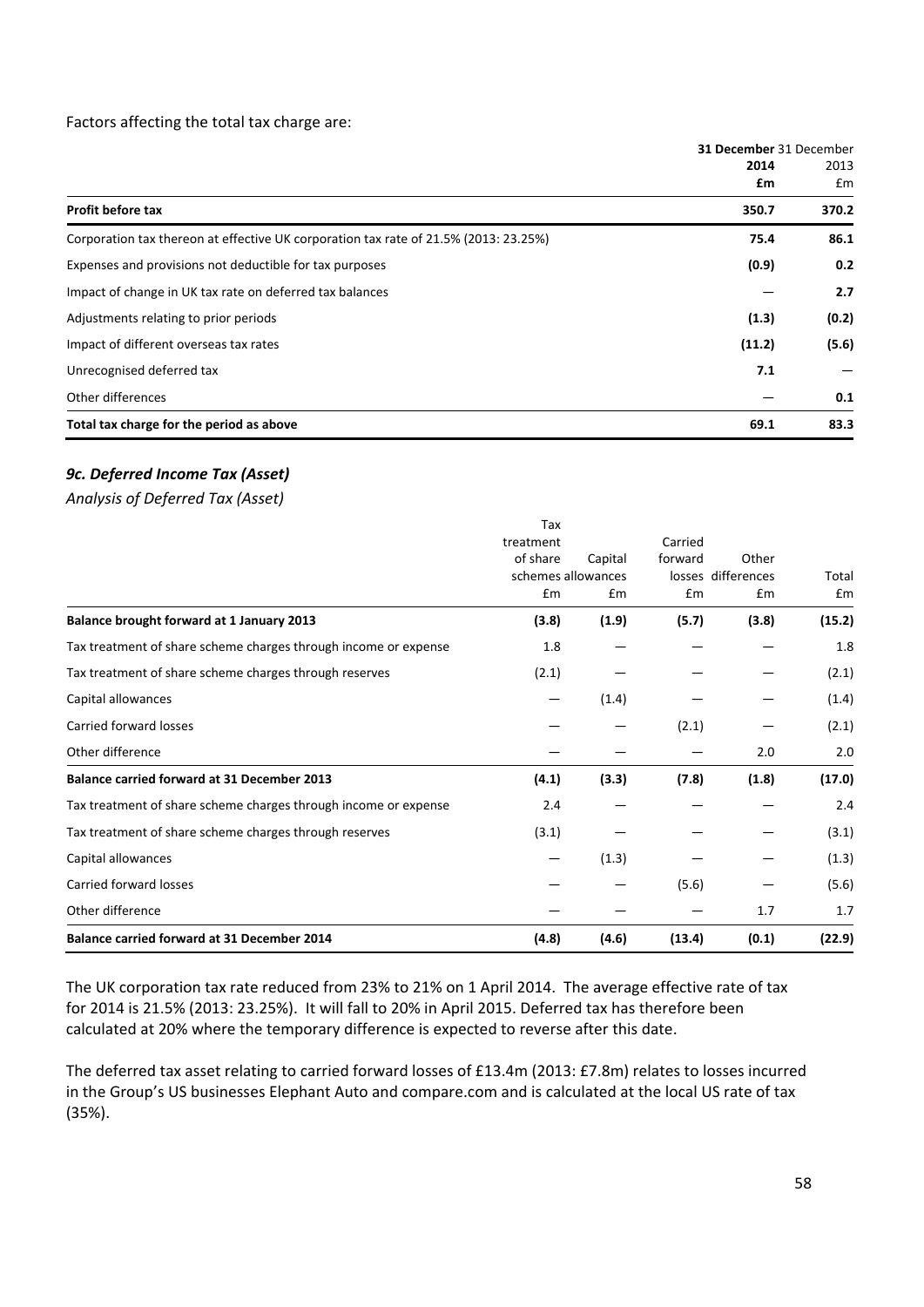**Elephant Auto** (asset recognised: £3.6m; remaining unused losses: £33m) – the asset is expected to be recovered over the next seven years. The recognised asset has been limited to the amount supported by forecast cash flows over the next seven years. Whilst profits are expected to be available after 2021, the Group considers these longer term forecasts to be more uncertain and has therefore not recognised an asset that would only be supported by profits beyond the seven year period.

**compare.com** (asset recognised: £9.8m; remaining unused losses: £nil) – the asset is expected to be fully recovered over the next five years. The recognised asset has been limited to the amount supported by forecast cash flows over the next five years. The forecasts and underlying assumptions have been reviewed and approved by the Board. In addition, the forecasts have been stressed for both revenue and profit reductions and the asset remains recoverable under the stressed scenarios.

The Group considers full recovery of the assets to be probable in both cases.

At 31 December 2014 the Group had unused tax losses amounting to £33 million (2013: £nil), relating to these businesses, for which no deferred tax asset has been recognised.

# **10. Other Assets and Other Liabilities**

# *10a. Accounting Policy*

## *(i) Property and Equipment, and Depreciation*

All property and equipment is stated at cost less accumulated depreciation. Depreciation is calculated using the straight line method to write off the cost less residual values of the assets over their useful economic lives. These useful economic lives are as follows:

| Motor vehicles                             | four years        |
|--------------------------------------------|-------------------|
| Fixtures, fittings and equipment           | four years        |
| Computer equipment                         | two to four years |
| Improvements to short leasehold properties | four to ten years |

# *(ii) Impairment of Property and Equipment*

In the case of property and equipment, carrying values are reviewed at each balance sheet date to determine whether there are any indications of impairment. If any such indications exist, the asset's recoverable amount is estimated and compared to the carrying value. The carrying value is the higher of the fair value of the asset, less costs to sell and the asset's value in use. Impairment losses are recognised through the income statement.

#### *(iii) Leased Assets*

The rental costs relating to assets held under operating leases are charged to the income statement on a straight line basis over the life of the lease.

Leases under the terms of which the Group assumes substantially all of the risks and rewards of ownership are classed as finance leases. Assets acquired under finance leases are included in property and equipment at fair value on acquisition and are depreciated in the same manner as equivalent owned assets. Finance lease and hire purchase obligations are included in creditors, and the finance costs are spread over the periods of the agreements based on the net amount outstanding.

# *(iv) Intangible Assets*

# **Goodwill**

All business combinations are accounted for using the purchase method. Goodwill has been recognised in acquisitions of subsidiaries, and represents the difference between the cost of the acquisition and the fair value of the net identifiable assets acquired.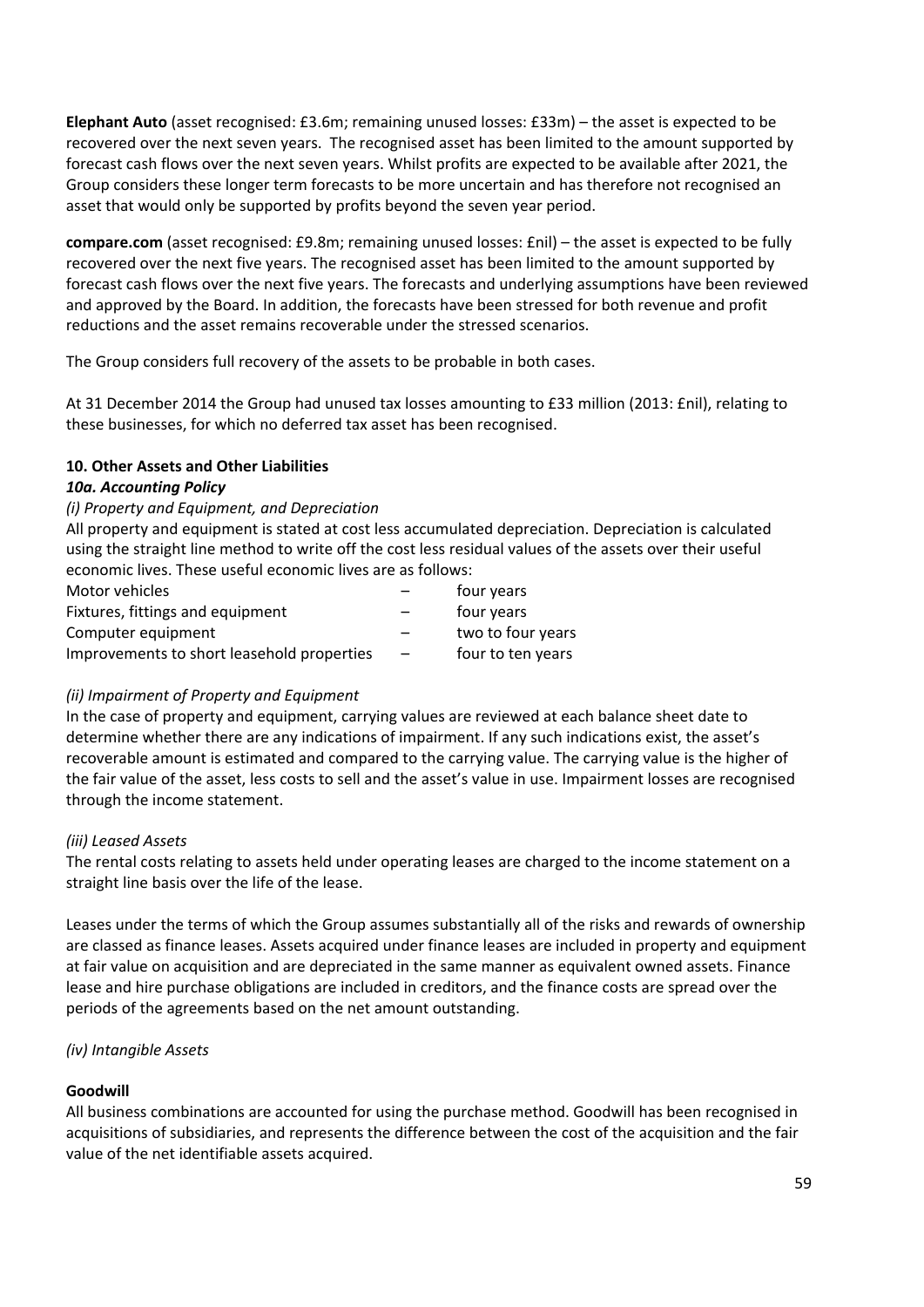The classification and accounting treatment of acquisitions occurring before 1 January 2004 have not been reconsidered in preparing the Group's opening IFRS balance sheet at 1 January 2004 due to the exemption available in IFRS 1 (First time adoption). In respect of acquisitions prior to 1 January 2004, goodwill is included at the transition date on the basis of its deemed cost, which represents the amount recorded under UK GAAP, which was tested for impairment at the transition date. On transition, amortisation of goodwill has ceased as required by IAS 38.

Goodwill is stated at cost less any accumulated impairment losses. Goodwill is allocated to cash generating units (CGUs) according to business segment and is reviewed annually for impairment. The goodwill held on the balance sheet at 31 December 2014 is allocated solely to the UK car insurance segment.

## **Impairment of Goodwill**

The annual impairment review involves comparing the carrying amount to the estimated recoverable amount (by allocating the goodwill to CGUs) and recognising an impairment loss if the recoverable amount is lower. Impairment losses are recognised through the income statement and are not subsequently reversed.

The recoverable amount is the greater of the fair value of the asset less costs to sell and the value in use of the CGU.

The value in use calculations use cash flow projections based on financial budgets approved by management covering a three year period. Cash flows beyond this period are considered, but not included in the calculation. The discount rate applied to the cash flow projections in the value in use calculations is 6.8% (2013: 9.8%), based on the Group's weighted average cost of capital, which is in line with the market (source: Bloomberg).

The key assumptions used in the value in use calculations are those regarding growth rates and expected changes in pricing and expenses incurred during the period. Management estimates growth rates and changes in pricing based on past practices and expected future changes in the market.

The headroom above the goodwill carrying value is very significant, and there is no foreseeable event that would eliminate this margin.

#### **Deferred Acquisition Costs**

Acquisition costs comprise all direct and indirect costs arising from the conclusion of insurance contracts. Deferred acquisition costs represent the proportion of acquisition costs incurred that correspond to the unearned premiums provision at the balance sheet date. This balance is held as an intangible asset. It is amortised over the term of the contract as premium is earned.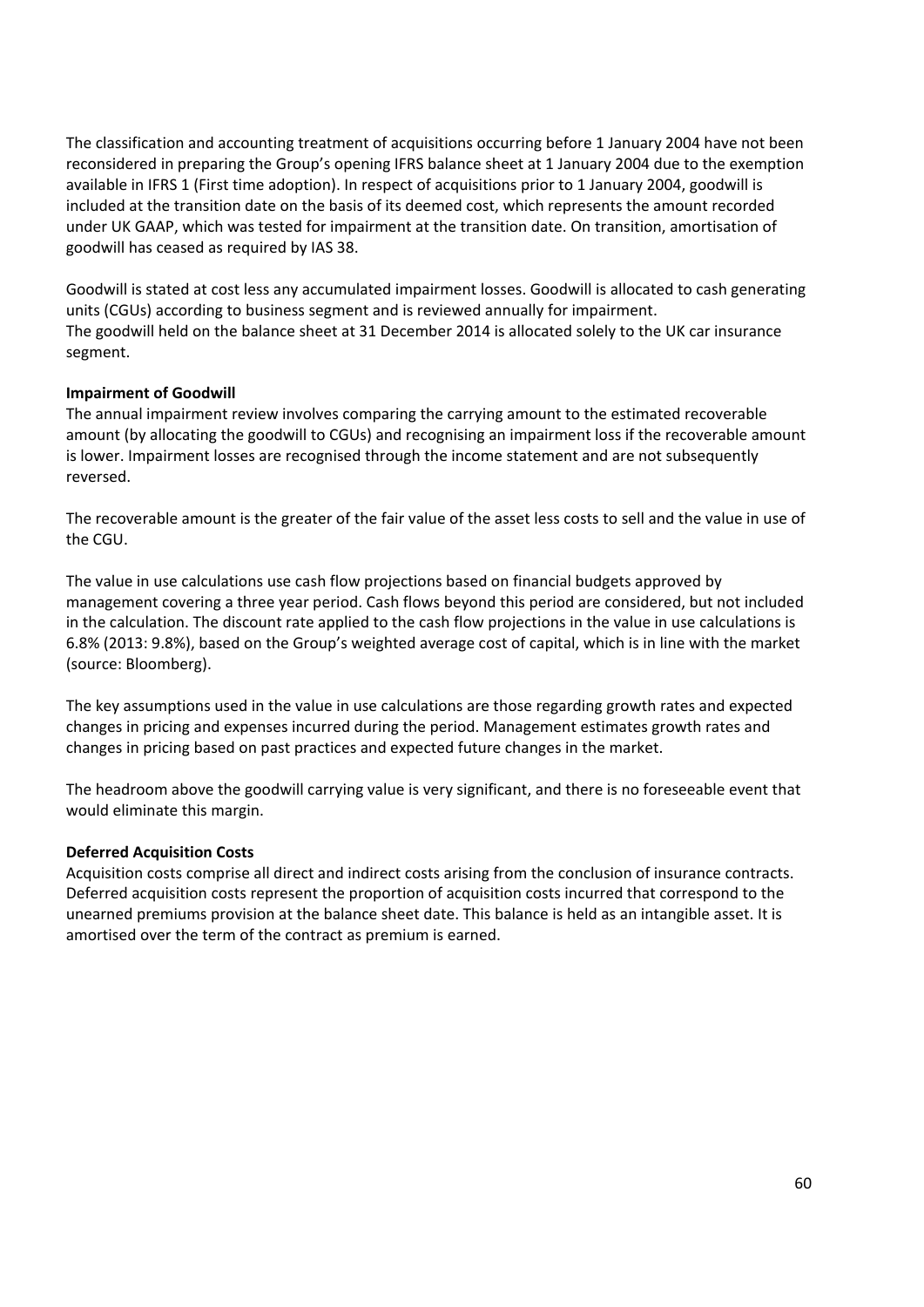#### **Software**

Purchased software is recognised as an intangible asset and amortised over its expected useful life (generally the licence term).

Internally generated software is recognised as an intangible asset, with directly attributable costs incurred in the development stage capitalised. The internally generated software assets are amortised over the expected useful life of the systems and amortisation commences when the software is available for use.

The carrying value of software is reviewed every six months for evidence of impairment, with the value being written down if any impairment exists. Impairment may be reversed if conditions subsequently improve.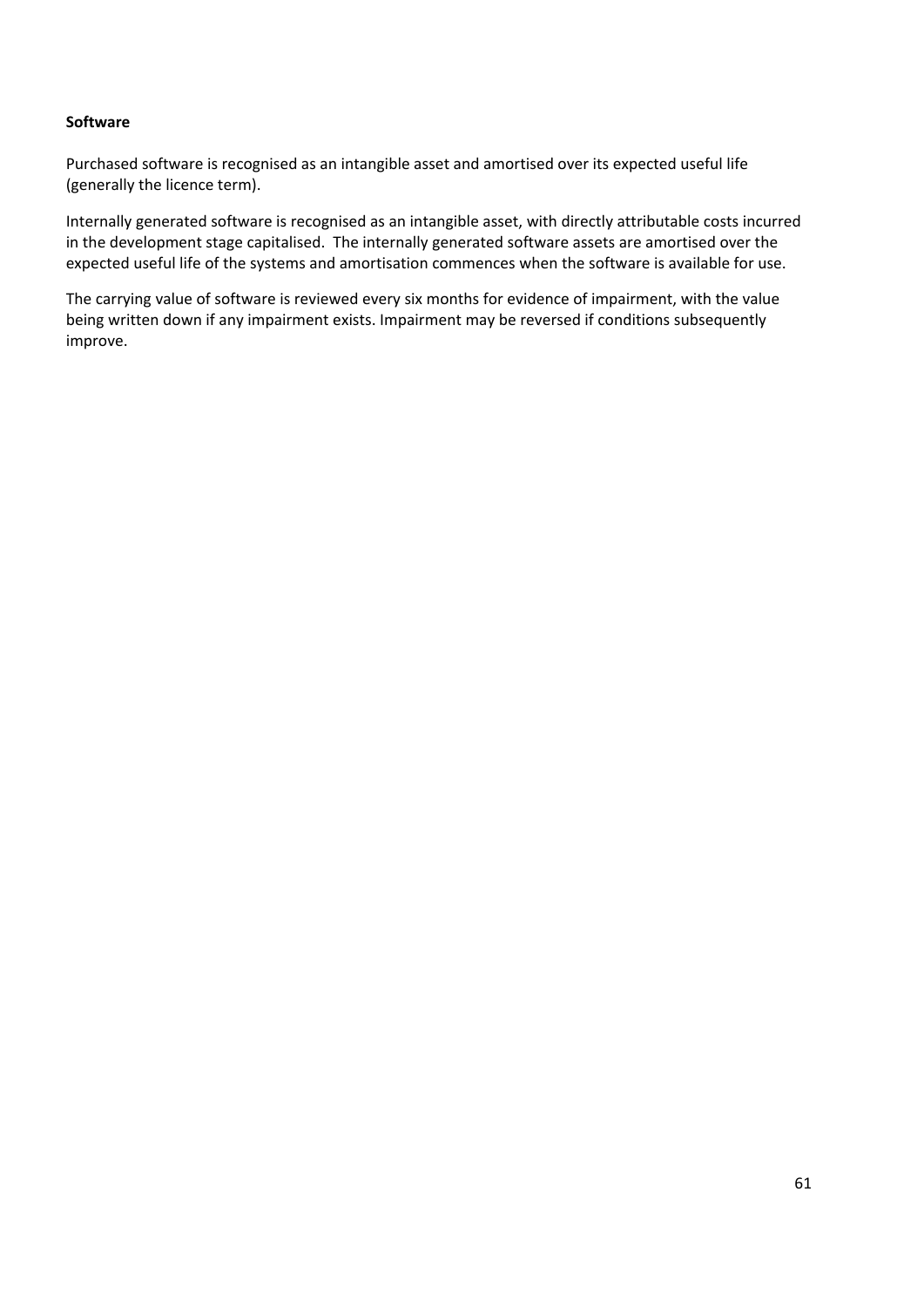# *10b. Property and Equipment*

|                         | Improvements          |                          |           |                          |       |
|-------------------------|-----------------------|--------------------------|-----------|--------------------------|-------|
|                         | to short<br>leasehold | Computer                 | Office    | Furniture                |       |
|                         | buildings             | equipment                | equipment | and fittings             | Total |
|                         | £m                    | £m                       | £m        | £m                       | £m    |
| Cost                    |                       |                          |           |                          |       |
| At 1 January 2013       | 7.3                   | 31.6                     | 12.9      | $5.0\,$                  | 56.8  |
| Additions               | 1.2                   | 1.7                      | 0.1       | 0.3                      | 3.3   |
| <b>Disposals</b>        |                       | (0.5)                    |           |                          | (0.5) |
| At 31 December 2013     | 8.5                   | 32.8                     | 13.0      | 5.3                      | 59.6  |
| Depreciation            |                       |                          |           |                          |       |
| At 1 January 2013       | 5.3                   | 22.6                     | 8.7       | 3.7                      | 40.3  |
| Charge for the year     | 1.0                   | 3.9                      | 1.7       | 0.7                      | 7.3   |
| Disposals               |                       | (0.4)                    |           | $\overline{\phantom{m}}$ | (0.4) |
| At 31 December 2013     | 6.3                   | 26.1                     | 10.4      | 4.4                      | 47.2  |
| Net book amount         |                       |                          |           |                          |       |
| At 1 January 2013       | $2.0\,$               | 9.0                      | 4.2       | 1.3                      | 16.5  |
| <b>Net book amount</b>  |                       |                          |           |                          |       |
| At 31 December 2013     | 2.2                   | 6.7                      | 2.6       | 0.9                      | 12.4  |
| Cost                    |                       |                          |           |                          |       |
| At 1 January 2014       | 8.5                   | 32.8                     | 13.0      | 5.3                      | 59.6  |
| Additions <sup>*1</sup> | 16.9                  | 6.8                      | 1.0       | 2.5                      | 27.2  |
| Disposals               | (0.5)                 | (0.1)                    |           |                          | (0.6) |
| At 31 December 2014     | 24.9                  | 39.5                     | 14.0      | 7.8                      | 86.2  |
| Depreciation            |                       |                          |           |                          |       |
| At 1 January 2014       | $6.3\,$               | 26.1                     | 10.4      | 4.4                      | 47.2  |
| Charge for the year     | 1.7                   | 3.6                      | 1.2       | 0.6                      | 7.1   |
| Disposals               | (0.4)                 | $\overline{\phantom{0}}$ |           |                          | (0.4) |
| At 31 December 2014     | 7.6                   | 29.7                     | 11.6      | $5.0\,$                  | 53.9  |
| Net book amount         |                       |                          |           |                          |       |
| At 31 December 2014     | 17.3                  | 9.8                      | 2.4       | 2.8                      | 32.3  |

 $*$ <sup>1</sup> The increase in additions is due to investment in the fit-out of new premises.

The net book value of assets held under finance leases is as follows:

|                    | 31 December 31 December |                          |
|--------------------|-------------------------|--------------------------|
|                    | 2014                    | 2013                     |
|                    | £m                      | Em                       |
| Computer equipment | 2.5                     | $\overline{\phantom{m}}$ |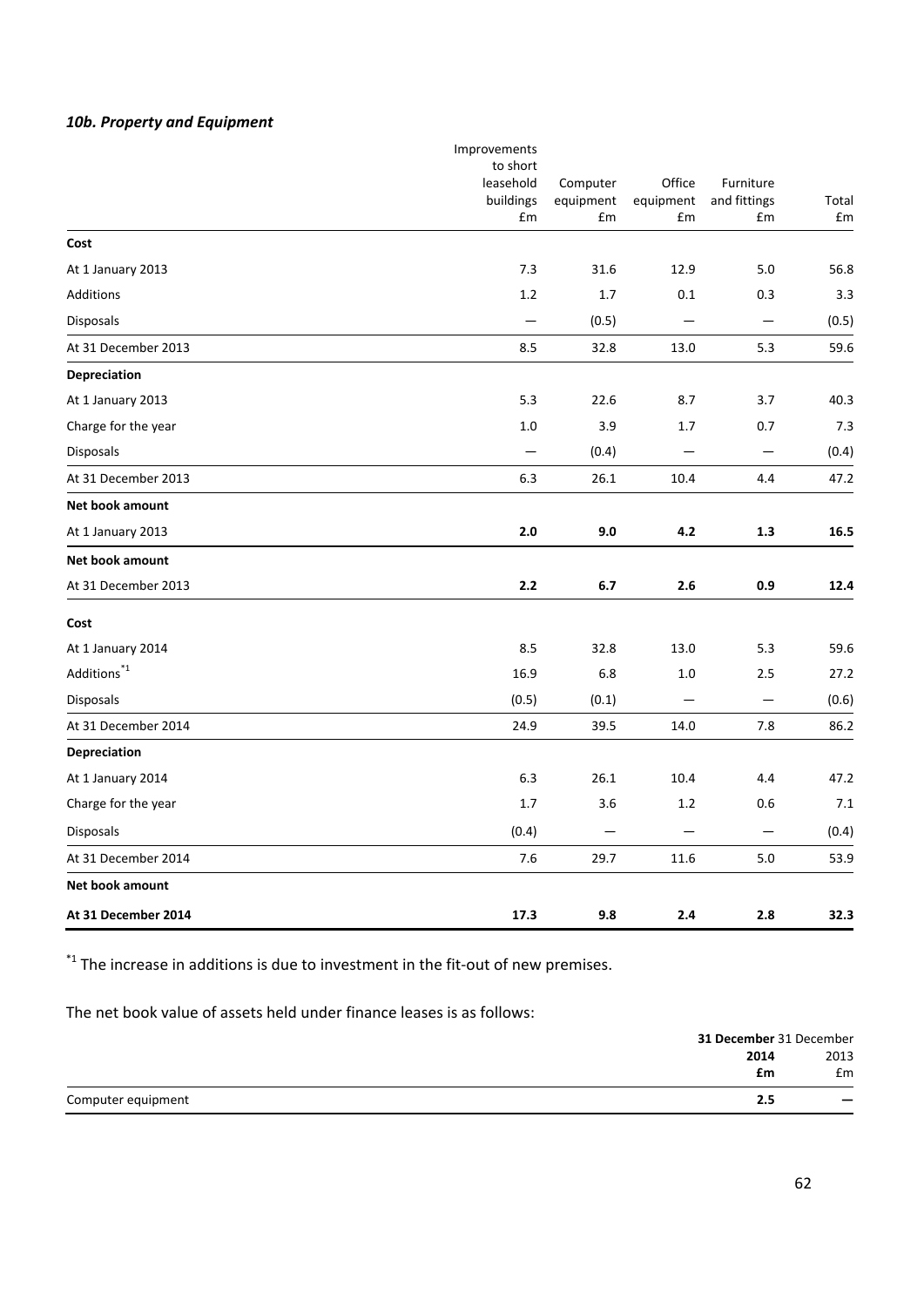#### *10c. Intangible Assets*

|                     | Goodwill<br>£m           | acquisition<br>costs<br>£m | Software<br>£m | Total<br>£m |
|---------------------|--------------------------|----------------------------|----------------|-------------|
| At 1 January 2013   | 62.3                     | 20.3                       | 9.9            | 92.5        |
| Additions           |                          | 67.7                       | 6.8            | 74.5        |
| Amortisation charge | —                        | (68.8)                     | (4.9)          | (73.7)      |
| Disposals           |                          |                            | (0.5)          | (0.5)       |
| At 31 December 2013 | 62.3                     | 19.2                       | 11.3           | 92.8        |
| Additions           |                          | 38.3                       | 23.4           | 61.7        |
| Amortisation charge | $\overline{\phantom{m}}$ | (42.7)                     | (4.6)          | (47.3)      |
| Disposals           |                          |                            |                |             |
| At 31 December 2014 | 62.3                     | 14.8                       | 30.1           | 107.2       |

Goodwill relates to the acquisition of Group subsidiary EUI Limited (formerly Admiral Insurance Services Limited) in November 1999. It is allocated solely to the UK Car Insurance segment. As described in the accounting policies, the amortisation of this asset ceased on transition to IFRS on 1 January 2004. All annual impairment reviews since the transition date have indicated that the estimated recoverable value of the asset is greater than the carrying amount and therefore no impairment losses have been recognised. Refer to the accounting policy for goodwill for further information.

#### *10d. Trade and Other Receivables*

|                                   | 31 December 31 December |      |  |
|-----------------------------------|-------------------------|------|--|
|                                   | 2014                    | 2013 |  |
|                                   | £m                      | £m   |  |
| Trade receivables                 | 78.4                    | 73.9 |  |
| Prepayments and accrued income    | 3.6                     | 3.6  |  |
| Total trade and other receivables | 82.0                    | 77.5 |  |

#### *10e. Trade and Other Payables*

|                                                | 31 December 31 December |         |  |
|------------------------------------------------|-------------------------|---------|--|
|                                                | 2014                    |         |  |
|                                                | £m                      | £m      |  |
| Trade payables                                 | 24.6                    | 16.9    |  |
| Amounts owed to co-insurers and reinsurers     | 756.5                   | 785.3   |  |
| Finance leases due within 12 months            | 1.4                     | 0.1     |  |
| Other taxation and social security liabilities | 20.9                    | 20.6    |  |
| Other payables                                 | 82.2                    | 90.1    |  |
| Accruals and deferred income (see below)       | 80.2                    | 100.7   |  |
| Total trade and other payables                 | 965.8                   | 1,013.7 |  |

Of amounts owed to co-insurers and reinsurers, £585.7 million (2013: £629.3 million) is held under funds withheld arrangements.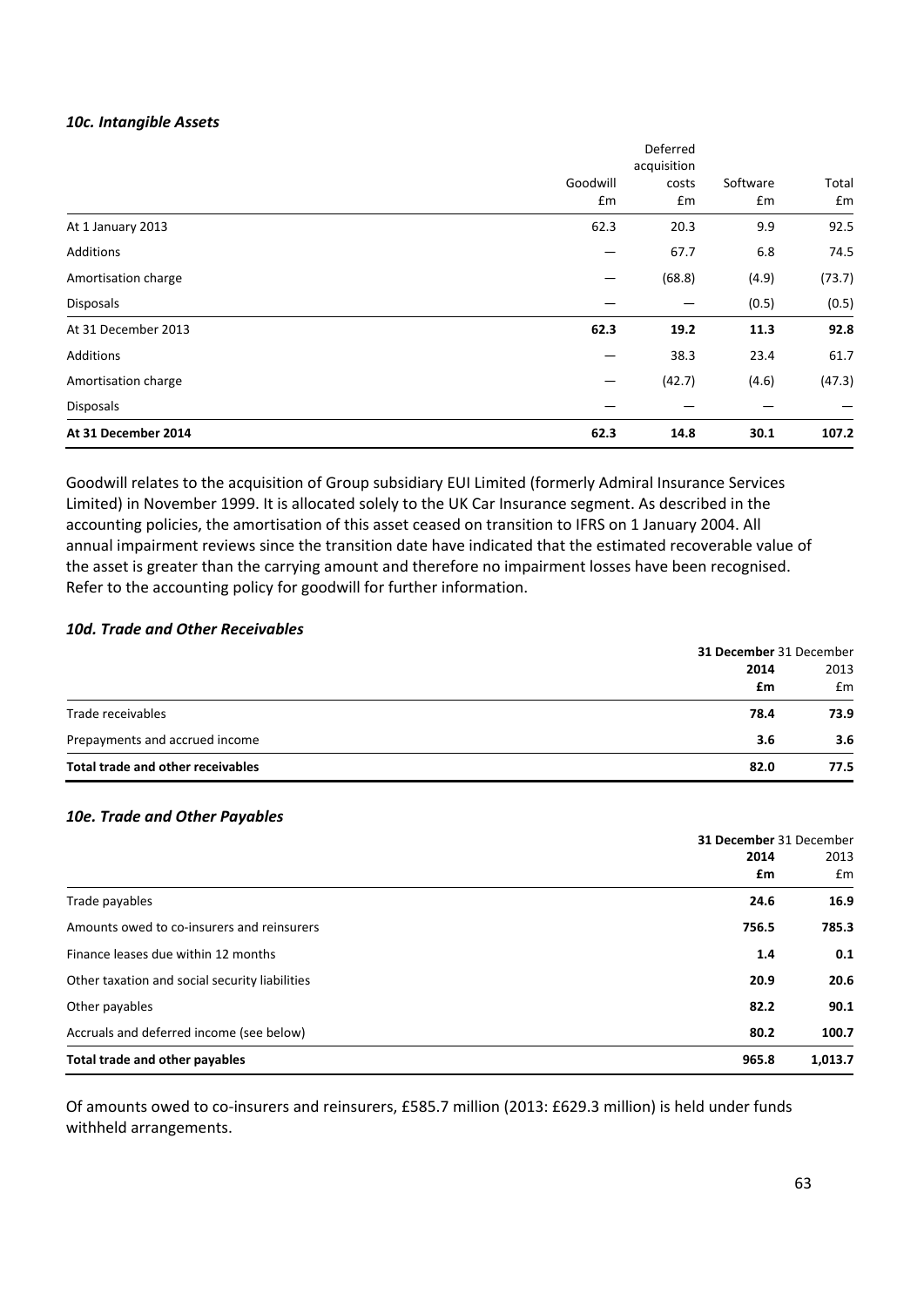#### Analysis of accruals and deferred income:

|                                                   | 31 December 31 December |       |
|---------------------------------------------------|-------------------------|-------|
|                                                   | 2014                    | 2013  |
|                                                   | £m                      | £m    |
| Premium receivable in advance of policy inception | 50.9                    | 60.7  |
| Accrued expenses                                  | 11.1                    | 22.0  |
| Deferred income                                   | 18.2                    | 18.0  |
| Total accruals and deferred income as above       | 80.2                    | 100.7 |

# *10f. Obligations Under Finance Leases*

Analysis of finance lease liabilities:

|                            | At 31 December 2014                       |                       | At 31 December 2013 |                                           |                |                 |
|----------------------------|-------------------------------------------|-----------------------|---------------------|-------------------------------------------|----------------|-----------------|
|                            | <b>Minimum</b><br>lease<br>payments<br>£m | <b>Interest</b><br>£m | Principal<br>£m     | <b>Minimum</b><br>lease<br>payments<br>£m | Interest<br>£m | Principal<br>£m |
| Less than one year         | 1.4                                       |                       | 1.4                 | 0.1                                       |                | 0.1             |
| Between one and five years |                                           |                       |                     |                                           |                |                 |
| More than five years       |                                           |                       |                     |                                           |                |                 |
|                            | 1.4                                       |                       | 1.4                 | 0.1                                       |                | 0.1             |

The fair value of the Group's lease obligations approximates to their carrying amount.

#### *10g. Financial Commitments*

The Group was committed to total minimum obligations under operating leases on land and buildings as follows:

|                                          | 31 December 31 December |      |  |
|------------------------------------------|-------------------------|------|--|
|                                          | 2014                    |      |  |
|                                          | £m                      | £m   |  |
| Minimum payments due on operating leases |                         |      |  |
| Within one year                          | 8.5                     | 5.3  |  |
| Within two to five years                 | 36.9                    | 8.2  |  |
| Over five years                          | 115.5                   | 1.8  |  |
| <b>Total commitments</b>                 | 160.9                   | 15.3 |  |

Operating lease payments represent rentals payable by the Group for its office properties. The increase in operating lease commitments from the prior period is due to the agreement of long term lease agreements relating to new premises' in South Wales.

#### *10h. Contingent Liabilities*

The Group is, from time to time, engaged in legal matters or disputes (including, but not limited to, employment, regulatory matters and data protection) which might result in an outflow of benefits from the Group. Where the Group is able to reliably estimate probable losses, provision is made. The Group has not disclosed estimates of the potential financial effect of contingent liabilities arising from matters where the impact is highly unlikely to be material, or where it is not practicable to do so, or, in cases where it is practicable, where disclosure could prejudice conduct of the matters.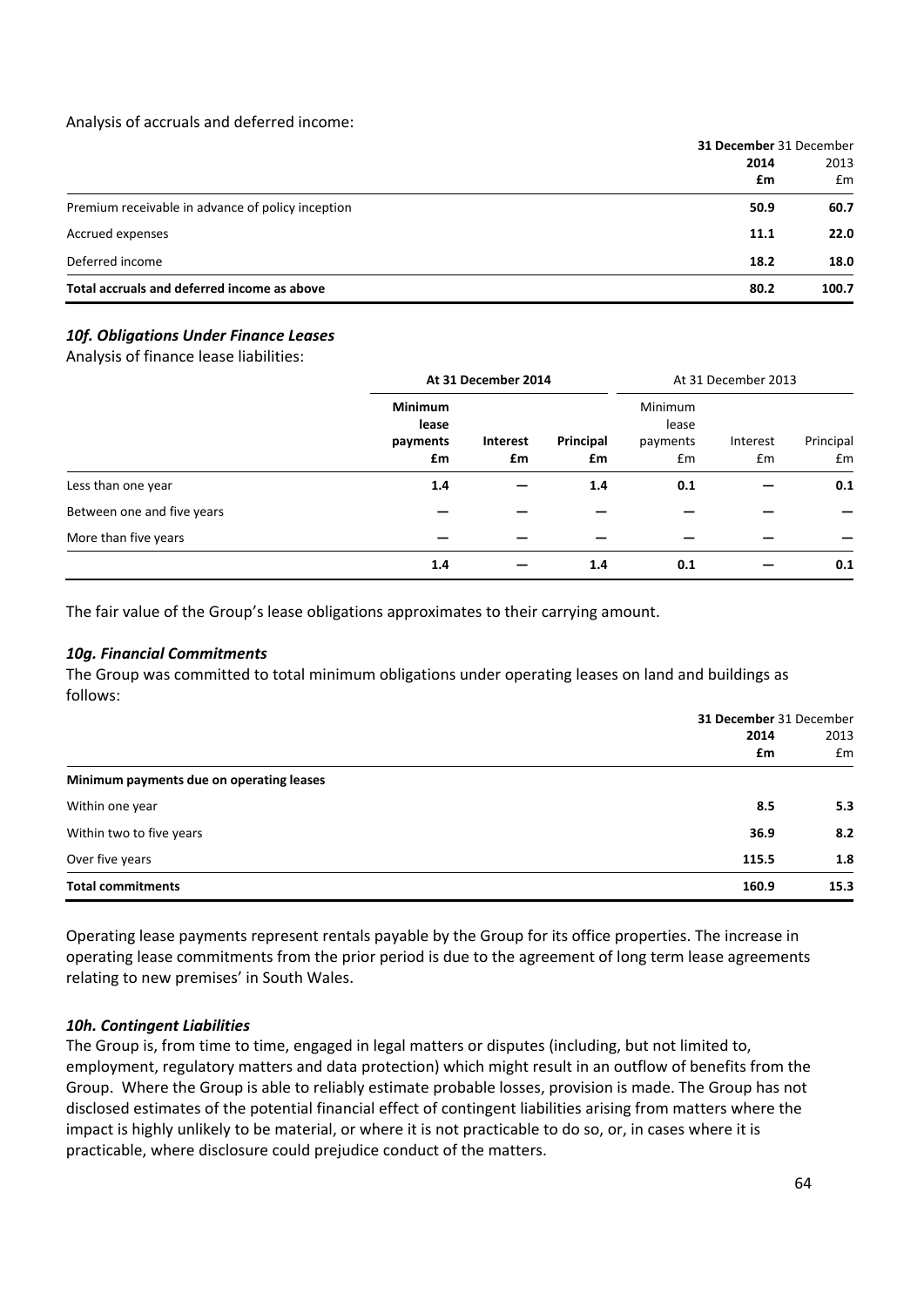In particular, the Group's US insurance operation is subject to legal action in relation to alleged breach of consumer protection legislation. At the balance sheet date, the outcome and duration of the legal action is highly uncertain and it is not possible to make a reliable estimate of the outcome.

## **11. Share Capital**

#### *11a. Accounting Policies*

#### *(i) Share Capital*

Shares are classified as equity when there is no obligation to transfer cash or other assets.

#### *(ii) Dividends*

Dividends are recorded in the period in which they are declared and paid.

## *11b. Dividends*

Dividends were declared and paid as follows:

|                                                       | 31 December 31 December |       |  |
|-------------------------------------------------------|-------------------------|-------|--|
|                                                       | 2014                    |       |  |
|                                                       | £m                      | Em    |  |
| March 2013 (45.5 pence per share, paid June 2013)     |                         | 123.1 |  |
| August 2013 (48.9 pence per share, paid October 2013) | —                       | 132.7 |  |
| March 2014 (50.6 pence per share, paid May 2014)      | 138.3                   |       |  |
| August 2014 (49.4 pence per share, paid October 2014) | 135.2                   |       |  |
| <b>Total dividends</b>                                | 273.5                   | 255.8 |  |

The dividends declared in March represent the final dividends paid in respect of the 2012 and 2013 financial years. The dividends declared in August are interim distributions in respect of 2013 and 2014. A final dividend of 49.0 pence per share (£136 million) has been proposed in respect of the 2014 financial year. Refer to the Chairman's Statement and Group Financial Review for further detail.

#### *11c. Earnings per Share*

|                                                                                  | 31 December<br>2014<br>£m | 31 December<br>2013<br>Em |
|----------------------------------------------------------------------------------|---------------------------|---------------------------|
| Profit for the financial year after taxation attributable to equity shareholders | 285.2                     | 287.0                     |
| Weighted average number of shares – basic                                        | 276,885,828               | 274,311,039               |
| Unadjusted earnings per share - basic                                            | 103.0p                    | 104.6p                    |
| Weighted average number of shares – diluted                                      | 277,334,765               | 274,813,144               |
| Unadjusted earnings per share – diluted                                          | 102.8p                    | 104.4p                    |

The difference between the basic and diluted number of shares at the end of 2014 (being 448,937; 2013: 502,105) relates to awards committed, but not yet issued under the Group's share schemes. Refer to note 8 for further detail.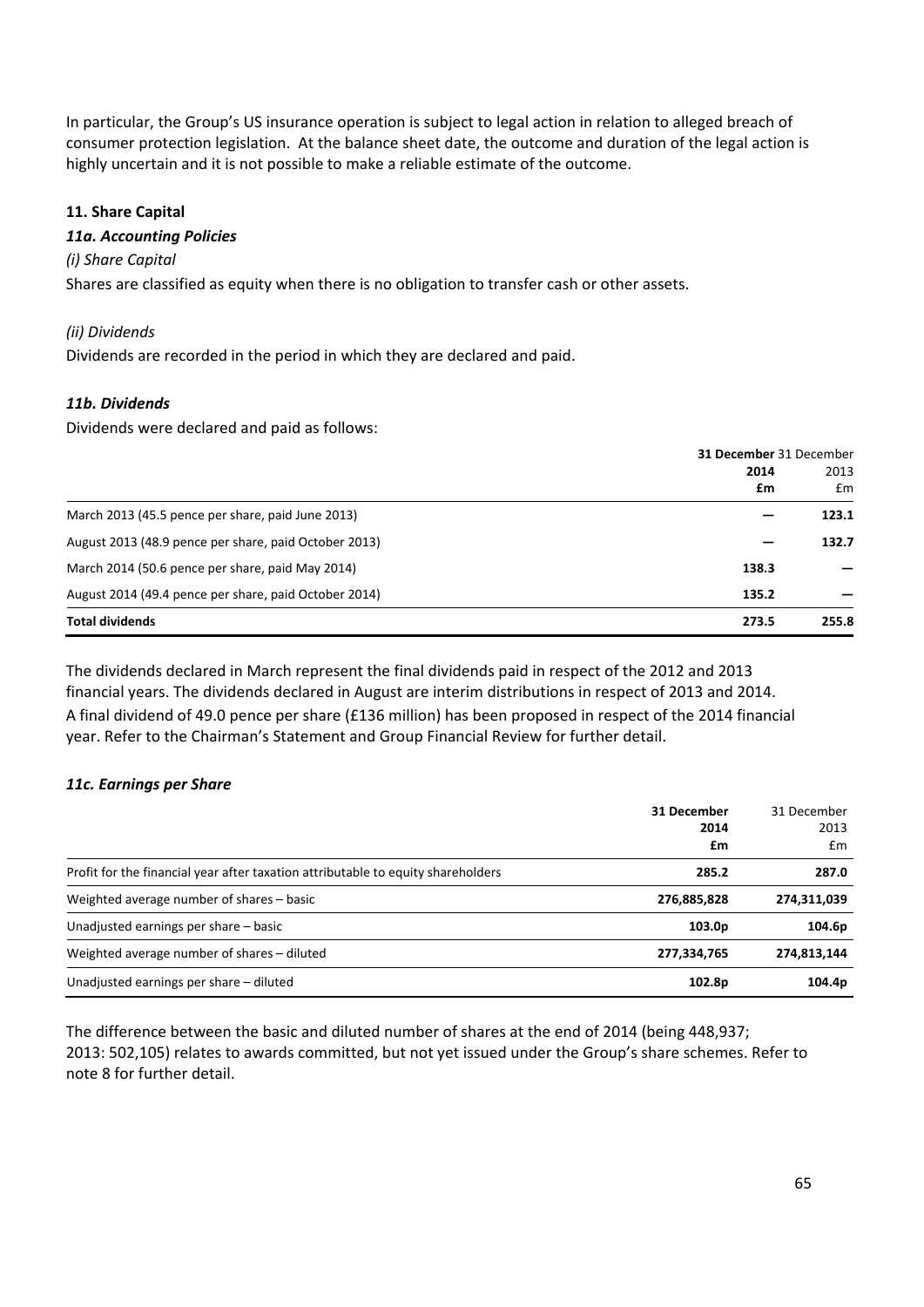#### *11d. Share Capital*

|                                          | 31              | 31       |
|------------------------------------------|-----------------|----------|
|                                          | <b>December</b> | December |
|                                          | 2014            | 2013     |
|                                          | £m              | Em       |
| <b>Authorised</b>                        |                 |          |
| 500,000,000 ordinary shares of 0.1 pence | 0.5             | 0.5      |
| Issued, called up and fully paid         |                 |          |
| 278,689,742 ordinary shares of 0.1 pence | 0.3             |          |
| 276,141,432 ordinary shares of 0.1 pence | 0.3             |          |
|                                          | 0.3             | 0.3      |

During 2014 2,548,310 (2013: 2,617,838) new ordinary shares of 0.1 pence were issued to the trusts administering the Group's share schemes.

748,310 (2013: 917,838) of these were issued to the Admiral Group Share Incentive Plan Trust for the purposes of this share scheme to give a closing number at 31 December 2014 of 7,232,394 (31 December 2013: 6,484,084). These shares are entitled to receive dividends.

1,800,000 (2013: 1,700,000) were issued to the Admiral Group Employee Benefit Trust for the purposes of the Discretionary Free Share Scheme to give a closing number at 31 December 2014 of 12,861,948 (31 December 2013: 11,061,948). The Trustees have waived the right to dividend payments, other than to the extent of 0.001 pence per share, unless and to the extent otherwise directed by the Company from time to time.

The number of shares in issue at flotation was 258,595,400.

#### *11e. Objectives, Policies and Procedures for Managing Capital*

The Group manages its capital to ensure that all entities within the Group are able to continue as going concerns and also to ensure that regulated entities meet regulatory requirements with an appropriate margin. Excess capital above these levels within subsidiaries is paid up to the Group holding company in the form of dividends on a regular basis.

In July 2014, the Group completed the issue of £200 million of 10 year dated subordinated bonds. The rate of interest is fixed at 5.5% and the bonds mature in July 2024. The bonds qualify as lower tier two capital under the current regulatory capital regime and are expected to qualify as tier two capital under Solvency II.

The Group's dividend policy is to make distributions after taking into account capital that is required to be held a) for regulatory purposes; b) to fund expansion activities; and c) as a further buffer against unforeseen events. This policy gives the Directors flexibility in managing the Group's capital.

The Group's regulatory capital requirements are discussed in the Group Financial Review earlier in this report.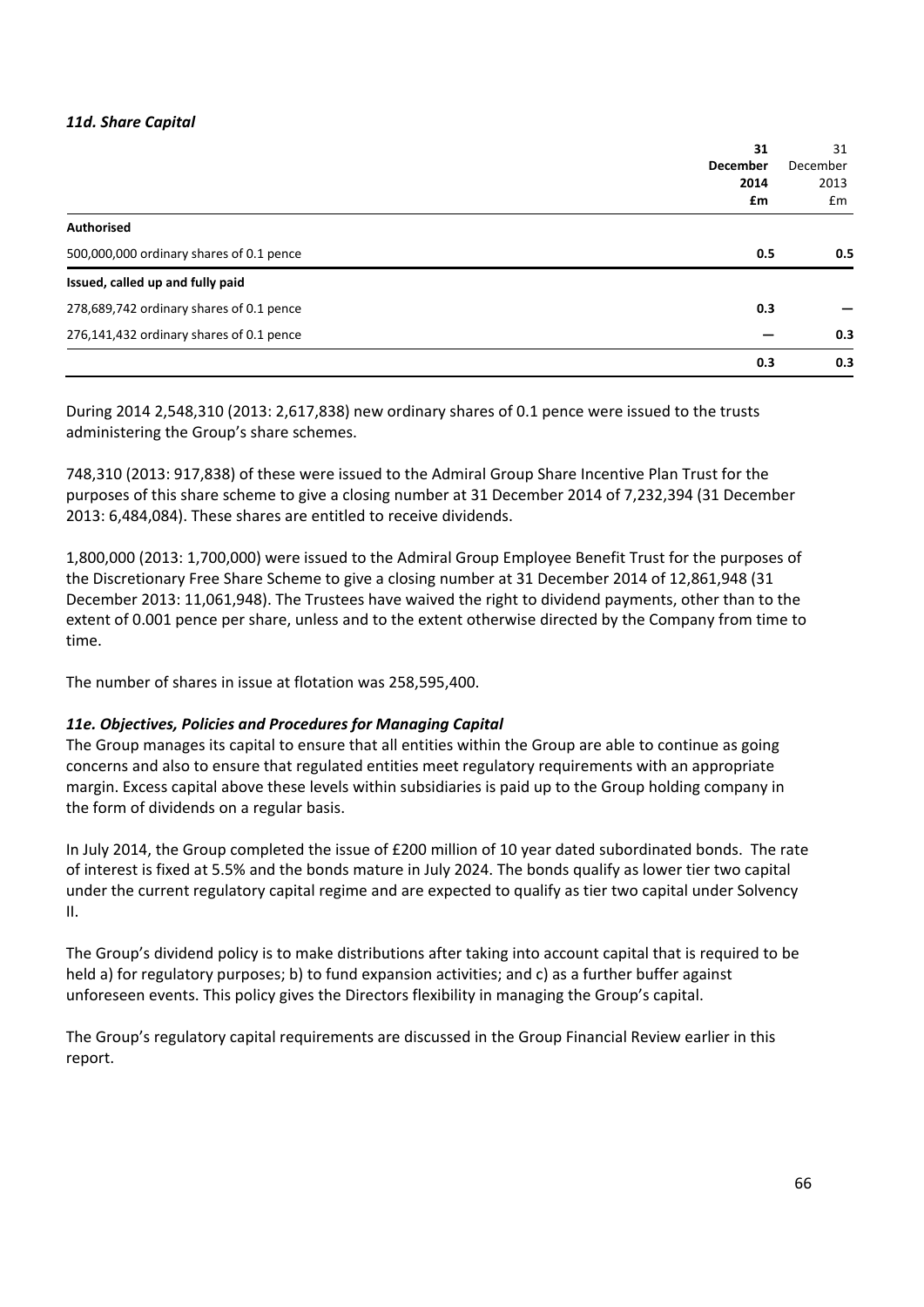## **11f. Group Subsidiary Companies**

The parent company's subsidiaries are as follows:

| Subsidiary                               | Country of<br>incorporation     | Class of<br>shares held | %<br>Ownership   | Principal<br>activity        |
|------------------------------------------|---------------------------------|-------------------------|------------------|------------------------------|
| Able Insurance Services Limited          | <b>England and Wales</b>        | Ordinary                | 100              | Insurance Intermediary       |
| Admiral Insurance (Gibraltar) Limited    | Gibraltar                       | Ordinary                | 100              | <b>Insurance Company</b>     |
| Admiral Insurance Company Limited        | <b>England and Wales</b>        | Ordinary                | 100              | <b>Insurance Company</b>     |
| <b>Admiral Law Limited</b>               | <b>England and Wales</b>        | Ordinary                | 90               | Legal Company                |
| <b>Admiral Life Limited</b>              | <b>England and Wales</b>        | Ordinary                | 100              | Dormant                      |
| Admiral Syndicate Limited                | <b>England and Wales</b>        | Ordinary                | 100              | Non trading                  |
| Admiral Syndicate Management Limited     | <b>England and Wales</b>        | Ordinary                | 100              | Dormant                      |
| <b>BDE Law Limited</b>                   | <b>England and Wales</b>        | Ordinary                | 90               | Legal Company                |
| <b>Bell Direct Limited</b>               | <b>England and Wales</b>        | Ordinary                | 100              | Dormant                      |
| comparenow.com Insurance Agency LLC      | <b>United States of America</b> | Ordinary                | 67.79 (Indirect) | Insurance Intermediary       |
| Confused.com Limited                     | <b>England and Wales</b>        | Ordinary                | 100              | Dormant                      |
| Diamond Motor Insurance Services Limited | <b>England and Wales</b>        | Ordinary                | 100              | Dormant                      |
| Elephant Insurance Company               | <b>United States of America</b> | Ordinary                | 100              | <b>Insurance Company</b>     |
| Elephant Insurance Services Limited      | <b>England and Wales</b>        | Ordinary                | 100              | Dormant                      |
| Elephant Insurance Services LLC          | <b>United States of America</b> | Ordinary                | 100              | Insurance Intermediary       |
| EUI (France) Limited                     | <b>England and Wales</b>        | Ordinary                | 100              | Insurance Intermediary       |
| <b>EUI Limited</b>                       | <b>England and Wales</b>        | Ordinary                | 100              | Insurance Intermediary       |
| Inspop Technologies Private Limited      | India                           | Ordinary                | 100              | Internet technology supplier |
| Inspop USA LLC                           | <b>United States of America</b> | Ordinary                | 67.79            | Insurance Intermediary       |
| Inspop.com (France) Limited              | <b>England and Wales</b>        | Ordinary                | 100              | Insurance Intermediary       |
| Inspop.com Limited                       | <b>England and Wales</b>        | Ordinary                | 100              | Insurance Intermediary       |
| Rastreator.com Limited                   | <b>England and Wales</b>        | Ordinary                | 75               | Insurance Intermediary       |

For further information on how the Group conducts its business across the UK, Europe and the US, refer to the Group Financial Review.

#### *11g. Related Party Transactions*

Details relating to the remuneration and shareholdings of key management personnel are set out in the Directors' Remuneration Report. Key management personnel are able to obtain discounted motor insurance at the same rates as all other Group staff, typically at a reduction of 15%.

The Board considers that only the Executive Directors of Admiral Group plc are key management personnel. Aggregate compensation for the Executive Directors will be disclosed in the Directors' Remuneration Report in the 2014 Annual Report.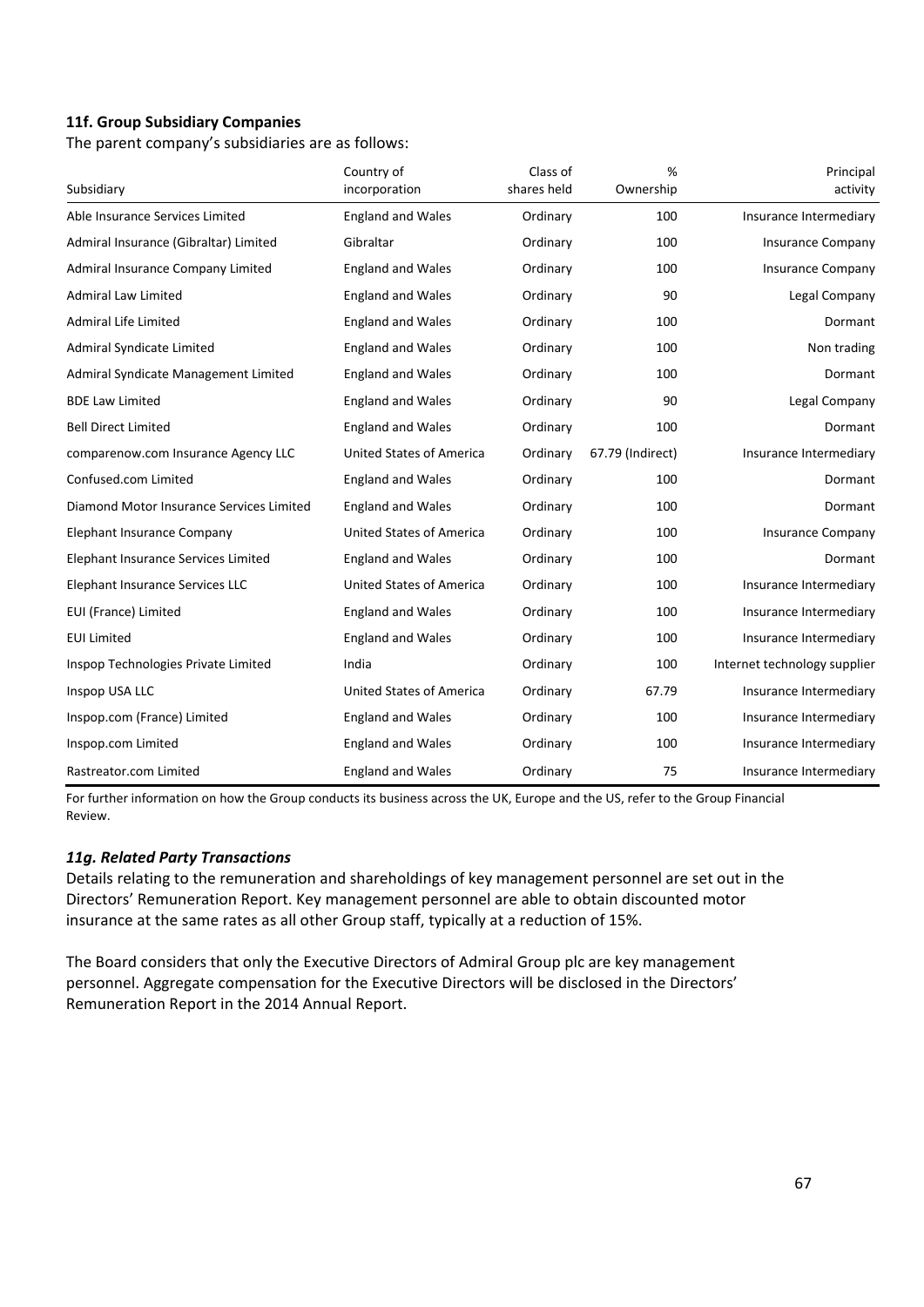#### **12. Reconciliations**

The following tables reconcile significant key performance indicators and non‐GAAP measures included in the Group Financial Review above, to items included in the financial statements.

## *12a. Reconciliation of Turnover to Reported Total Premiums Written and Other Revenue as per the Financial Statements*

|                                                                                               | 31 December 31 December |         |
|-----------------------------------------------------------------------------------------------|-------------------------|---------|
|                                                                                               | 2014                    | 2013    |
|                                                                                               | £m                      | £m      |
| Total premiums written before co-insurance arrangements per note [5b] of financial statements | 1,675.6                 | 1,737.6 |
| Other revenue per note 7b of financial statements                                             | 332.5                   | 327.8   |
|                                                                                               | 2,008.1                 | 2,065.4 |
| UK vehicle commission $[{}^{*1}]$                                                             | (50.8)                  | (48.1)  |
| Other <sup>*2</sup>                                                                           | 13.7                    | 12.9    |
| Turnover as per note [4b] of financial statements                                             | 1,971.0                 | 2,030.2 |

\*1 During 2012 Admiral ceased earning Other Revenue from the sale of non‐optional legal protection policies. At the same point, the Group began charging its panel of co‐ and reinsurers a vehicle commission. The substance of these changes meant that the total premiums written increased by the amount of revenue that was previously earned from the sale of non-optional legal protection policies. The vehicle commission included within Other Revenue is therefore eliminated from the turnover measure to avoid double counting.

\*2 Other reconciling items represent co‐insurer and reinsurer shares of Other revenue in the Group's International Car Insurance businesses.

#### *12b. Reconciliation of Claims Incurred to Reported Group Loss Ratio, Excluding Releases on Commuted Reinsurance*

|                                                   | 31 December 2014 |             | 31 December 2013 |             |
|---------------------------------------------------|------------------|-------------|------------------|-------------|
|                                                   | UK Car<br>£m     | Group<br>£m | UK Car<br>£m     | Group<br>£m |
| Net insurance claims                              | 188.9            | 259.1       | 243.3            | 303.0       |
| Less: net claims handling expenses                | (8.9)            | (8.9)       | (9.5)            | (9.5)       |
| Add back reserve releases on commuted reinsurance | 70.6             | 70.6        | 40.9             | 40.9        |
| Adjusted net claims                               | 250.6            | 320.8       | 274.7            | 334.4       |
| Net insurance premium revenue                     | 365.1            | 464.9       | 403.9            | 483.0       |
| Reported loss ratio                               | 68.6%            | 69.0%       | 68.0%            | 69.2%       |

#### *12c. Reconciliation of Expenses Related to Insurance Contracts to Reported Group Expense Ratio*

|                                   |              | 31 December 2014 |              | 31 December 2013 |  |
|-----------------------------------|--------------|------------------|--------------|------------------|--|
|                                   | UK Car<br>£m | Group<br>£m      | UK Car<br>£m | Group<br>Em      |  |
| Net insurance expenses            | 43.5         | 82.7             | 51.2         | 86.7             |  |
| Add: net claims handling expenses | 8.9          | 8.9              | 9.5          | 9.5              |  |
| Adjusted net expenses             | 52.4         | 91.6             | 60.7         | 96.2             |  |
| Net insurance premium revenue     | 365.1        | 464.9            | 403.9        | 483.0            |  |
| Reported expense ratio            | 14.4%        | 19.7%            | 15.0%        | 19.9%            |  |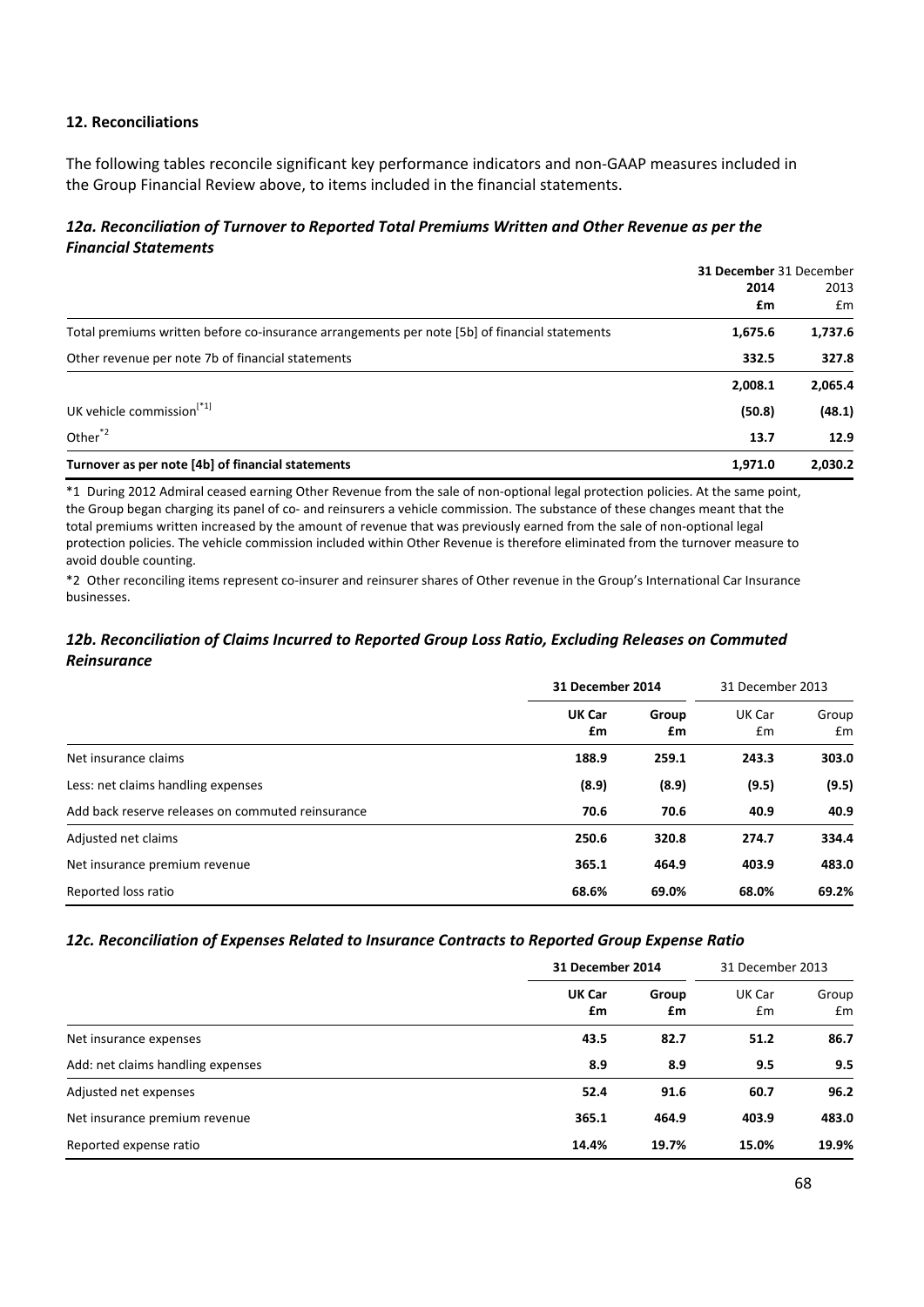#### **13. Statutory Information**

The financial information set out above does not constitute the company's statutory accounts for the years ended 31 December 2014 or 2013. Statutory accounts for 2013 have been delivered to the registrar of companies, and those for 2014 will be delivered in due course. The auditors have reported on those accounts; their reports were (i) unqualified, (ii) did not include a reference to any matters to which the auditors drew attention by way of emphasis without qualifying their report and (iii) did not contain a statement under section 498 (2) or (3) of the Companies Act 2006.